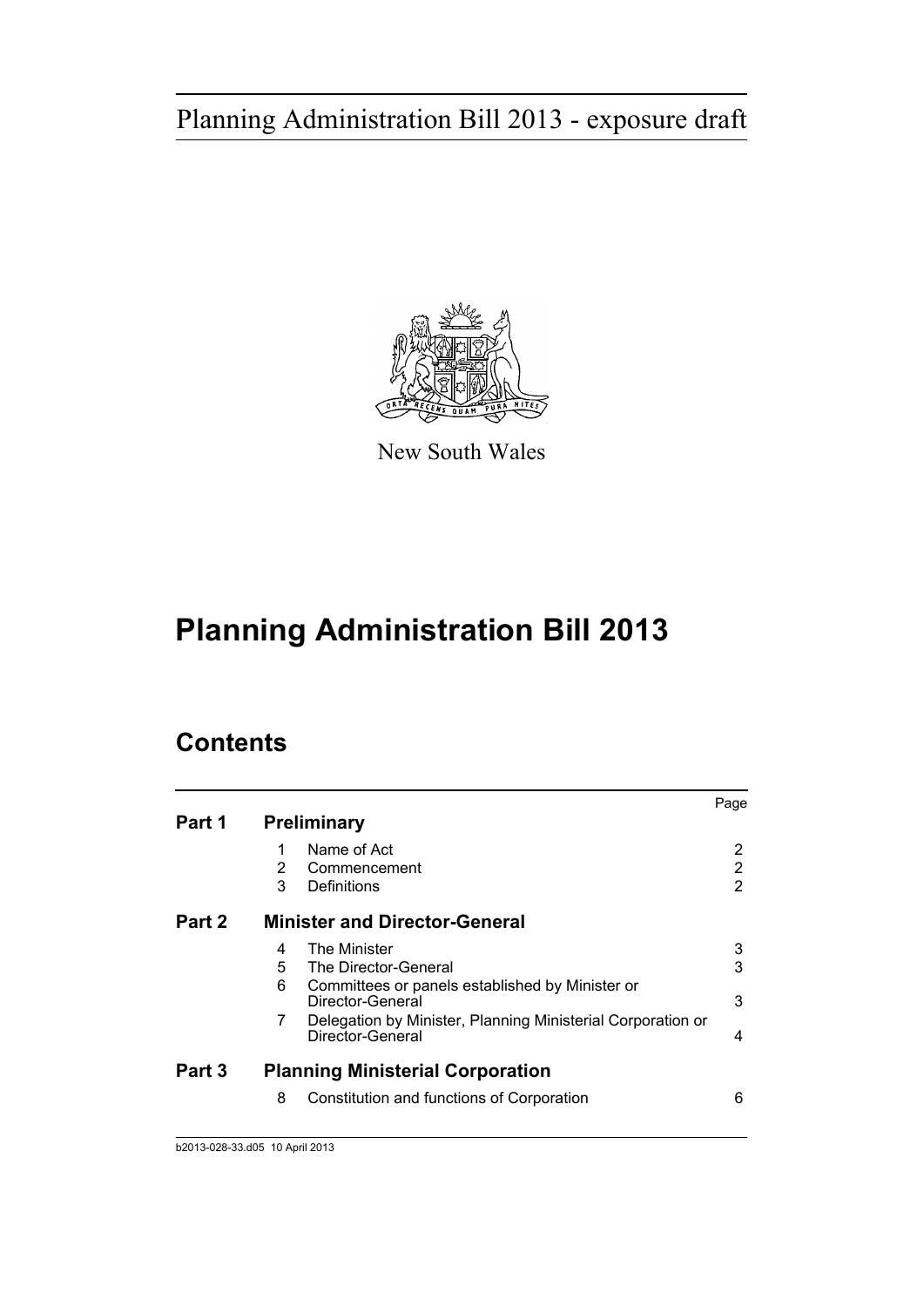# Planning Administration Bill 2013

**Contents** 

|                                       |                                  |                                                                                                                                                                                                                                            | Page                       |
|---------------------------------------|----------------------------------|--------------------------------------------------------------------------------------------------------------------------------------------------------------------------------------------------------------------------------------------|----------------------------|
|                                       | 9<br>10<br>11                    | Management of Corporation<br>Property provisions relating to Corporation<br>Financial provisions relating to Corporation                                                                                                                   | 6<br>6<br>6                |
| Part 4                                |                                  | <b>Planning Assessment Commission</b>                                                                                                                                                                                                      |                            |
|                                       | 12<br>13<br>14<br>15<br>16<br>17 | <b>Planning Assessment Commission</b><br>Members of Commission<br><b>Functions of Commission</b><br>Constitution of Commission for particular matters<br>Provisions relating to Commission<br>Delegation by Planning Assessment Commission | 7<br>7<br>7<br>8<br>9<br>9 |
| Part 5                                |                                  | <b>Regional planning panels</b>                                                                                                                                                                                                            |                            |
|                                       | 18<br>19<br>20<br>21<br>22       | Regional planning panels<br>Members of panels<br>Functions of panels<br>Provisions relating to panels<br>Delegation by panels                                                                                                              | 11<br>11<br>12<br>13<br>13 |
| Part 6<br>Subregional planning boards |                                  |                                                                                                                                                                                                                                            |                            |
|                                       | 23<br>24<br>25<br>26             | Subregional planning boards<br>Members of boards<br><b>Functions of boards</b><br>Provisions relating to boards                                                                                                                            | 14<br>14<br>15<br>15       |
| Part 7                                |                                  | <b>Provisions relating to councils</b>                                                                                                                                                                                                     |                            |
|                                       | 27<br>28<br>29                   | Council independent hearing and assessment panels<br>Obligation to consult with council about certain decisions<br>Obligations of councils to assist Commission and regional panels<br>17                                                  | 16<br>17                   |
|                                       | 30                               | Section 381 of Local Government Act 1993 excluded                                                                                                                                                                                          | 17                         |
| Part 8                                |                                  | Investigative powers                                                                                                                                                                                                                       |                            |
|                                       |                                  | <b>Division 1</b><br>Preliminary                                                                                                                                                                                                           |                            |
|                                       | 31<br>32<br>33                   | Definitions<br>Appointment of investigation officers<br>Purposes for which powers under Part may be exercised                                                                                                                              | 18<br>18<br>19             |
|                                       |                                  | <b>Division 2</b><br>Powers of entry and search                                                                                                                                                                                            |                            |
|                                       | 34<br>35<br>36                   | Powers of investigation officers to enter premises<br>Notice of entry<br>Powers of investigation officers to do things at premises                                                                                                         | 19<br>20<br>20             |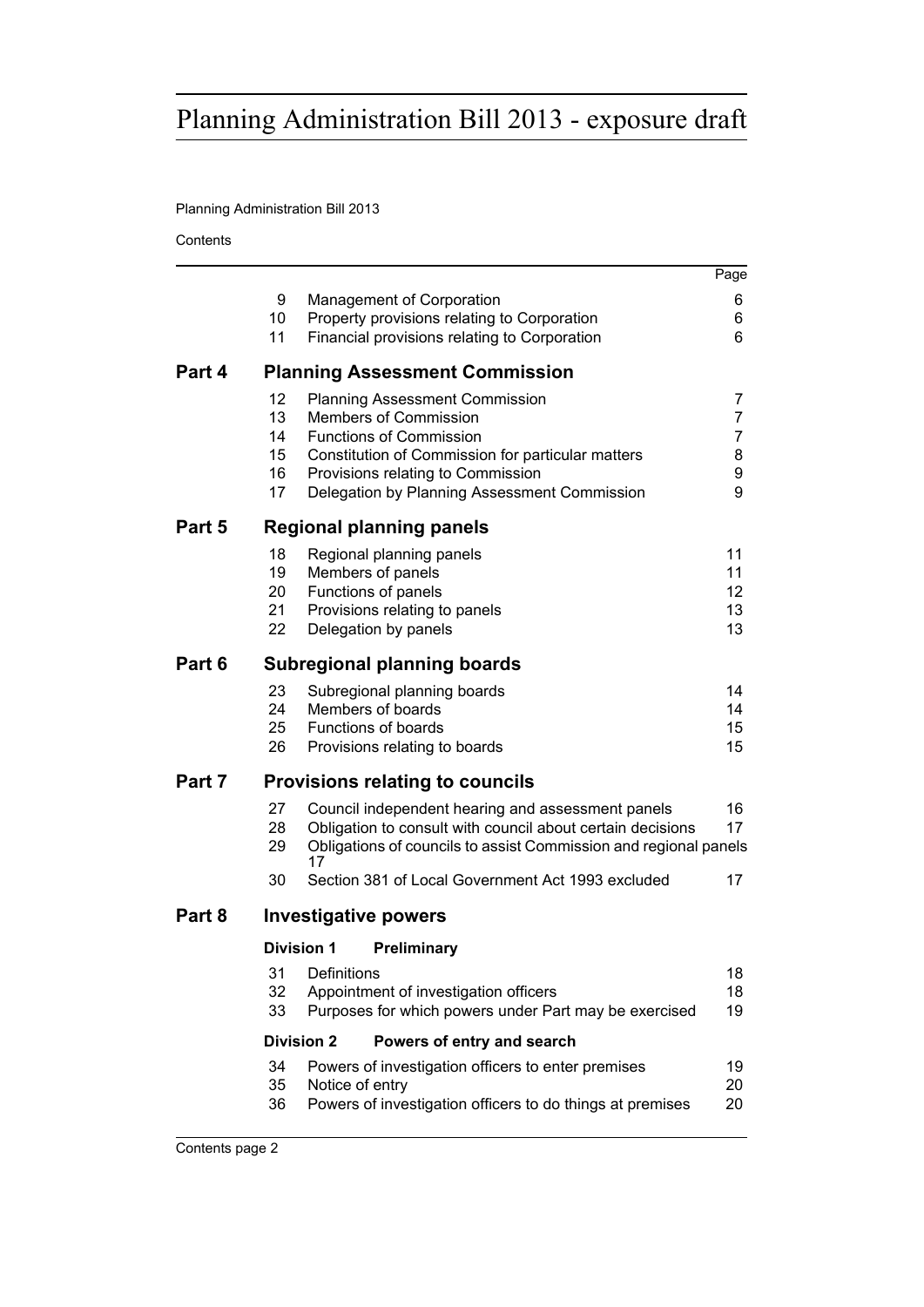# Planning Administration Bill 2013

**Contents** 

|         |            |                                                                                                                | Page |
|---------|------------|----------------------------------------------------------------------------------------------------------------|------|
|         | 37         | Search warrants                                                                                                | 21   |
|         | 38         | Care to be taken                                                                                               | 22   |
|         | 39         | Notification of use of force or urgent entry                                                                   | 22   |
|         |            |                                                                                                                |      |
|         |            | Division 3<br>Powers to obtain information                                                                     |      |
|         | 40         | Requirement to provide information and records                                                                 | 22   |
|         | 41         | Power of investigation officers to require answers and record                                                  |      |
|         |            | evidence                                                                                                       | 23   |
|         | 42         | Recording of evidence                                                                                          | 23   |
|         |            | <b>Division 4</b><br>Miscellaneous provisions applying to exercise of<br>powers                                |      |
|         | 43         | Offences                                                                                                       | 24   |
|         | 44         | Identification card to be produced                                                                             | 24   |
|         | 45         | Assistance for investigation officers                                                                          | 24   |
|         | 46         | Compensation                                                                                                   | 24   |
|         | 47         | Recovery of cost of entry and inspection                                                                       | 25   |
|         | 48         | <b>Notices</b>                                                                                                 | 25   |
|         | 49         | Provisions relating to requirements to furnish records or<br>information or answer questions                   | 25   |
|         | 50         | Fire brigades inspection powers                                                                                | 26   |
|         | 51         | Building or subdivision certifiers                                                                             | 27   |
| Part 9  |            | Monitoring and environmental auditing of approved<br>development                                               |      |
|         | 52         | Application of Part                                                                                            | 28   |
|         | 53         | Nature of monitoring and environmental audits                                                                  | 28   |
|         | 54         | Minister may require monitoring or environmental audits by<br>imposition of conditions on approved development | 28   |
|         | 55         | Provisions relating to conditions for monitoring and<br>environmental audits                                   | 29   |
|         | 56         | Offences                                                                                                       | 29   |
|         | 57         | Self-incriminatory information and use of information                                                          | 30   |
| Part 10 |            | <b>Miscellaneous</b>                                                                                           |      |
|         | 58         | Disclosure and misuse of information                                                                           | 31   |
|         | 59         | Exclusion of personal liability                                                                                | 31   |
|         | 60         | Delegation by public authorities other than councils and                                                       |      |
|         |            | subregional planning boards                                                                                    | 32   |
|         | 61         | Publication of instruments of delegation                                                                       | 33   |
|         | 62         | Regulations                                                                                                    | 33   |
|         | Schedule 1 | Provisions relating to Planning Ministerial Corporation                                                        | 34   |
|         | Schedule 2 | Provisions relating to Planning Assessment Commission                                                          | 42   |
|         | Schedule 3 | Constitution of regional planning panels                                                                       | 46   |
|         |            |                                                                                                                |      |

Contents page 3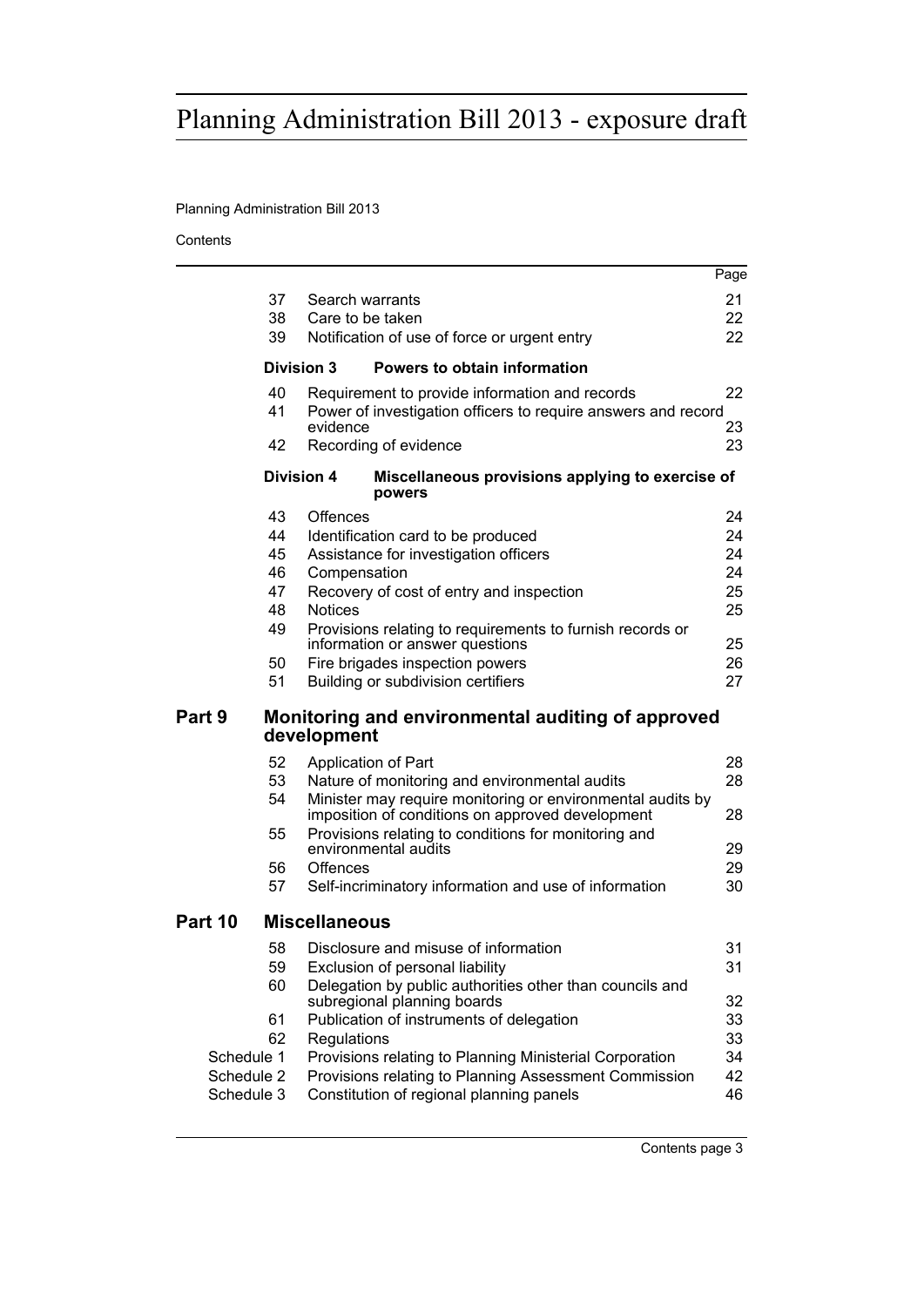Planning Administration Bill 2013

**Contents** 

|                                                           | Page |
|-----------------------------------------------------------|------|
| Constitution of subregional planning boards<br>Schedule 4 | 47   |
| Provisions relating to planning bodies<br>Schedule 5      | 48.  |
| Schedule 6 Savings, transitional and other provisions     | 56   |
|                                                           |      |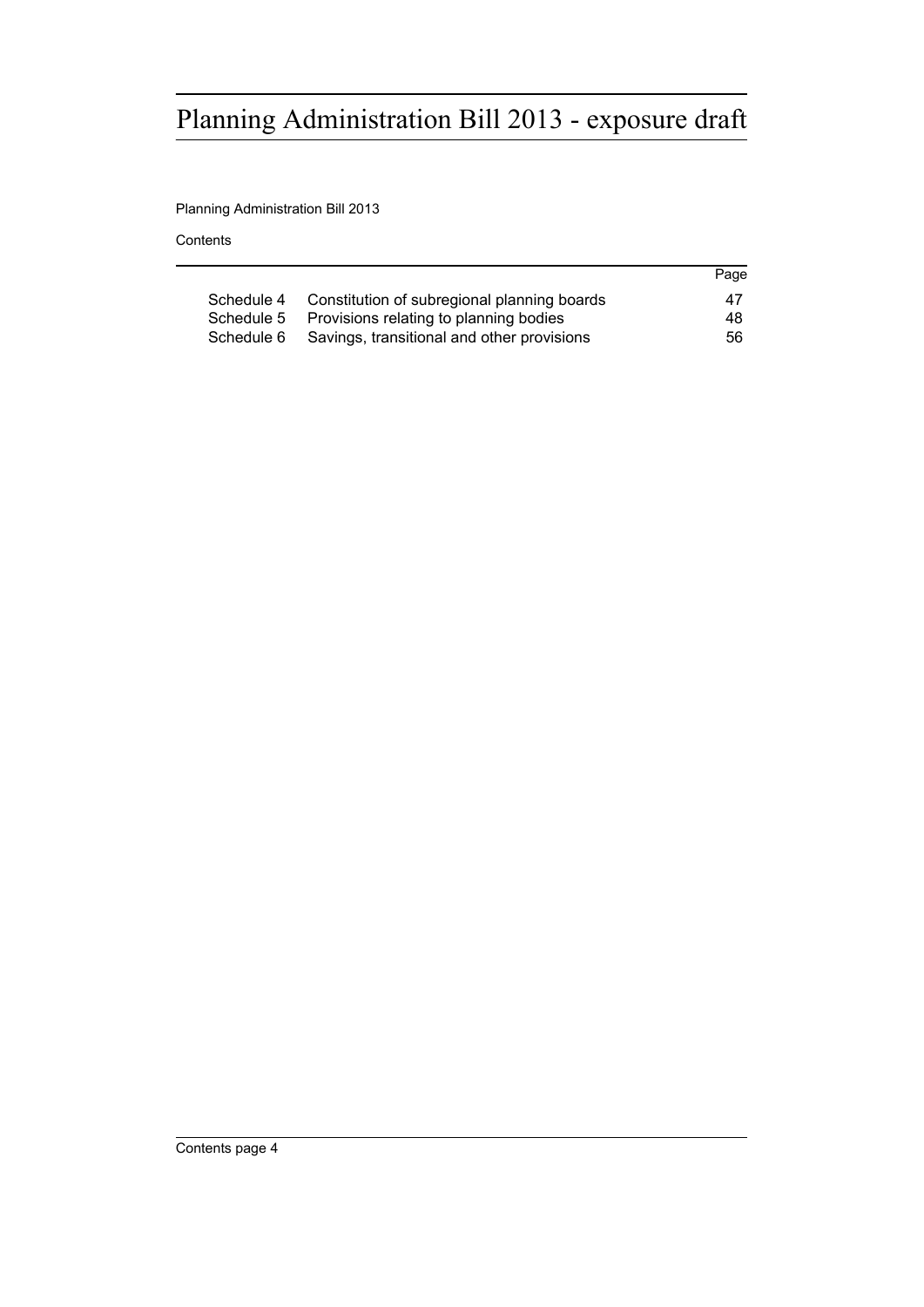

New South Wales

# **Planning Administration Bill 2013**

No , 2013

# **A Bill for**

An Act relating to the administration of planning legislation.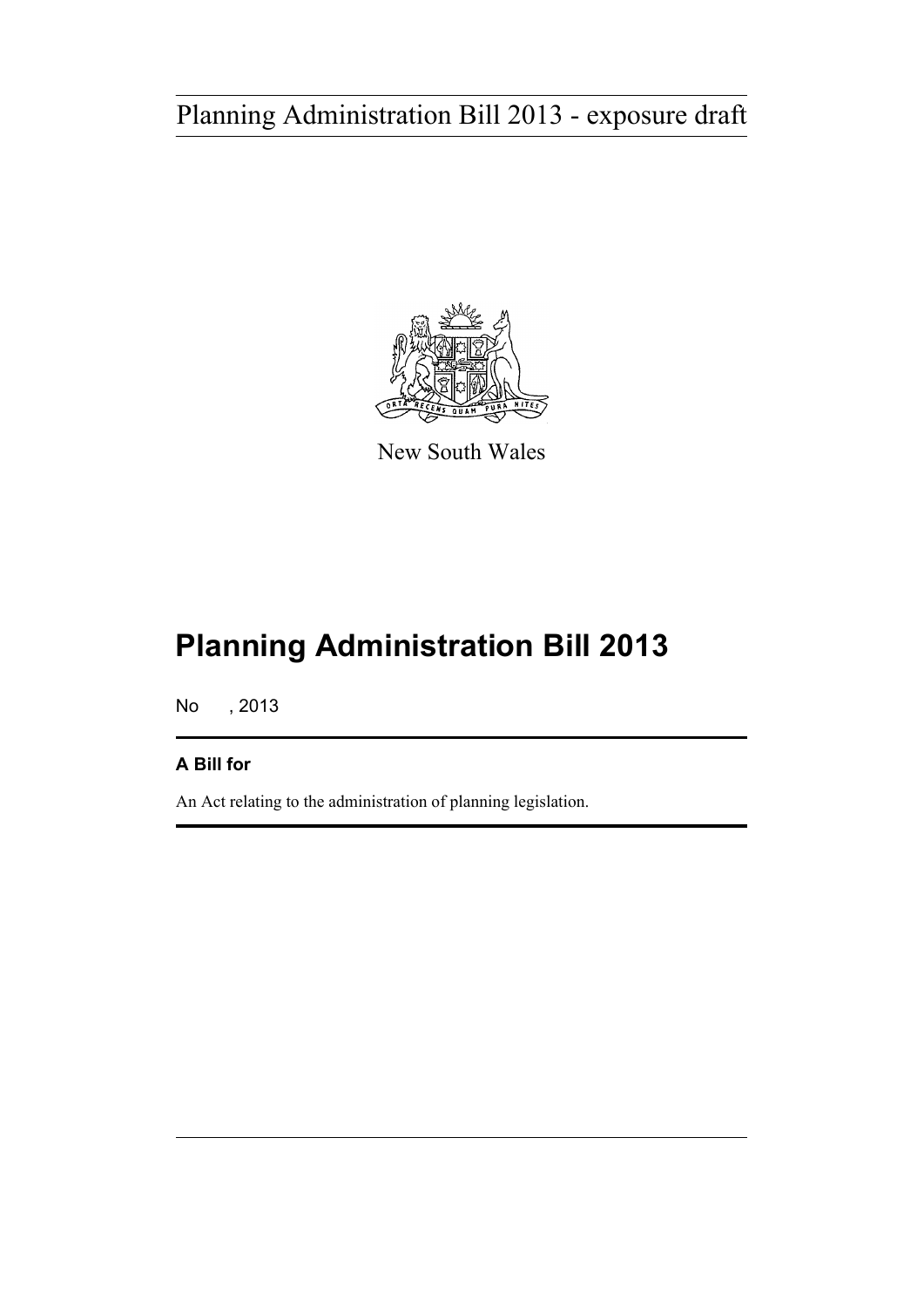Clause 1 Planning Administration Bill 2013

Part 1 Preliminary

**The Legislature of New South Wales enacts:**

# <span id="page-5-1"></span><span id="page-5-0"></span>**Part 1 Preliminary**

# **1 Name of Act**

This Act is the *Planning Administration Act 2013*.

# <span id="page-5-2"></span>**2 Commencement**

This Act commences on the commencement of the *Planning Act 2013.*

# <span id="page-5-3"></span>**3 Definitions**

(1) In this Act:

*Department* means the Department of Planning and Infrastructure. *Director-General* means the Director-General of the Department.

*function* includes a power, authority or duty, and *exercise* a function includes perform a duty.

*Planning Assessment Commission* means the Planning Assessment Commission established under Part 4.

*planning legislation* means any of the following:

- (a) the *Planning Act 2013* and the instruments under that Act,
- (b) this Act and the instruments under this Act.

*Planning Ministerial Corporation* means the corporation established under Part 3.

*regional planning panel* means a regional planning panel established under Part 5.

*subregional planning board* means a subregional planning board established under Part 6.

- (2) Words and expressions used in this Act have (subject to subsection (1)) the same meanings they have in the *Planning Act 2013.*
- (3) Notes included in this Act do not form part of this Act.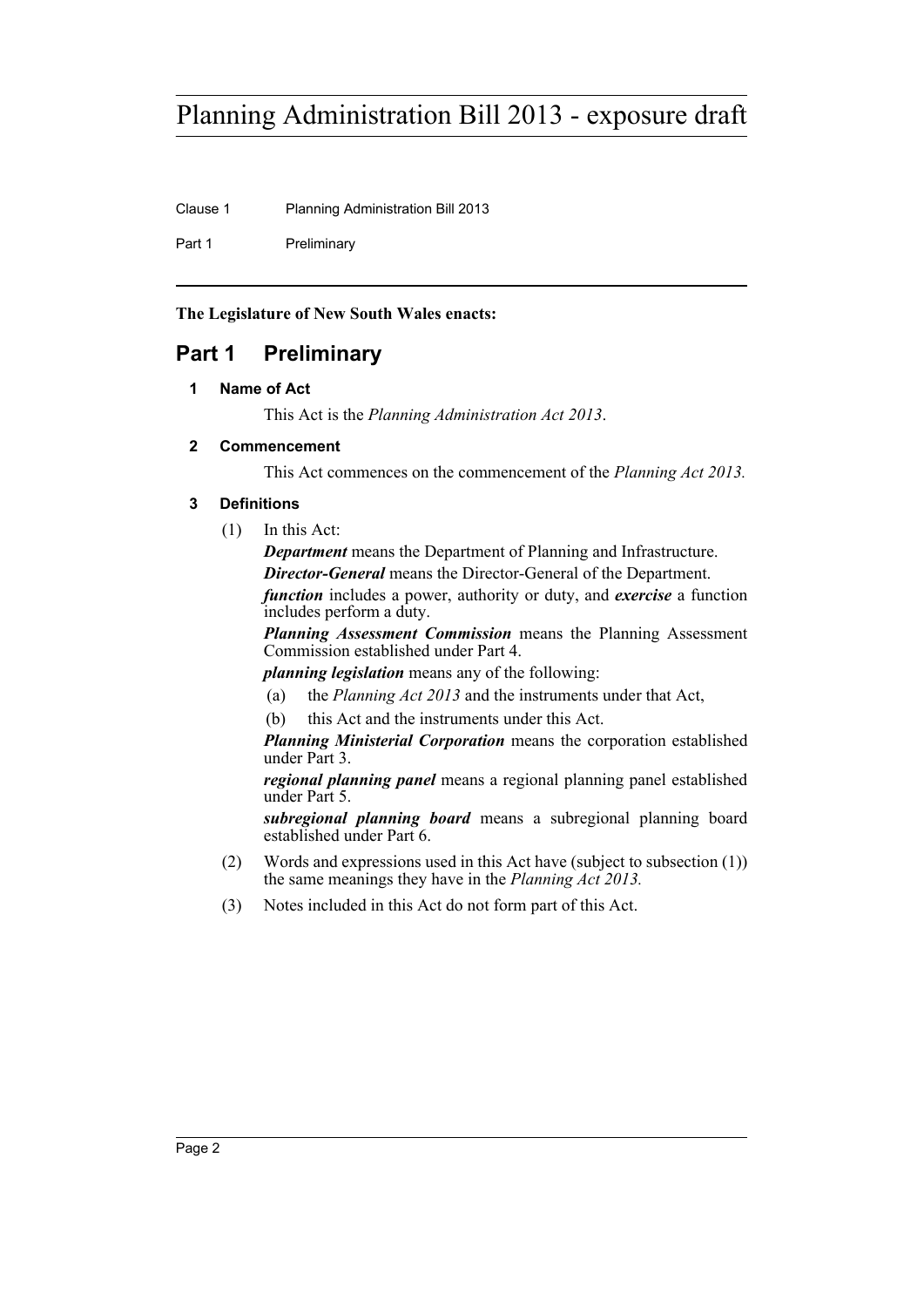Planning Administration Bill 2013 Clause 4

Minister and Director-General **Part 2** Part 2

# <span id="page-6-1"></span><span id="page-6-0"></span>**Part 2 Minister and Director-General**

- **4 The Minister** [cf s 7]
	- (1) The Minister has portfolio responsibility for planning and the administration of the planning legislation.
	- (2) The Minister has the functions conferred or imposed on the Minister under the planning legislation.

**Note.** The relevant Minister is the Minister to whom the administration of this Act is allocated by the Governor (see section 15 of the *Interpretation Act 1987* and the Allocation of the Administration of Acts on the NSW legislation website).

### <span id="page-6-2"></span>**5** The Director-General [cf ss 13, 15, 17]

- (1) The Director-General has departmental responsibility for planning and the administration of the planning legislation.
- (2) The Director-General has the functions conferred or imposed on the Director-General under the planning legislation.
- (3) The Director-General may provide advice, recommendations and reports to the Minister in connection with the administration of the planning legislation (whether on the Director-General's own initiative or as required by the Minister).
- (4) The Director-General is, in the exercise of any function under the planning legislation, subject to the control and direction of the Minister (except in relation to the contents of any advice, recommendation or report made by the Director-General to the Minister).

### <span id="page-6-3"></span>**6 Committees or panels established by Minister or Director-General** [cf s 22]

- (1) The Minister or Director-General may, by order published on the NSW planning website, establish committees or panels for the purposes of the planning legislation.
- (2) The chairperson and other members of any such committee or panel are to be appointed by the Minister or Director-General (as the case requires).
- (3) The functions of any such committee or panel are to be as specified in the order by which it is established, and (without limitation) may include:
	- (a) the investigation of any matter relevant to the administration of the planning legislation, or
	- (b) the provision of advice, recommendations or reports with respect to any such matter for the Minister, the Director-General or other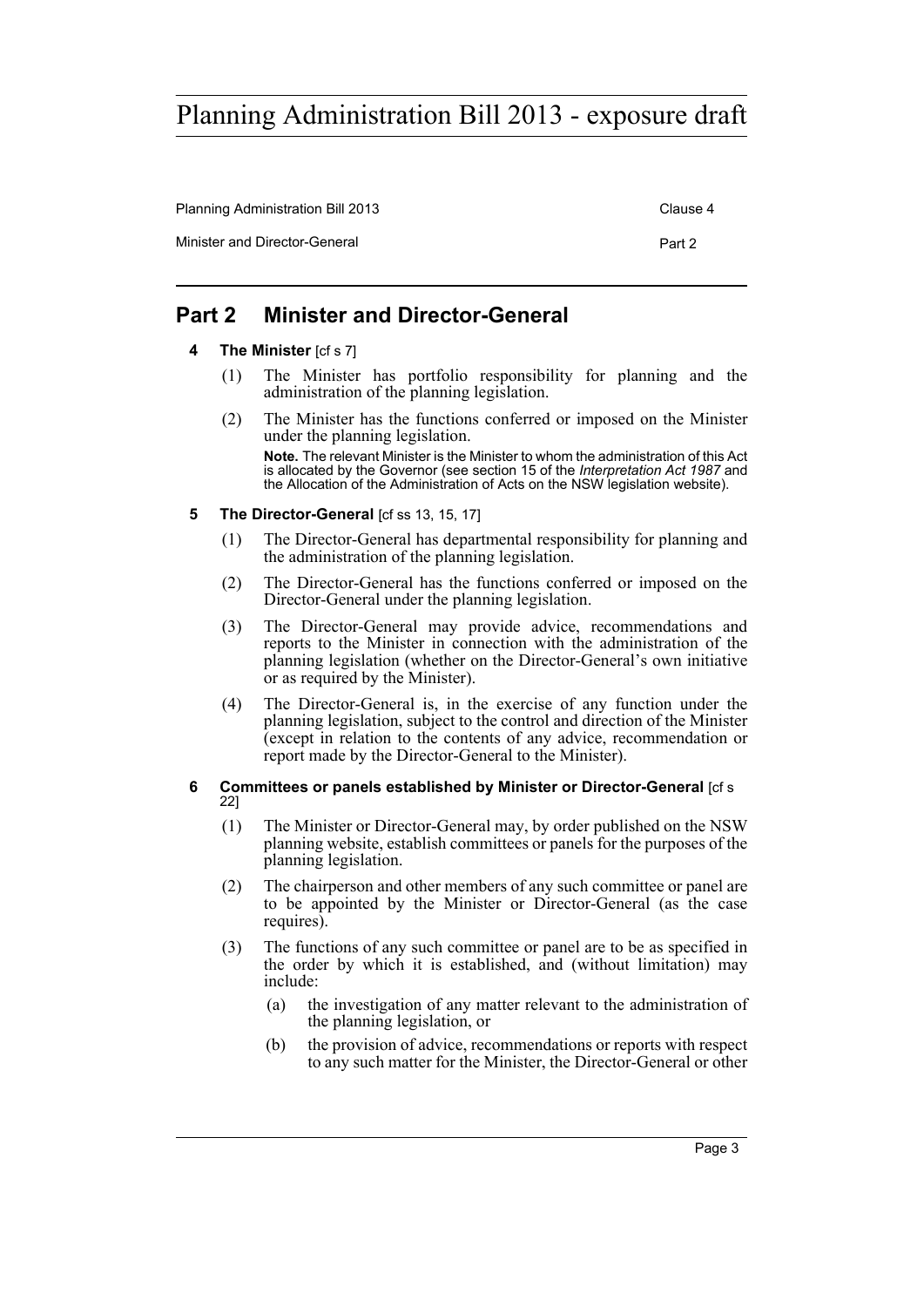Clause 7 Planning Administration Bill 2013

Part 2 Minister and Director-General

person or body engaged in the administration of the planning legislation.

- (4) Any such committee or panel is not subject to the direction or control of the Minister (except in relation to the procedure of the committee or panel and any directions under section 10.1 of the *Planning Act 2013)*.
- (5) Schedule 5 contains provisions with respect to the members and procedure of any such committee or panel.
- (6) The regulations may make provision for or with respect to the functions, members and procedure of any such committee or panel.
- (7) Any such committee or panel is a NSW Government agency, unless the order by which it is established provides that it is not a NSW Government agency. **Note.** By virtue of section 13A of the *Interpretation Act 1987*, a NSW Government agency has the status, privileges and immunities of the Crown.

### <span id="page-7-0"></span>**7 Delegation by Minister, Planning Ministerial Corporation or Director-General** [cf s 23]

- (1) The Minister, Planning Ministerial Corporation or Director-General may delegate any of their functions under the planning legislation to:
	- (a) a member of staff of the Department, or
	- (b) a public authority or member of staff of a public authority, or
	- (c) a council or member of staff of a council, or
	- (d) the Planning Assessment Commission, or
	- (e) a regional planning panel or a subregional planning board, or
	- (f) a person, or person of a class, authorised for the purposes of this section by the regulations.
- (2) A reference in this section to a function under the planning legislation includes a reference to:
	- (a) a function of the Minister under any other legislation that is conferred or imposed on the Minister in his or her capacity as the Minister administering the planning legislation or in connection with the administration of the planning legislation, or
	- (b) a function of the Planning Ministerial Corporation under any other legislation, or
	- (c) a function of the Director-General under any other legislation that is conferred or imposed on the Director-General in connection with the administration of the planning legislation.
- (3) This section does not authorise the delegation of:
	- (a) the power of delegation conferred by this section, or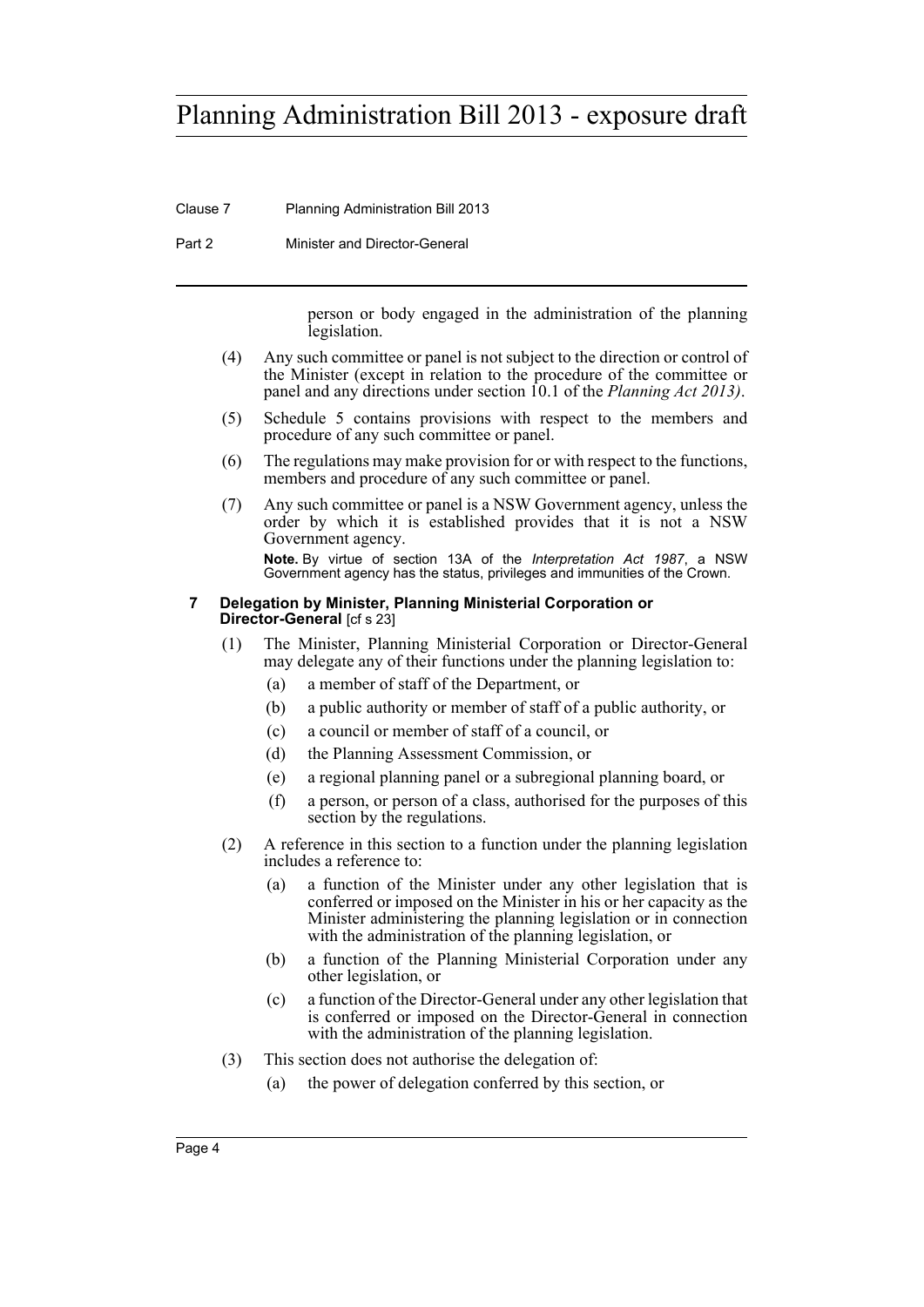| Planning Administration Bill 2013 | Clause 7 |
|-----------------------------------|----------|
| Minister and Director-General     | Part 2   |
|                                   |          |

- (b) the function of the Minister as consent authority to determine an application for development consent, or the function of the Minister to determine an application for approval to carry out State infrastructure development, after a public hearing held by the Planning Assessment Commission, or
- (c) the function of the Minister to declare public priority infrastructure, or
- (d) the function of the Minister to give a direction under section 10.1 of, or Part 1 of Schedule 10 to, the *Planning Act 2013*, or
- (e) the function of giving any approval of the Minister that is required under Schedule 1 for the application of money in a Planning Growth Fund.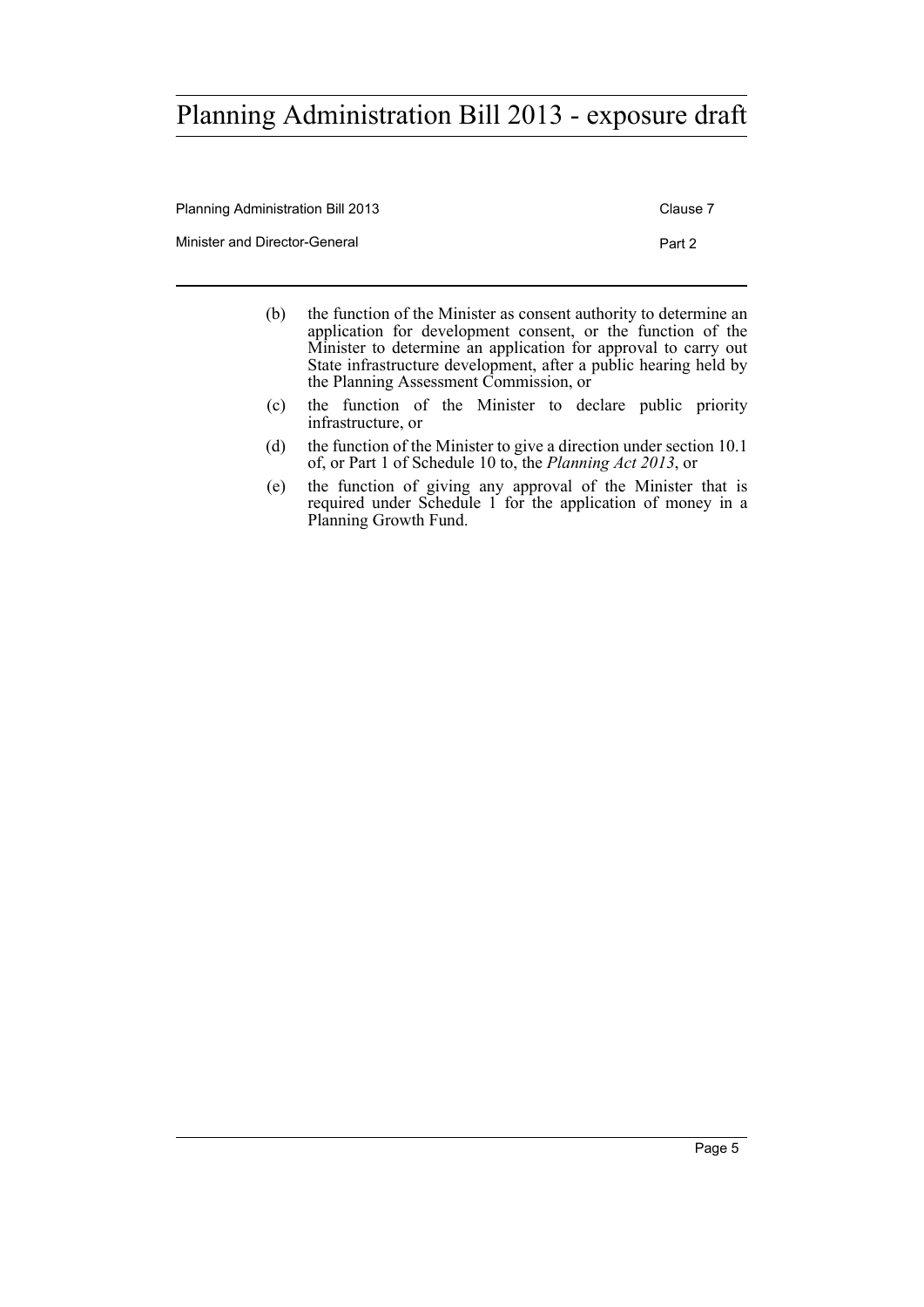Clause 8 Planning Administration Bill 2013

Part 3 Planning Ministerial Corporation

# <span id="page-9-1"></span><span id="page-9-0"></span>**Part 3 Planning Ministerial Corporation**

# **8 Constitution and functions of Corporation** [cf s 8]

- (1) There is constituted by this Act a corporation with the corporate name of the Planning Ministerial Corporation.
- (2) The Planning Ministerial Corporation has such functions as are conferred or imposed on it under the planning legislation or under any other Act.
- (3) The Planning Ministerial Corporation is a NSW Government agency.

# <span id="page-9-2"></span>**9 Management of Corporation** [cf s 8]

- (1) The affairs of the Planning Ministerial Corporation are to be managed by the Director-General in accordance with any directions of the Minister.
- (2) Any act, matter or thing done in the name of, or on behalf of, the Planning Ministerial Corporation by the Director-General, or with the authority of the Director-General, is taken to have been done by the Corporation.
- (3) The regulations may make provision with respect to the seal of the Planning Ministerial Corporation.
- (4) The annual report of the Planning Ministerial Corporation is to be published as part of the annual report of the Department.

## <span id="page-9-3"></span>**10 Property provisions relating to Corporation**

Part 1 of Schedule 1 contains property provisions relating to the Planning Ministerial Corporation.

## <span id="page-9-4"></span>**11 Financial provisions relating to Corporation**

Part 2 of Schedule 1 contains financial provisions relating to the Planning Ministerial Corporation.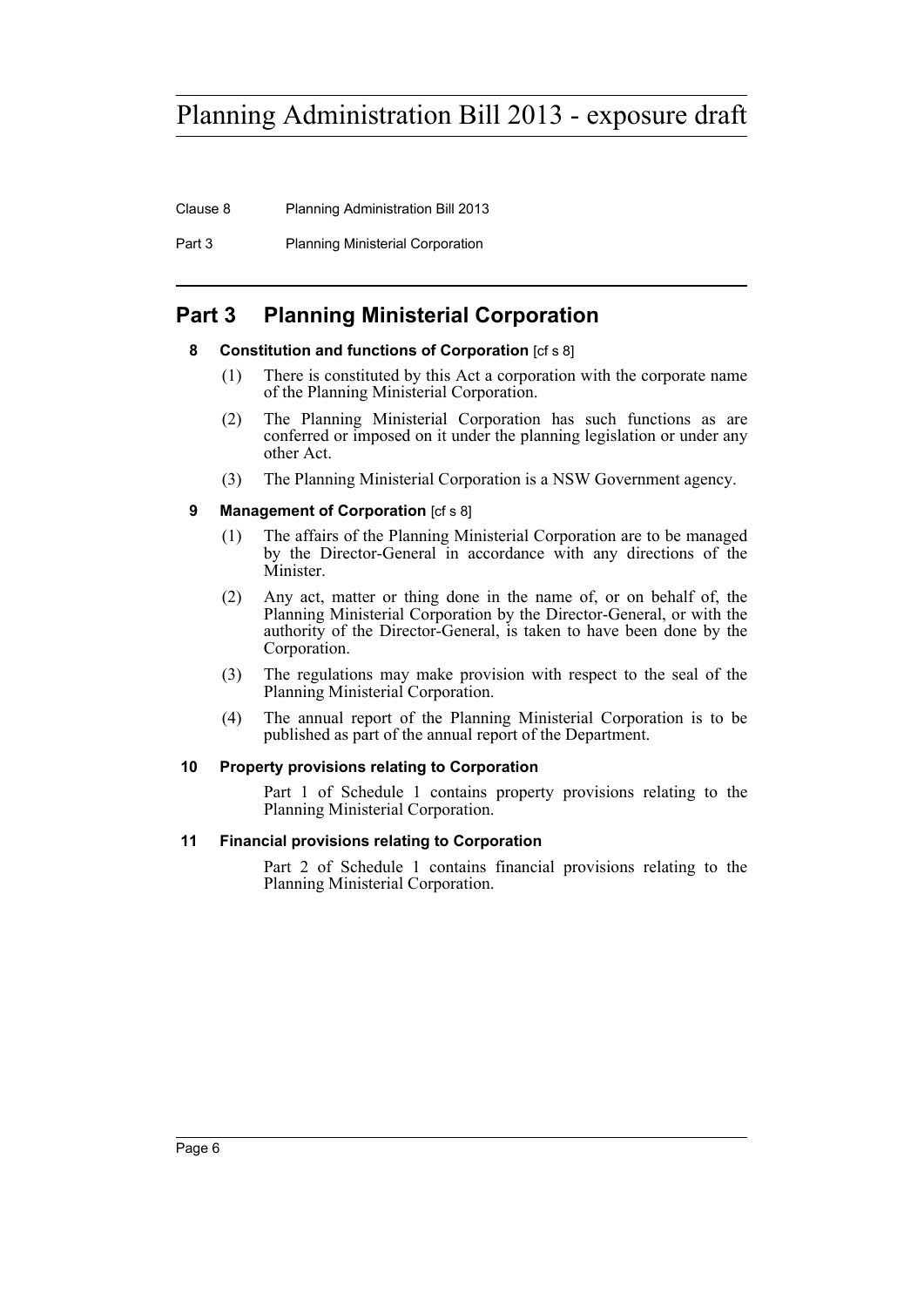Planning Administration Bill 2013 Clause 12 Planning Assessment Commission **Part 4** Part 4

# <span id="page-10-0"></span>**Part 4 Planning Assessment Commission**

### <span id="page-10-1"></span>**12 Planning Assessment Commission** [cf s 23B]

- (1) There is constituted by this Act a corporation with the corporate name of the Planning Assessment Commission of New South Wales.
- (2) The Commission is not subject to the direction or control of the Minister (except in relation to the procedure of the Commission and any directions under section 10.1 of the *Planning Act 2013)*.
- (3) The Commission is a NSW Government agency.

### <span id="page-10-2"></span>**13 Members of Commission**

- (1) The Planning Assessment Commission is to consist of not less than 4 and not more than 9 members appointed by the Minister.
- (2) One member of the Commission is, in the instrument of appointment, to be appointed as chairperson of the Commission.
- (3) Each member is to have expertise in at least one area of planning, architecture, heritage, the environment, urban design, land economics, traffic and transport, law, engineering, tourism or government and public administration.
- (4) In appointing a member of the Commission, the Minister is to have regard to the need to have a range of expertise represented among the Commission's members.
- (5) The Minister may appoint additional members of the Commission for the purposes of exercising specific functions of the Commission. A casual member is not required to have expertise in an area referred to in this section but is required to have expertise in an area relevant to the functions the member is to exercise.

### <span id="page-10-3"></span>**14 Functions of Commission [cf s 23D]**

- (1) The Planning Assessment Commission has the following functions:
	- (a) any function delegated to the Commission under the planning legislation,
	- (b) if requested to do so:
		- (i) by the Minister or the Director-General to advise the Minister or the Director-General on planning or development matters or the administration of the planning legislation, or any related matter, and
		- (ii) by the Minister or the Director-General to review any (or any aspect or part of any) development or development-related proposal, and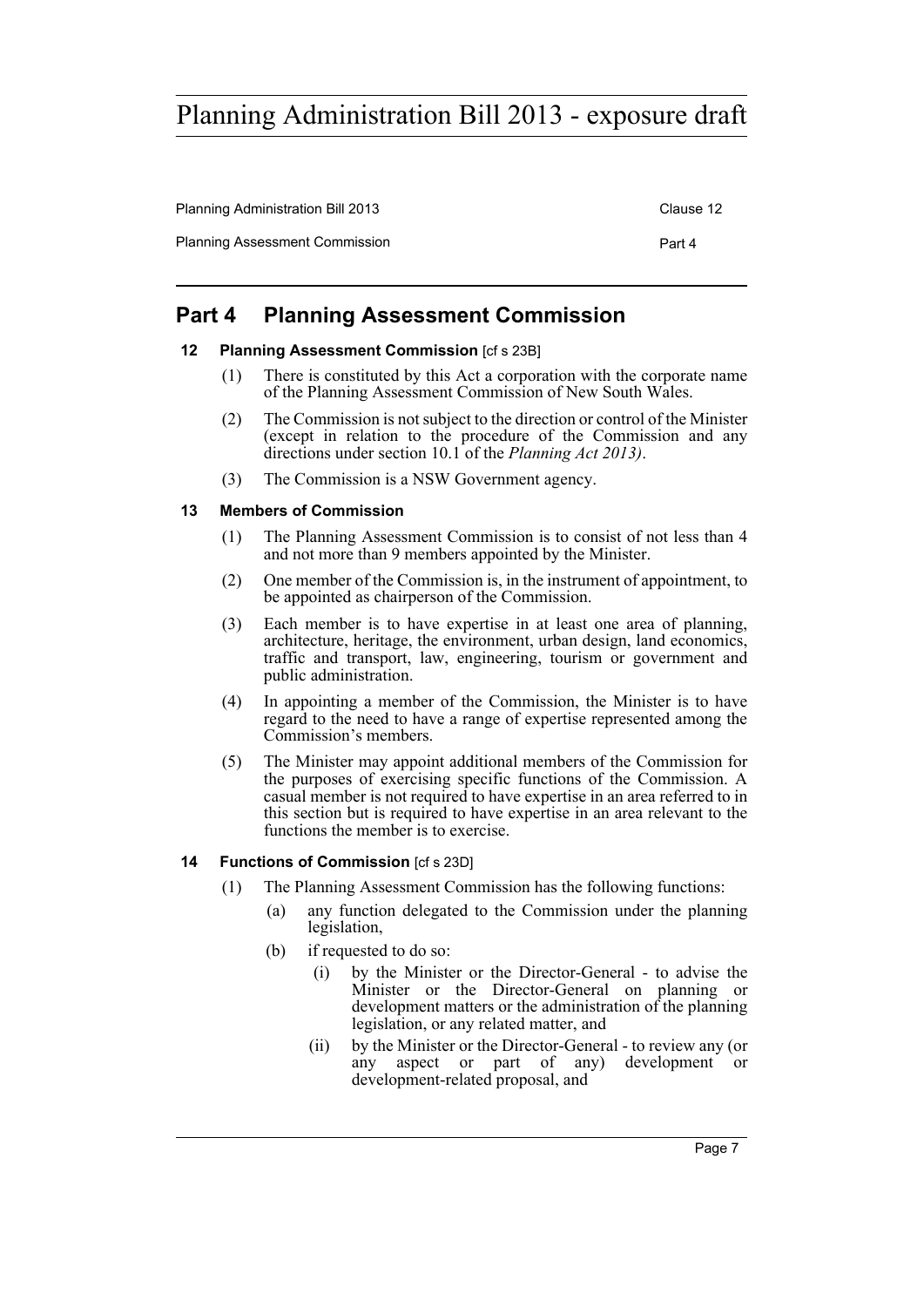Clause 15 Planning Administration Bill 2013

Part 4 Planning Assessment Commission

(iii) by the Minister - to hold a public hearing into any matter that is the subject of any such advice or review or the subject of any other function exercised by the Commission,

**Note.** Appeals to the Land and Environment Court do not lie against a decision of the Commission made after a public hearing - see Part 9 of the *Planning Act 2013*.

- (c) any function of a regional planning panel or an independent hearing and assessment panel in respect of a particular matter that is determined by the Minister,
- (d) if a regional planning panel has not been appointed for any part of the State, any function that is conferred on any such panel under the planning control provisions of a local plan applicable to that part or that is otherwise conferred on any such panel under the planning legislation,
- (e) if a subregional planning board has failed to comply with any direction of the Minister under the planning legislation in respect of a matter, any function of the board in respect of particular matters of that kind that is determined by the Minister,
- (f) any other function conferred or imposed on it under the planning legislation or under any other legislation.
- (2) For the purposes of subsection (1) (c) and (e), the Planning Assessment Commission has the functions of the panel or board concerned in respect of the matter to the exclusion of the panel or board.
- (3) For the purposes of subsection (1) (d), the Planning Assessment Commission has all the functions of the panel concerned.
- (4) The Planning Assessment Commission cannot employ any staff. **Note.** Staff to enable the Commission to exercise its functions may be employed under Chapter 1A of the *Public Sector Employment and Management Act 2002* in the Government Service.
- (5) The Planning Assessment Commission may:
	- (a) arrange, with the approval of the Director-General, for the use of the services of any staff (by secondment or otherwise) or facilities of a Division of the Government Service or a public authority, and
	- (b) with the approval of the Director-General, engage such consultants as it requires to exercise its functions.

### <span id="page-11-0"></span>**15 Constitution of Commission for particular matters**

(1) For the purpose of carrying out any of its functions, the Planning Assessment Commission is to be constituted by 3 members.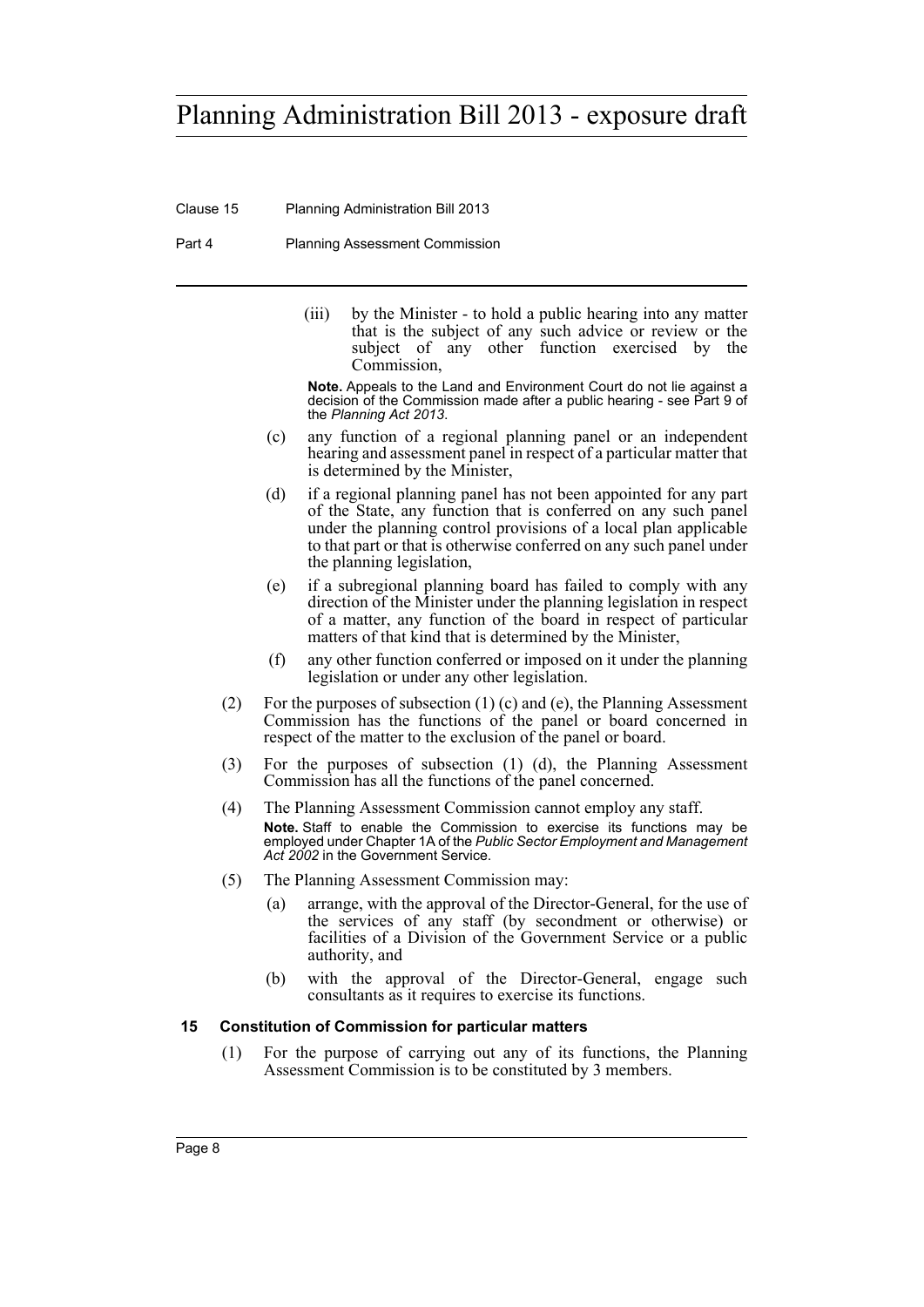| <b>Planning Administration Bill 2013</b> | Clause 16 |
|------------------------------------------|-----------|
| <b>Planning Assessment Commission</b>    | Part 4    |
|                                          |           |

- (2) The Commission is to be constituted by more than 3 members or less than 3 members if directed to be so constituted by the Minister.
- (3) The members for the purpose of exercising a function of the Commission are, subject to any directions of the Minister, to be determined by the chairperson.
- (4) The Commission may, at any time, exercise by the same or different members, one or more of its functions.
- (5) For the purpose of exercising any of its functions, the Commission is to be constituted by specified members, or members with specified qualifications or expertise, if a direction to that effect is given by the Minister.

### <span id="page-12-0"></span>**16 Provisions relating to Commission** Icf ss 23C and 23E1

- (1) Schedules 2 and 5 contain provisions with respect to public hearings or reviews by, and to the members and procedures of, the Planning Assessment Commission.
- (2) The work of the Planning Assessment Commission is, subject to the planning legislation, to be allocated by the chairperson of the Commission.
- (3) The regulations may make provision for or with respect to the following:
	- (a) the procedures of the Planning Assessment Commission, including the procedures for public hearings or reviews relating to any or all, or a class, of its functions,
	- (b) without limiting paragraph (a), providing that parties are not to be represented (whether by an Australian legal practitioner or any other person) or are only to be represented in specified circumstances,
	- (c) the conferral on the Commission of power to require a person to give evidence or produce documents for the purposes of a public hearing or review or the exercise of any of its other functions,
	- (d) reports of the Commission's findings and recommendations,
	- (e) the making of findings and recommendations of the Commission public,
	- (f) the provision of information by the Commission.

## <span id="page-12-1"></span>**17 Delegation by Planning Assessment Commission** [cf s 23 (1A)]

The Planning Assessment Commission may, with the approval of the Minister, delegate any function of the Commission under the planning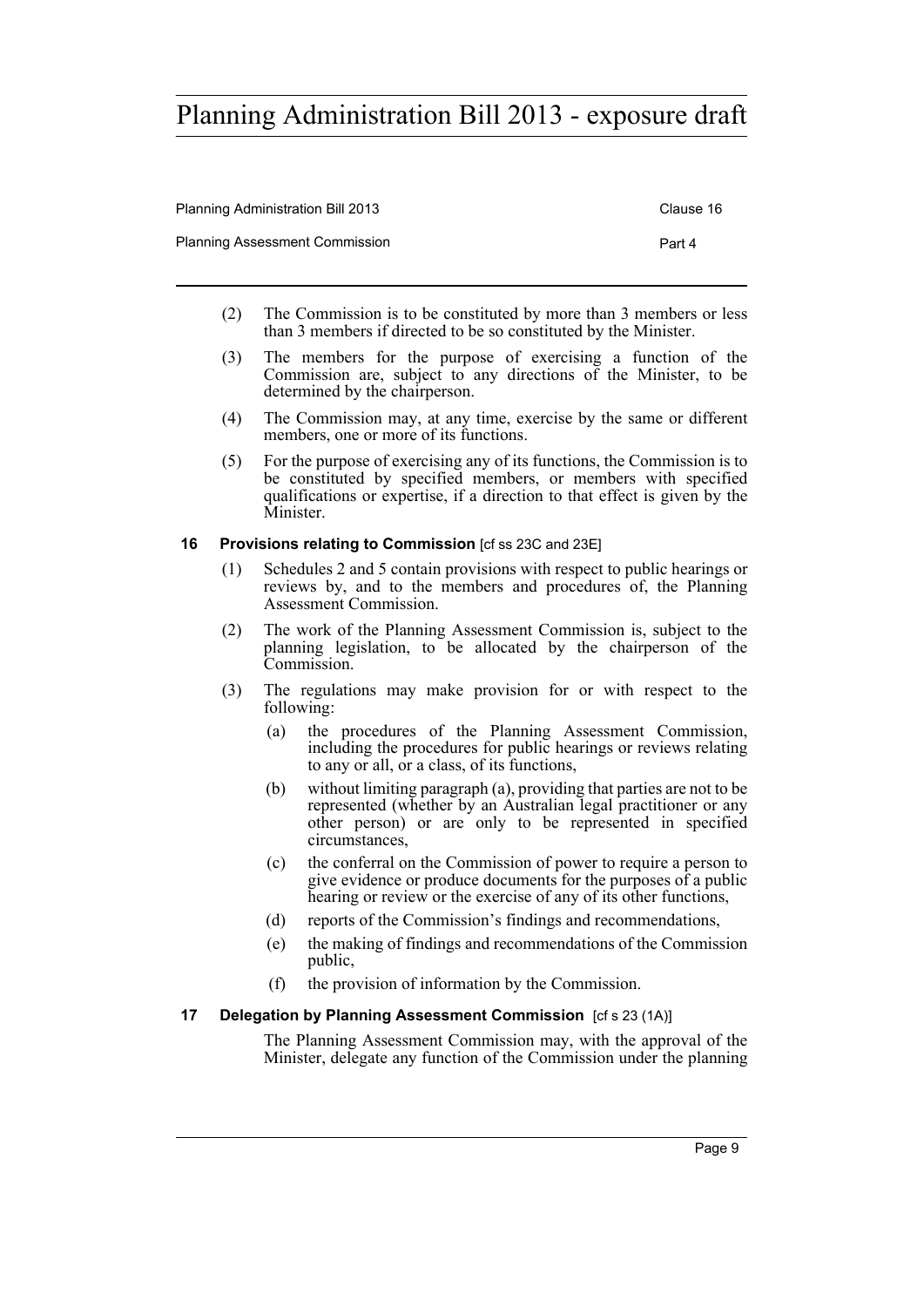Clause 17 Planning Administration Bill 2013

Part 4 Planning Assessment Commission

legislation or under any other legislation (other than this power of delegation) to any person or body specified in the Minister's approval.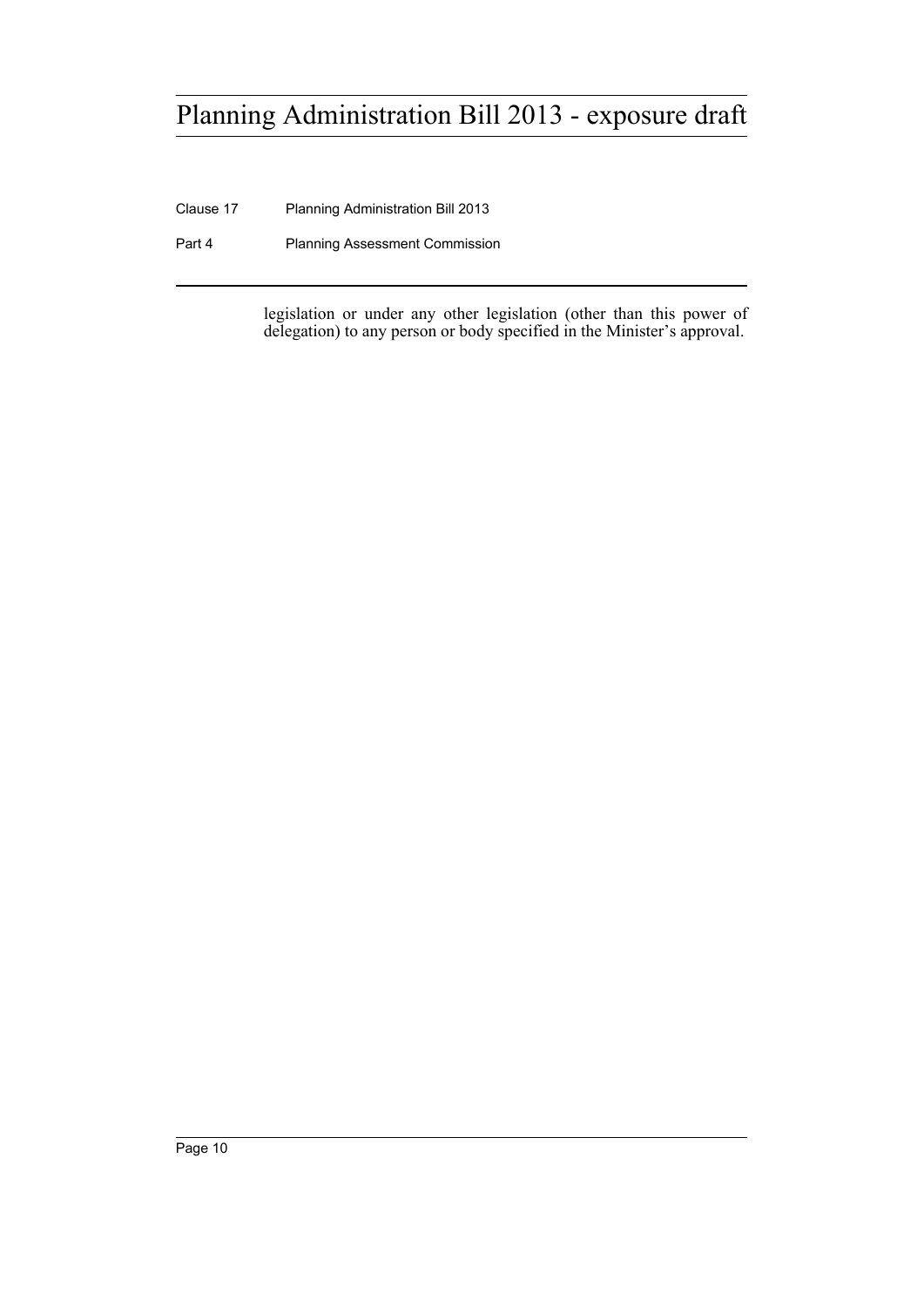Planning Administration Bill 2013 Clause 18 Regional planning panels **Part 5** Part 5

# <span id="page-14-0"></span>**Part 5 Regional planning panels**

## <span id="page-14-1"></span>**18 Regional planning panels** [cf s 23G]

(1) The regional planning panels specified in Schedule 3 are constituted for the particular parts of the State so specified in relation to each such panel.

**Note.** Regional planning panels are to be included in Schedule 3 by Ministerial order.

- (2) A regional planning panel is not subject to the direction or control of the Minister (except in relation to the procedure of the panel and any directions under section 10.1 of the *Planning Act 2013)*.
- (3) Legal proceedings by or against a regional planning panel are to be taken in the name of the panel and not by or against the members of the panel.
- (4) A regional planning panel is a NSW Government agency.
- (5) The Minister may, by order published on the NSW legislation website, amend Schedule 3 for any of the following purposes:
	- (a) to constitute a regional planning panel and to specify the part of the State for which it is constituted,
	- (b) to abolish a regional planning panel,
	- (c) to change the name of a regional planning panel or to change the part of the State for which it is constituted,
	- (d) to make savings and transitional provisions consequent on any of the above.

### <span id="page-14-2"></span>**19 Members of panels**

- (1) A regional planning panel is to consist of the following 3 members:
	- (a) 2 members appointed by the Minister (the *State members*),
	- (b) 1 nominee of an applicable council (the *council nominee*) who is a councillor, a member of council staff or other person nominated by the council.
- (2) Persons appointed or nominated as members of a regional planning panel are to be persons who have expertise in planning or related fields (such as architecture, heritage, the environment, urban design, land economics, traffic and transport, law, engineering, tourism or government and public administration).
- (3) One of the State members is to be appointed by the Minister as chairperson of the regional planning panel. The Minister is required to obtain the concurrence of the Local Government and Shires Association of New South Wales to the appointment unless: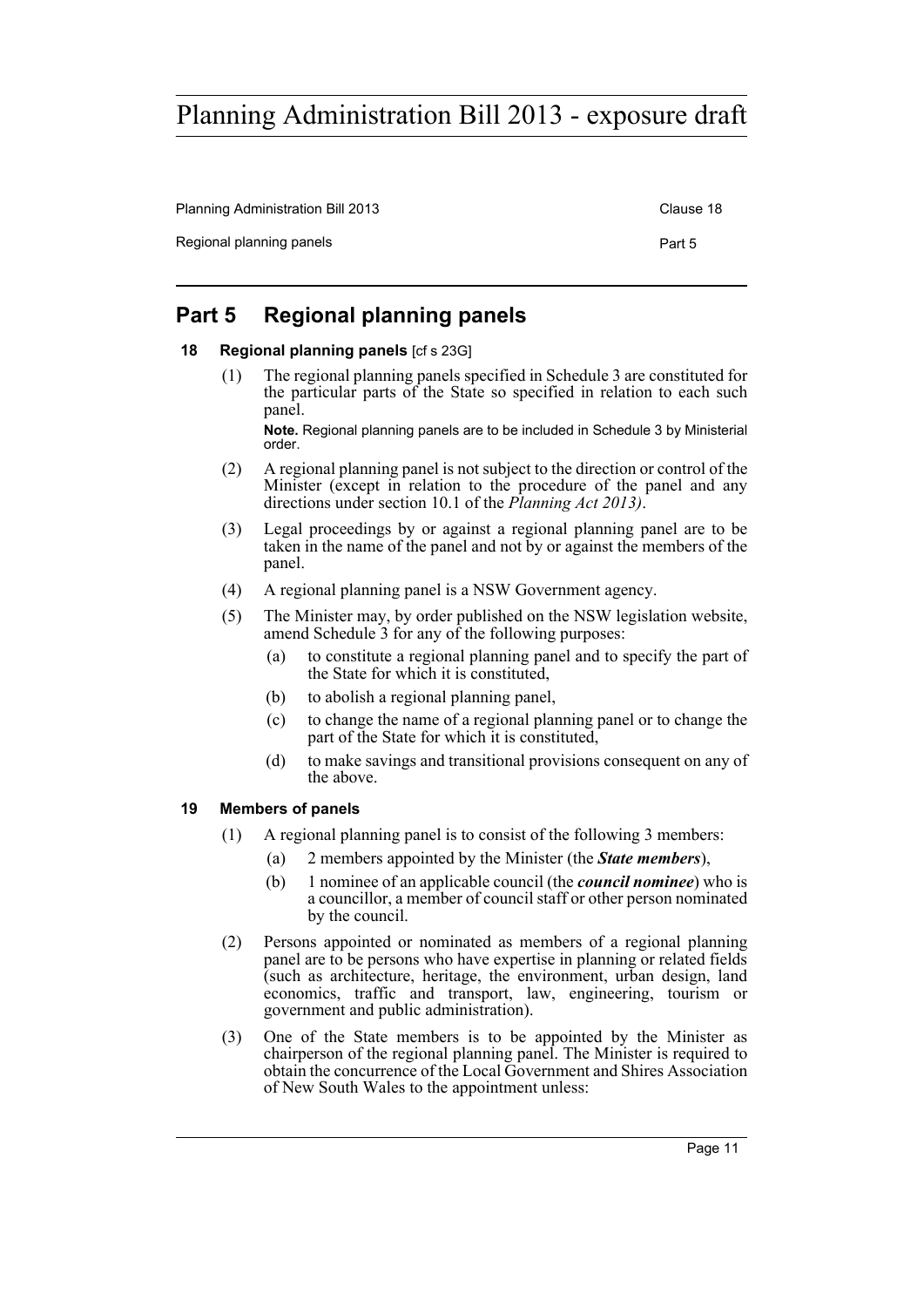Clause 20 Planning Administration Bill 2013

Part 5 Regional planning panels

- (a) the Association fails to notify its concurrence or refusal to concur within 21 days of being requested to do so by the Minister, or
- (b) the Association has refused to concur in respect of 2 different persons proposed by the Minister for appointment.
- (4) In appointing a State member, the Minister is to have regard to the need to have a range of expertise represented among the panel's members.
- (5) Each applicable council is to nominate 1 person as a council nominee for the purposes of the regional planning panel. If an applicable council fails to nominate a council nominee, a regional planning panel is not required to include a council nominee for the purposes of exercising its functions in relation to the area of the council concerned.
- (6) For the purposes of exercising the functions of a regional planning panel in relation to a matter, the council nominee appointed to the panel is to be nominated by the applicable council for the land to which the matter relates.
- (7) Subject to this Act, a council nominee remains eligible to participate as a member of the regional planning panel for such period (not exceeding 3 years) as is specified in the nominee's instrument of nomination, but is eligible (if otherwise qualified) for re-nomination.
- (8) In this section:

*applicable council* means the council of an area that is situated (wholly or partly) in a part of the State for which a regional planning panel is appointed.

### <span id="page-15-0"></span>**20 Functions of panels** [cf s 23G]

A regional planning panel has the following functions:

- (a) the specified functions of a consent authority under Part 4 of the *Planning Act 2013* for regionally significant development,
- (b) any functions under the planning legislation of a council within its area that are conferred on it under Part 1 of Schedule 10 to the *Planning Act 2013*,
- (c) to advise the Minister or the Director-General as to planning or development matters relating to the part of the State for which it is appointed (or any related matters) if requested to do so by the Minister or the Director-General,
- (d) any other function conferred or imposed on it under the planning legislation or any other legislation.

**Note.** Under clause 10.2 of Schedule 10, the panel (or the Planning Assessment Commission if acting in place of the panel) is, in the exercise of a function referred to in paragraph (b), taken to be the council and is to exercise the function to the exclusion of the council.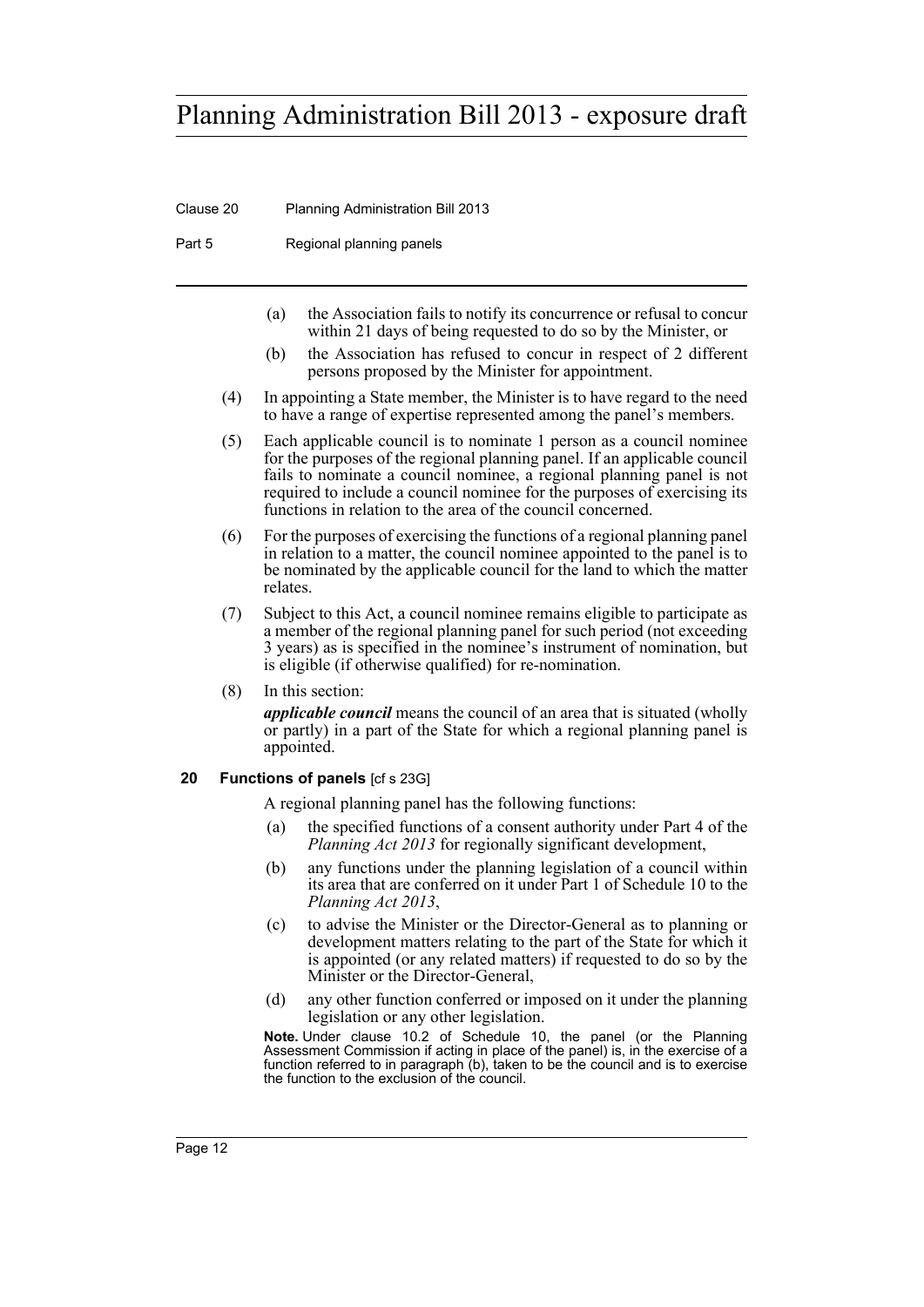| Planning Administration Bill 2013 | Clause 21 |
|-----------------------------------|-----------|
| Regional planning panels          | Part 5    |

### <span id="page-16-0"></span>**21 Provisions relating to panels** [cf ss 23H, 118AD, 118AE]

- (1) Schedule 5 contains provisions with respect to the members and procedure of regional planning panels.
- (2) The regulations may make provision for or with respect to the following:
	- (a) the functions conferred by the planning legislation on a regional planning panel including its procedures in exercising its functions,
	- (b) the provision of information and reports by regional planning panels,
	- (c) without limiting paragraph (a), providing that parties to matters being determined by a regional planning panel are not to be represented (whether by an Australian legal practitioner or any other person) or are only to be represented in specified circumstances.
- (3) The Director-General is, in the annual report of the Department, to report on the activities of regional planning panels during the reporting year under Part 1 of Schedule 10 to the *Planning Act 2013*.

### <span id="page-16-1"></span>**22 Delegation by panels** [cf s 23 (1B)]

A regional planning panel may, with the approval of the Minister, delegate any function of the panel under the planning legislation or under any other legislation (other than this power of delegation) to a council, or to the general manager or other staff of the council, for any area or part of any area for which the panel is appointed.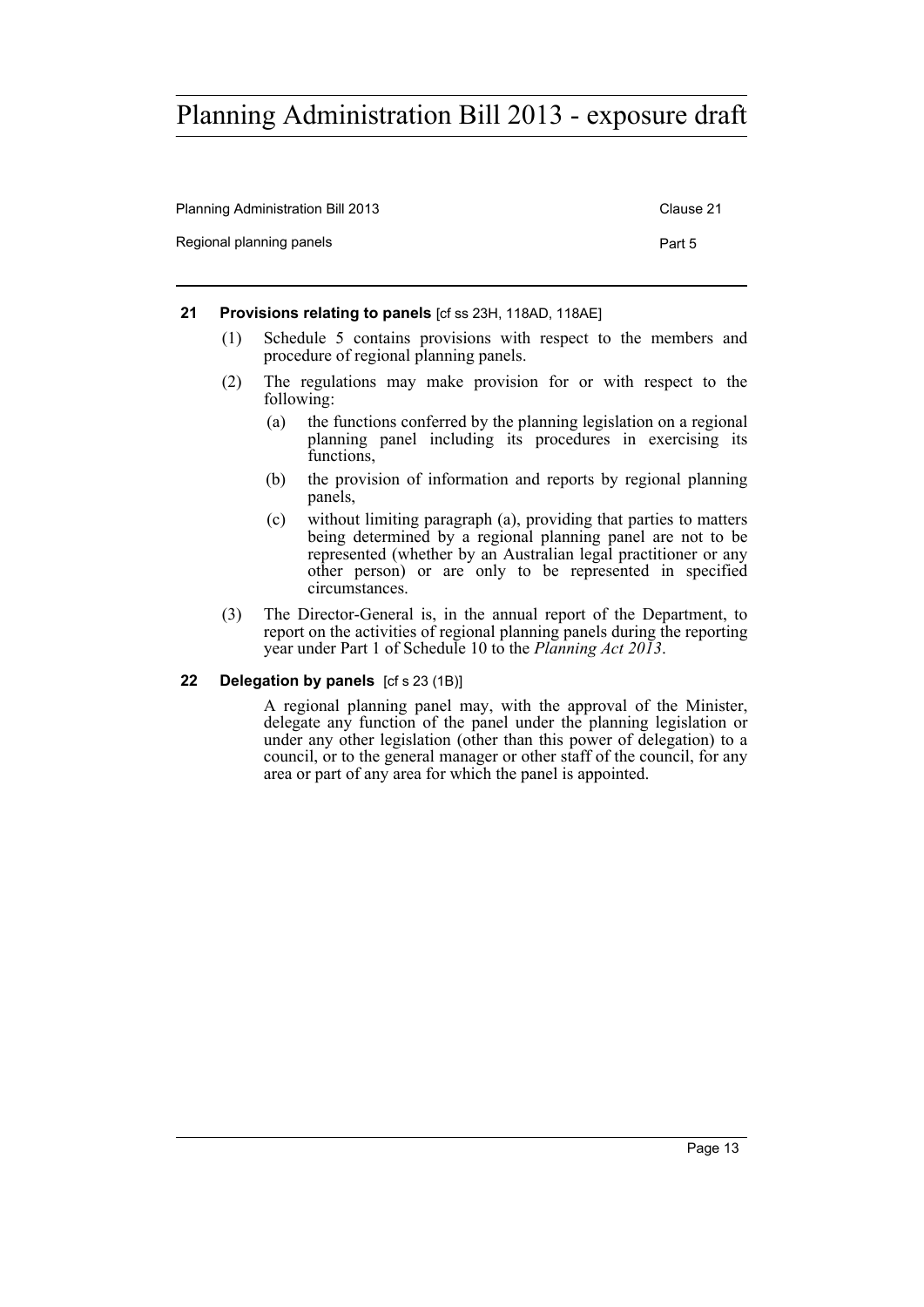Clause 23 Planning Administration Bill 2013

Part 6 Subregional planning boards

# <span id="page-17-0"></span>**Part 6 Subregional planning boards**

# <span id="page-17-1"></span>**23 Subregional planning boards**

- (1) There are constituted by this Act the subregional planning boards specified in Schedule 4.
- (2) A subregional planning board is a body corporate with the corporate name specified in Schedule 4.
- (3) A subregional planning board is a NSW Government agency.
- (4) A subregional planning board is not, in the exercise of its functions, subject to the direction or control of the Minister (except in relation to the procedure of the board and any directions under section 10.1 of the *Planning Act 2013)*.
- (5) The Minister may, by order published on the NSW legislation website, amend Schedule 4 for any of the following purposes:
	- (a) to establish a subregional planning board,
	- (b) to abolish a subregional planning board,
	- (c) to change the name of a subregional planning board,
	- (d) to make savings and transitional provisions consequent on any of the above.

## <span id="page-17-2"></span>**24 Members of boards**

- (1) A subregional planning board is to consist of the following members:
	- (a) not more than 4 members appointed by the Minister (the *State members*),
	- (b) a separate council member appointed by each council whose area is wholly or partly within the area for which the board is constituted,
	- (c) another member appointed by the Minister as chairperson.
- (2) Persons appointed as members of a subregional planning board are to be persons who together have relevant skills and knowledge in planning, architecture, heritage, the environment, urban design, land economics, traffic and transport, law, engineering, tourism or government and public administration.
- (3) The Minister is required to obtain the concurrence of the Local Government and Shires Association of New South Wales to the appointment of the chairperson unless:
	- (a) the Association fails to notify its concurrence or refusal to concur within 21 days of being requested to do so by the Minister, or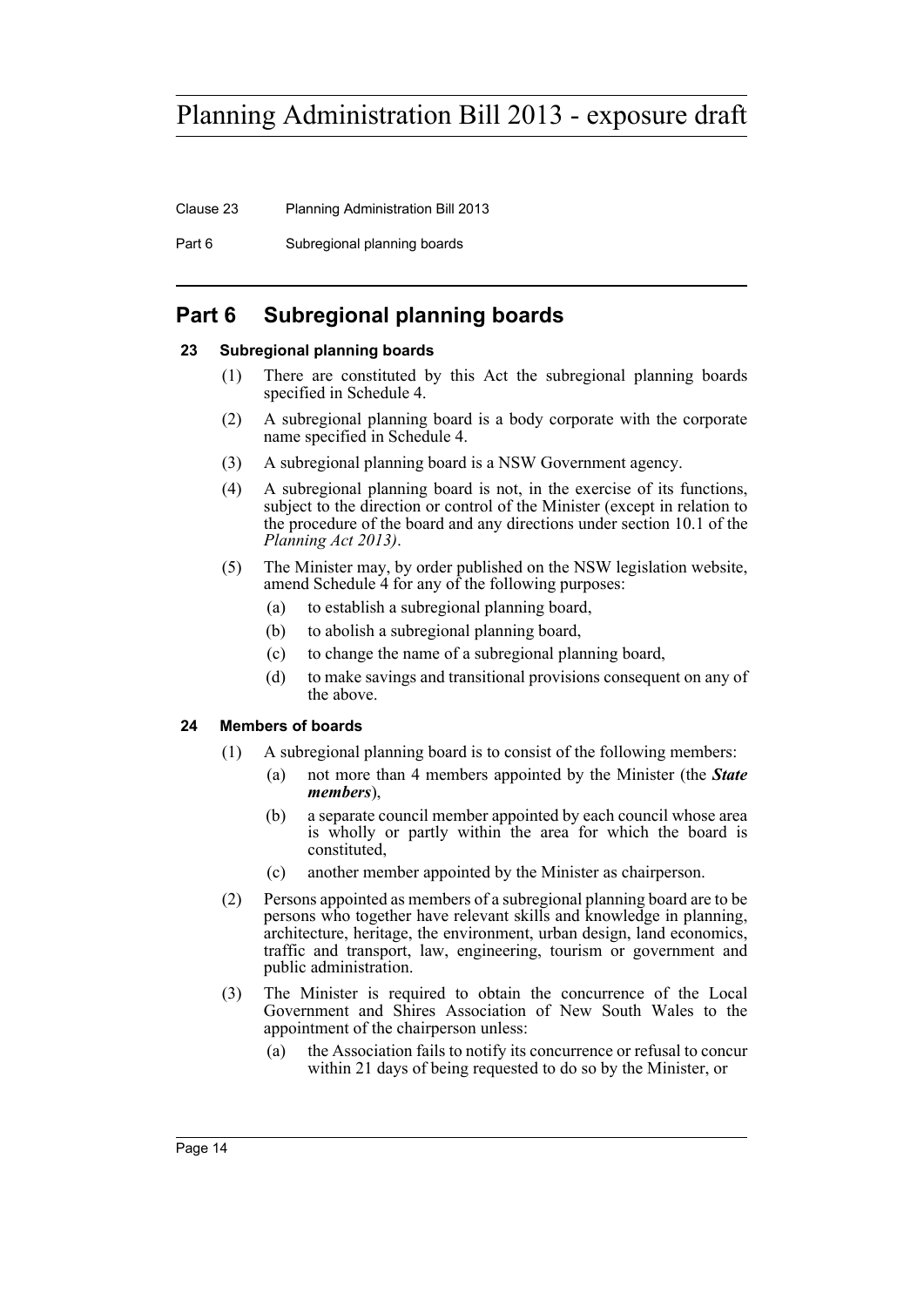| <b>Planning Administration Bill 2013</b> | Clause 25 |
|------------------------------------------|-----------|
| Subregional planning boards              | Part 6    |
|                                          |           |

(b) the Association has refused to concur in 2 different persons proposed by the Minister for appointment.

### <span id="page-18-0"></span>**25 Functions of boards**

A subregional planning board has the functions conferred or imposed on it under the planning legislation or any other legislation. **Note.** Part 3 of the *Planning Act 2013* provides that a function of a board is to prepare subregional delivery plans.

### <span id="page-18-1"></span>**26 Provisions relating to boards** [cf s 118AF]

- (1) Schedule 5 contains provisions with respect to the members and procedure of subregional planning boards.
- (2) The regulations may make provision for or with respect to the functions, members and procedure of subregional planning boards.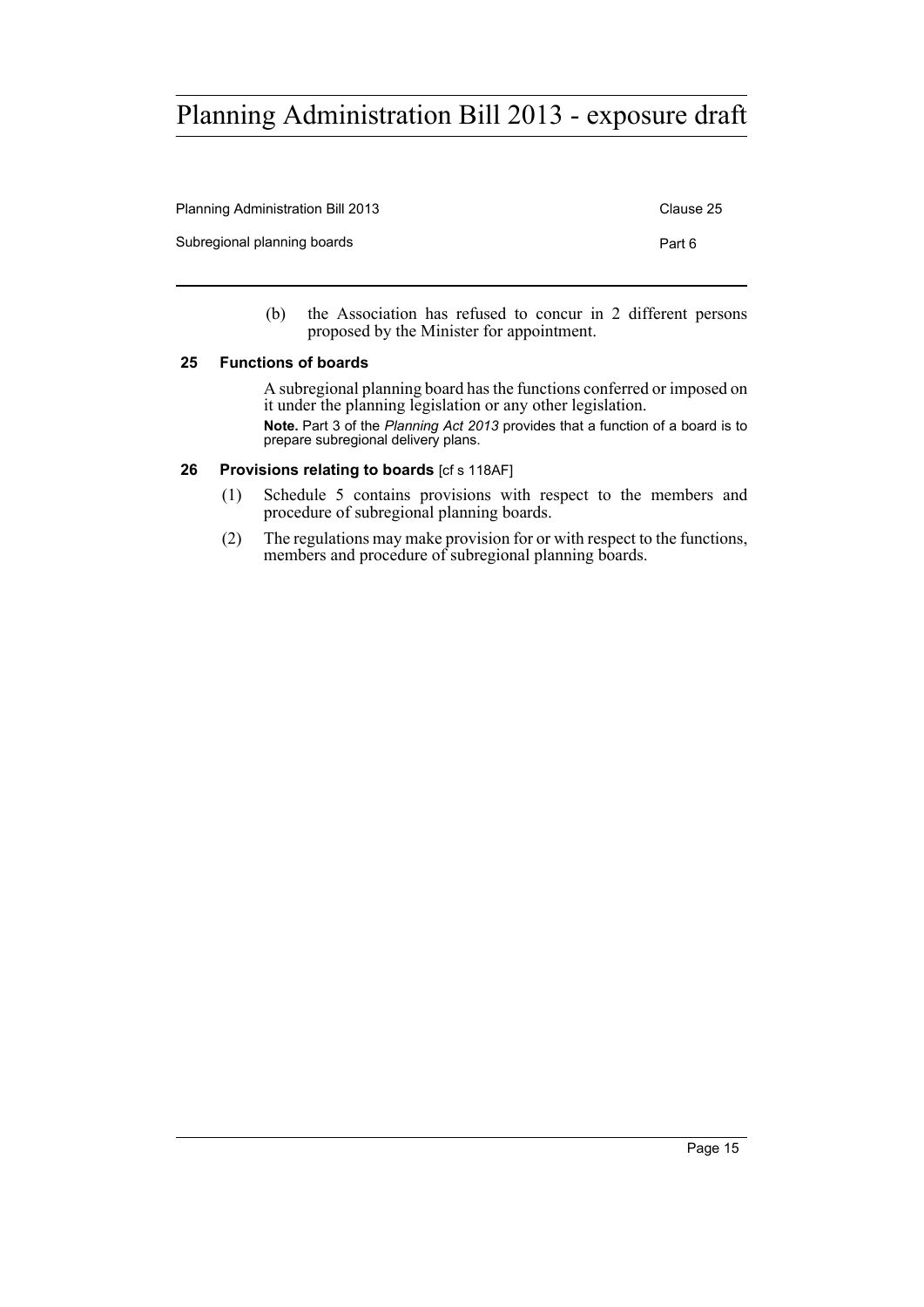Clause 27 Planning Administration Bill 2013

Part 7 Provisions relating to councils

# <span id="page-19-0"></span>**Part 7 Provisions relating to councils**

#### <span id="page-19-1"></span>**27 Council independent hearing and assessment panels** [cf ss 23I and 23J and cl 268X of 2000 Reg]

- (1) A council may constitute a panel of experts to assess any aspect of a development application or any planning matter referred to the panel by the council (other than a matter subject to a determination or review by a regional planning panel).
- (2) A council must constitute a panel of experts to assess any aspect of a development application or any planning matter if an assessment by a panel is required by the planning control provisions of a local plan.
- (3) The members of a panel of experts are to consist of persons having expertise in at least one area of planning, architecture, heritage, the environment, urban design, land economics, traffic and transport, law, engineering, tourism or government and public administration.
- (4) For the purposes of an assessment, a panel may receive or hear submissions from interested persons and must submit a report to the council within the time required by the council.
- (5) A panel is to exercise its functions in accordance with the planning legislation and any arrangements approved by the Minister. However, a panel is not subject to the direction or control of the Minister on the findings or recommendations in its report.
- (6) The council is to provide staff and facilities for the purpose of enabling a panel to exercise its functions.
- (7) A member of a panel is entitled to be paid such remuneration (including travelling and subsistence allowances) as the Minister may from time to time determine in respect of the member.
- (8) A council must provide an annual report to the Director-General as to the following:
	- (a) the number of independent hearing and assessment panels constituted by the council in the preceding year,
	- (b) the matters referred to the panels in the preceding year,
	- (c) the persons appointed to the panels,
	- (d) decisions made by the council relating to matters referred to the panels, including the reasons for any decision not in accordance with an assessment by a panel,
	- (e) any other matters relating to the exercise of functions by panels as directed by the Director-General.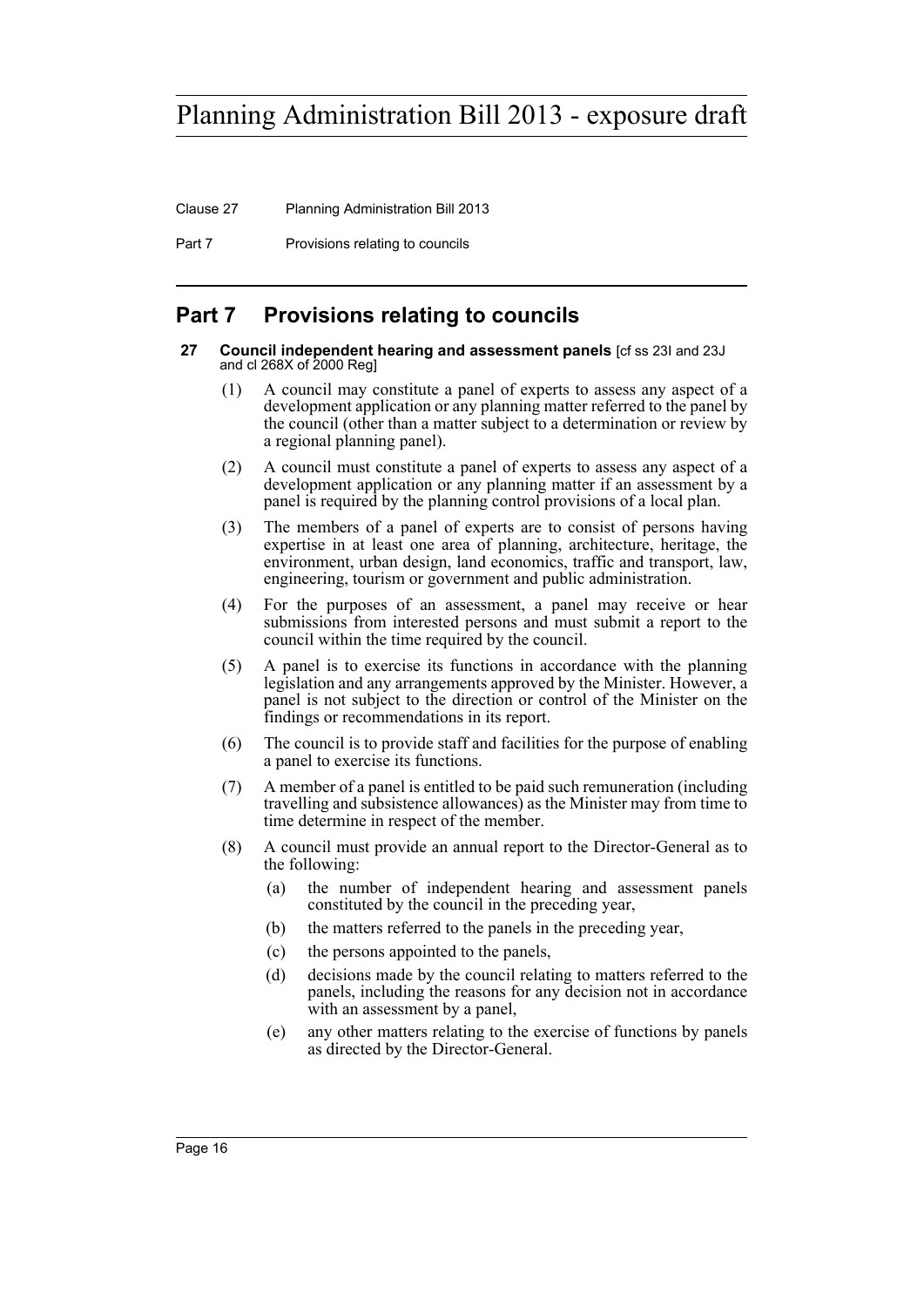| <b>Planning Administration Bill 2013</b> | Clause 28 |
|------------------------------------------|-----------|
| Provisions relating to councils          | Part 7    |
|                                          |           |

- (9) The regulations may make provision for or with respect to the following:
	- (a) the procedures of independent hearing and assessment panels in exercising functions,
	- (b) without limiting paragraph (a), providing that parties are not to be represented (whether by an Australian legal practitioner or any other person) or are only to be represented in specified circumstances,
	- (c) the provision of information or reports by councils with respect to the exercise of functions by independent hearing and assessment panels and any actions taken or not taken by councils in response to panel assessments.
- (10) This section does not limit the functions that may be exercised by an independent hearing and assessment panel under the planning legislation.

### <span id="page-20-0"></span>**28 Obligation to consult with council about certain decisions** [cf s 23M]

The Planning Assessment Commission or a regional planning panel must not exercise a function that will result in the making of a decision that will have, or that might reasonably be expected to have, a significantly adverse financial impact on a council until after it has consulted with the council.

#### <span id="page-20-1"></span>**29 Obligations of councils to assist Commission and regional panels** [cf s 23N]

- (1) The Planning Assessment Commission or a regional planning panel is entitled, on request made to the general manager of a council:
	- (a) to have access to, and to make copies of and take extracts from, records of the council relevant to the exercise of the Commission's or panel's functions, and
	- (b) to the use of the staff and facilities of the council in order to exercise the Commission's or panel's functions, and
	- (c) to any other assistance or action by the council for the purposes of exercising the Commission's or panel's functions.
- (2) The regulations may make provision with respect to assistance and action under this section.

## <span id="page-20-2"></span>**30 Section 381 of Local Government Act 1993 excluded**

Section 381 of the *Local Government Act 1993* does not apply to a delegation under this Act to the general manager or other staff of a council.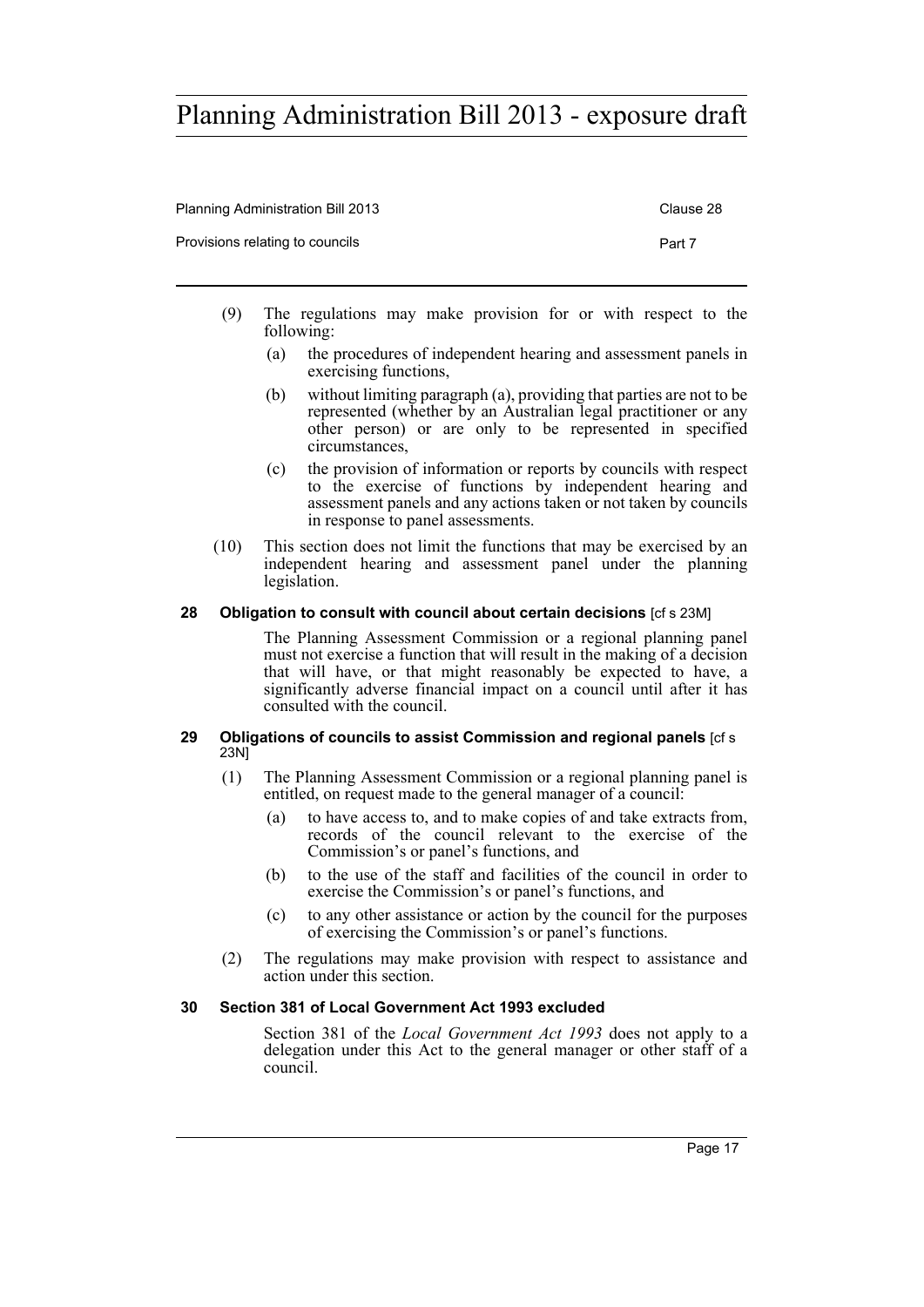Clause 31 Planning Administration Bill 2013

Part 8 **Investigative powers** 

# <span id="page-21-0"></span>**Part 8 Investigative powers**

# <span id="page-21-1"></span>**Division 1 Preliminary**

<span id="page-21-2"></span>**31 Definitions** [cf s 122H]

In this Part:

*authorised fire officer* means a fire officer who may issue a fire safety order under Division 10.2 of Part 10 of the *Planning Act 2013*. *investigation authority* means:

- (a) a council, in relation to an investigation officer appointed by the council, or
- (b) the Director-General, in relation to any other investigation officer.

*investigation officer* means a person appointed as an investigation officer under this Part by the Director-General (a *Departmental investigation officer*) or by a council (a *council investigation officer*). *investigation purpose* means a purpose for which a power may be exercised under this Part.

*occupier* of premises means the person who has the management or control of the premises.

*records* includes plans, specifications, maps, reports, books and other documents (whether in writing, in electronic form or otherwise).

## <span id="page-21-3"></span>**32 Appointment of investigation officers** [cf s 122I]

- (1) The Director-General or a council may appoint any person (including a class of persons) as an investigation officer for the purposes of this Part. **Note.** Because of the definition of "investigation officer", a person appointed by the Director-General becomes a "Departmental investigation officer" and a person appointed by the council becomes a "council investigation officer".
- (2) A person's appointment as an investigation officer may be made generally, or made subject to conditions or restrictions or only for limited purposes.
- (3) A person's appointment as an investigation officer is to be made by written instrument (in the case of an individual appointment) or by notice published on the NSW planning website or in the Gazette (in the case of the appointment of a class of persons).
- (4) Every investigation officer is to be provided with an identification card as an investigation officer by the investigation authority.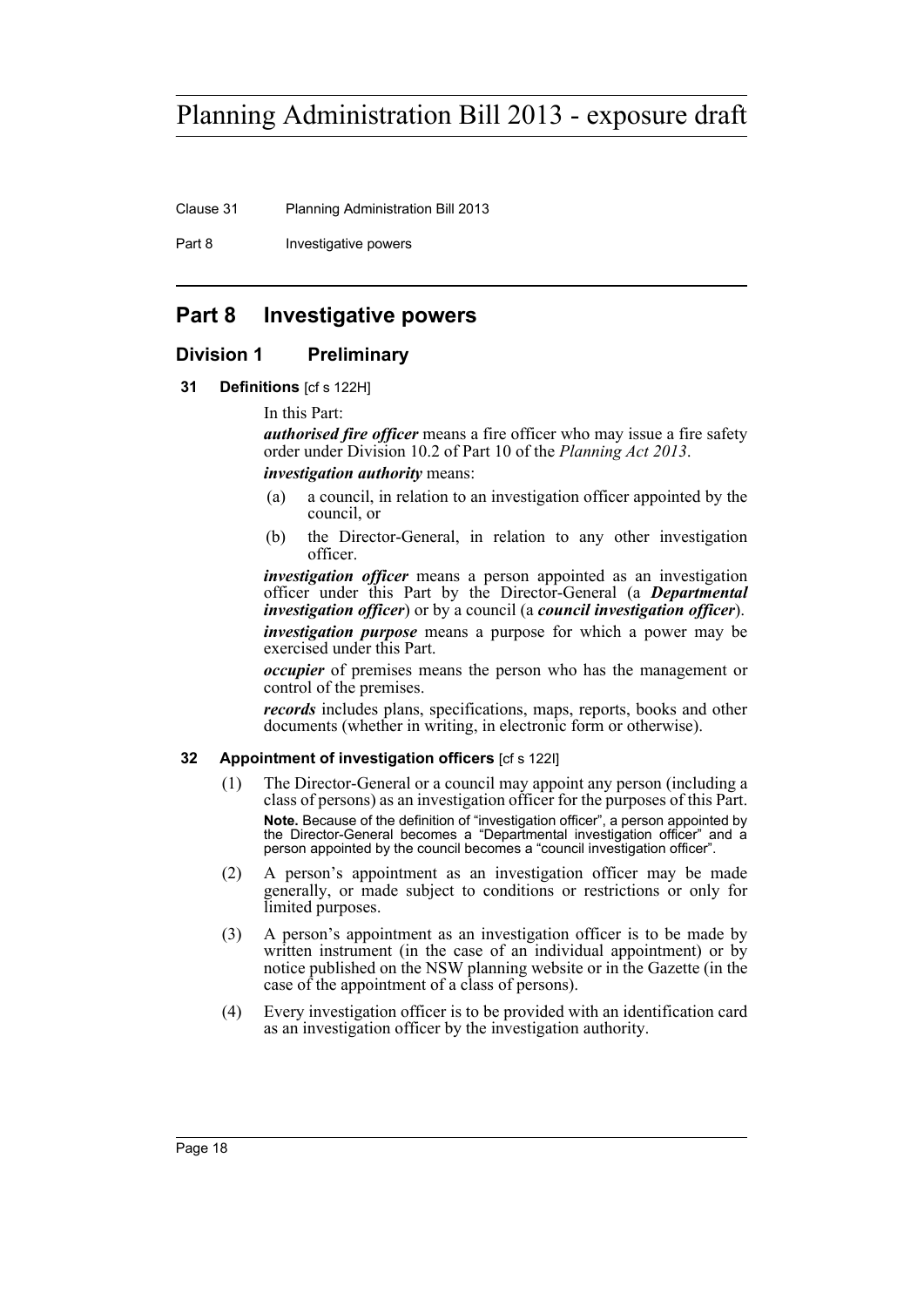| Planning Administration Bill 2013 | Clause 33 |
|-----------------------------------|-----------|
| Investigative powers              | Part 8    |

### <span id="page-22-0"></span>**33 Purposes for which powers under Part may be exercised** [cf s 122G]

- (1) A Departmental investigation officer may exercise powers under this Part for any of the following purposes:
	- (a) for enabling the Minister or Director-General to exercise their functions under the planning legislation,
	- (b) for determining whether there has been compliance with or a contravention of the planning legislation, including any plan, planning approval or any other document or requirement issued or made under the planning legislation,
	- (c) for obtaining information or records for purposes connected with the administration of the planning legislation,
	- (d) generally for administering the planning legislation.
- (2) A council investigation officer may exercise powers under this Part for any of the following purposes:
	- (a) for enabling a council to exercise its functions under the planning legislation,
	- (b) at the request of the Commissioner of Fire and Rescue NSW, for determining whether or not adequate provision for fire safety has been made in or in connection with a building.
- (3) Nothing in this Part affects any function under any other part of this Act or under any other Act.

# <span id="page-22-1"></span>**Division 2 Powers of entry and search**

- <span id="page-22-2"></span>**34 Powers of investigation officers to enter premises** [cf ss 118J, 122J]
	- (1) An investigation officer may enter:
		- (a) any premises at which the officer reasonably suspects that any industrial, agricultural or commercial activities are being carried out—at any time during which those activities are being carried out there, and
		- (b) any other premises—at any reasonable time.
	- (2) An investigation officer may enter a part of premises used for residential purposes only:
		- (a) with the consent of the occupier, or
		- (b) under the authority of a search warrant issued under this Part, or
		- (c) if it is necessary to do so to inspect work being carried out under a planning approval or premises for which a building information certificate is being sought.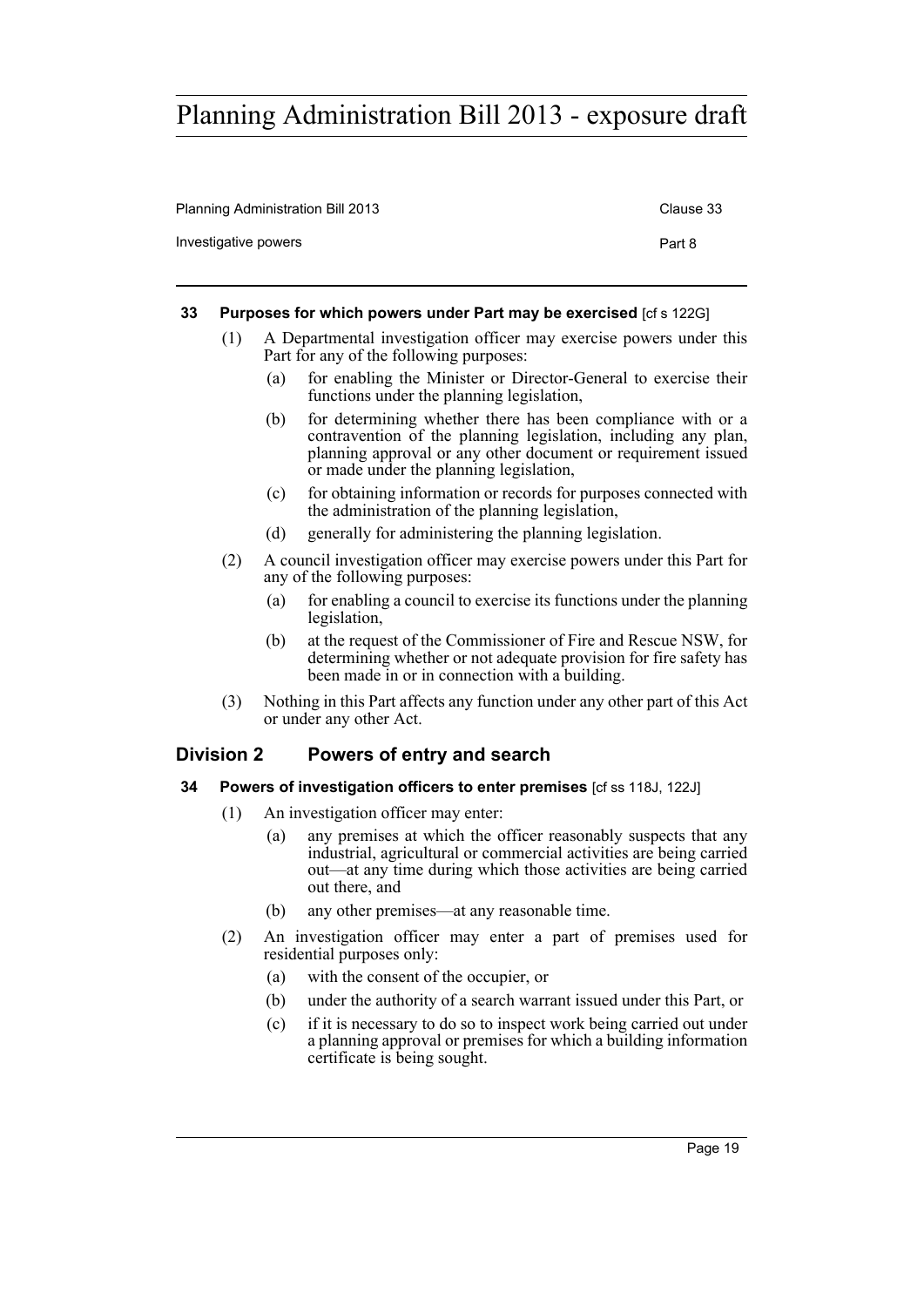Clause 35 Planning Administration Bill 2013

Part 8 **Investigative powers** 

- (3) An investigation officer may enter any premises under the authority of a search warrant issued under this Part.
- (4) The power to enter premises authorises entry by foot or by means of a motor vehicle or other vehicle, or in any other manner.
- (5) Reasonable force may be used to enter premises under this Part.
- (6) An investigation officer may enter premises under this Part with the aid of such investigation officers, police officers or other persons as the investigation officer considers necessary.

### <span id="page-23-0"></span>**35 Notice of entry** [cf s 118C]

- (1) The investigation officer or the investigation authority must give the owner or occupier of premises written notice of the intention to enter the premises before a person authorised to enter premises under this Part does so.
- (2) The notice must specify the day on which the person intends to enter the premises and must be given before that day.
- (3) Notice is not required to be given:
	- (a) if entry to the premises is made with the consent of the owner or occupier of the premises, or
	- (b) if entry to the premises is required because of the existence or reasonable likelihood of a serious risk to health or safety, or
	- (c) if entry is required urgently and the case is one in which the investigation authority has authorised in writing (either generally or in the particular case) entry without notice.

### <span id="page-23-1"></span>**36 Powers of investigation officers to do things at premises** [cf ss 118B, 122L]

- (1) An investigation officer who lawfully enters premises may do anything that the officer thinks is necessary to be done for an investigation purpose, including (but not limited to) the following things:
	- (a) examine and inspect any works, plant or other article,
	- (b) take and remove samples,
	- (c) make such examinations, inquiries and tests as the officer thinks necessary,
	- (d) take such photographs, films, audio, video and other recordings as the officer thinks necessary,
	- (e) for the purpose of an inspection:
		- (i) open any ground and remove any flooring and take any measures that may be necessary to ascertain the character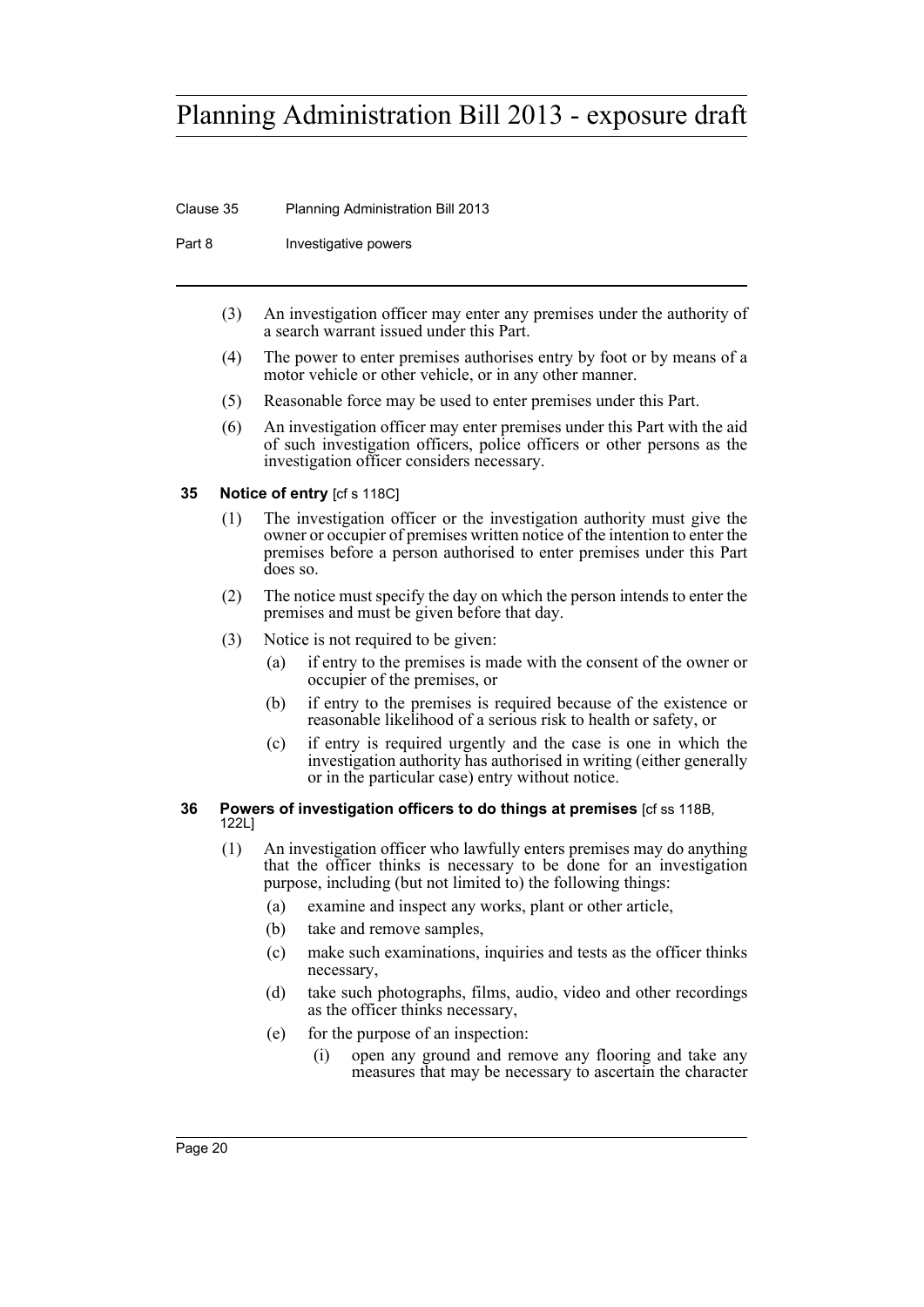Planning Administration Bill 2013 Clause 37

Investigative powers **Part 8** 

and condition of the premises and of any pipe, sewer, drain, wire or fitting, and

- (ii) require the opening, cutting into or pulling down of any work if the officer has reason to believe or suspect that anything on the premises has been done in contravention of the planning legislation,
- (f) take measurements, make surveys and take levels and, for those purposes, dig trenches, break up the soil and set up any posts, stakes or marks,
- (g) require records to be produced for inspection,
- (h) examine and inspect any records,
- (i) copy any records,
- (j) seize anything that the officer has reasonable grounds for believing is connected with an offence against the planning legislation,
- (k) do any other thing the officer is empowered to do under this Part.
- (2) The power to seize anything connected with an offence includes a power to seize:
	- (a) a thing with respect to which the offence has been committed, and
	- (b) a thing that will afford evidence of the commission of the offence, and
	- (c) a thing that was used for the purpose of committing the offence.

A reference to any such offence includes a reference to an offence that there are reasonable grounds for believing has been committed.

### <span id="page-24-0"></span>**37 Search warrants** [cf ss 118K, 122M]

- (1) An investigation officer may apply to an issuing officer for the issue of a search warrant if the investigation officer believes on reasonable grounds that the *Planning Act 2013*, this Act, the regulations under the *Planning Act 2013* or this Act, a local plan or a planning approval is being or has been contravened at any premises.
- (2) An issuing officer to whom such an application is made may, if satisfied that there are reasonable grounds for doing so, issue a search warrant authorising an investigation officer named in the warrant:
	- (a) to enter the premises, and
	- (b) to exercise any function of an investigation officer under this Part.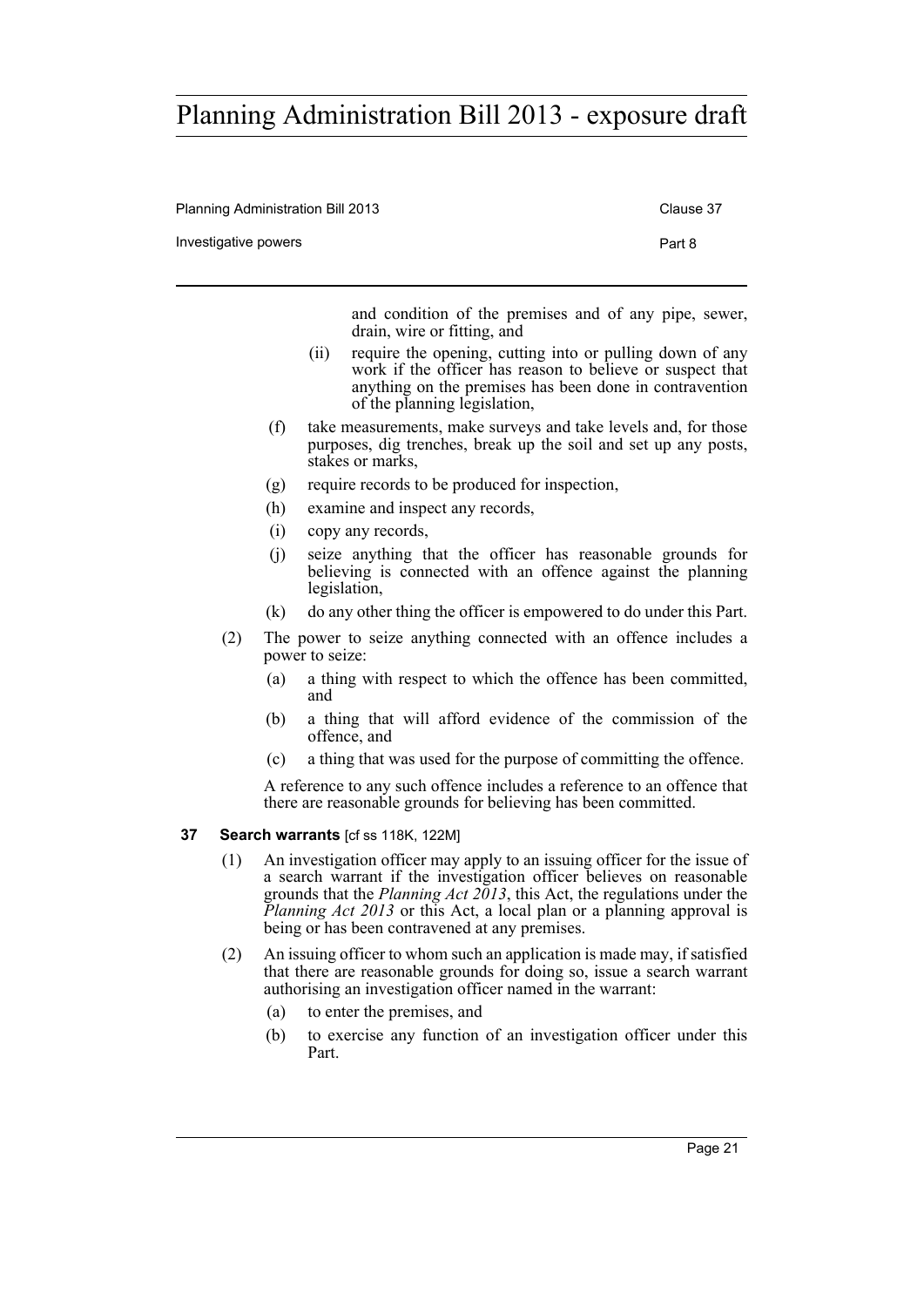Clause 38 Planning Administration Bill 2013

Part 8 **Investigative powers** 

(3) Division 4 of Part 5 of the *Law Enforcement (Powers and Responsibilities) Act 2002* applies to a search warrant issued under this section.

(4) In this section: *issuing officer* means an authorised officer within the meaning of the *Law Enforcement (Powers and Responsibilities) Act 2002*.

<span id="page-25-0"></span>**38 Care to be taken** [cf ss 118F, 122O]

- (1) An investigation officer must do as little damage as possible in the exercise of a power of entering or searching premises under this Part. The investigation authority must provide, if necessary, other means of access in place of any taken away or interrupted by an investigation officer.
- (2) As far as practicable, entry on to fenced land is to be made through an existing opening in the enclosing fence. If entry by that means is not practicable, a new opening may be made in the enclosing fence, but the fence is to be fully restored when the need for entry ceases.

# <span id="page-25-1"></span>**39 Notification of use of force or urgent entry** [cf s 118E]

- (1) An investigation officer who:
	- (a) uses force for the purpose of gaining entry to premises, or
	- (b) enters premises in an emergency without giving written notice to the owner or occupier,

must promptly advise the investigation authority.

(2) The investigation authority must give notice of the entry to such persons or authorities as appear to the investigation authority to be appropriate in the circumstances.

# <span id="page-25-2"></span>**Division 3 Powers to obtain information**

- <span id="page-25-3"></span>**40 Requirement to provide information and records** [cf ss 122Q, 122R]
	- (1) An investigation officer may, by notice in writing given to a person, require the person to furnish to the officer such information or records (or both) as the notice requires in connection with an investigation purpose.
	- (2) The notice must specify the manner in which information or records are required to be furnished and a reasonable time by which the information or records are required to be furnished.
	- (3) The notice may only require a person to furnish existing records that are in the person's possession or that are within the person's power to obtain lawfully.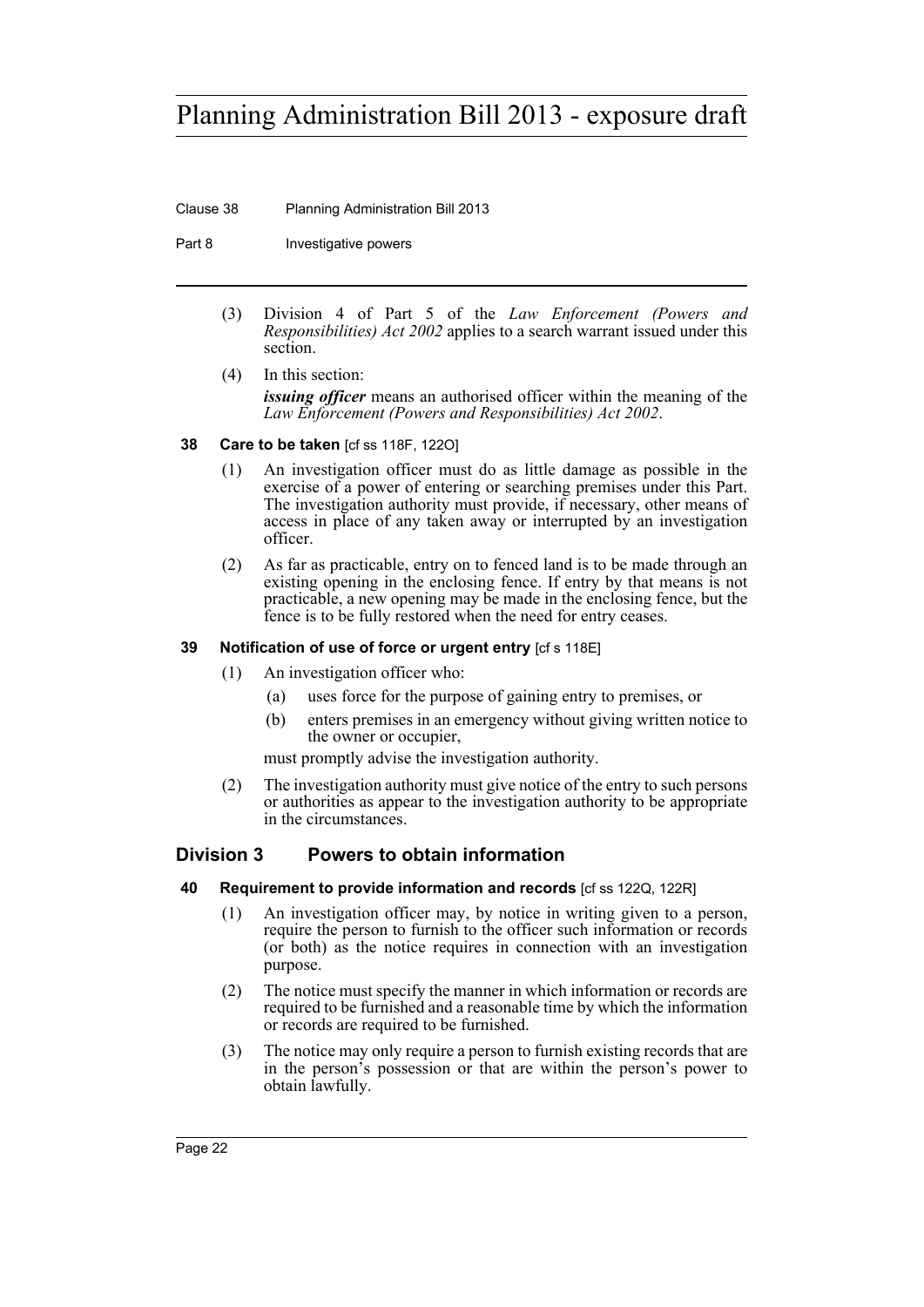| <b>Planning Administration Bill 2013</b> | Clause 41 |
|------------------------------------------|-----------|
| Investigative powers                     | Part 8    |

- (4) The person to whom any record is furnished under this section may take copies of it.
- (5) If any record required to be furnished is in electronic, mechanical or other form, the notice requires the record to be furnished in written form, unless the notice otherwise provides.
- (6) An investigation officer may exercise a power under this section whether or not a power of entry is being or has been exercised.

### <span id="page-26-0"></span>**41 Power of investigation officers to require answers and record evidence**  [cf ss 118BA, 122S]

- (1) An investigation officer may require a person to answer questions in relation to a matter connected with an investigation purpose if the officer suspects on reasonable grounds:
	- (a) that it is necessary to require information about the matter for that purpose, and
	- (b) that the person has knowledge of the matter.
- (2) The investigation authority may require a corporation to nominate a director or officer of the corporation who is authorised to represent the corporation for the purposes of answering questions under this section.
- (3) An investigation officer may, by notice in writing, require a person to attend at a specified place and time to answer questions under this section if attendance at that place is reasonably required in order that the questions can be properly put and answered.
- (4) The place and time at which a person may be required to attend is to be:
	- (a) a place or time nominated by the person, or
	- (b) if the place and time nominated is not reasonable in the circumstances or a place and time is not nominated by the person, a place and time nominated by the investigation officer that is reasonable in the circumstances.
- (5) An investigation officer may exercise a power under this section whether or not a power of entry is being or has been exercised.

## <span id="page-26-1"></span>**42 Recording of evidence** [cf ss 118BA, 122S]

- (1) An investigation officer may cause any questions and answers to questions given under this Division to be recorded if the officer has informed the person who is to be questioned that the record is to be made.
- (2) A record may be made using sound recording apparatus or audio visual apparatus, or any other method determined by the investigation officer.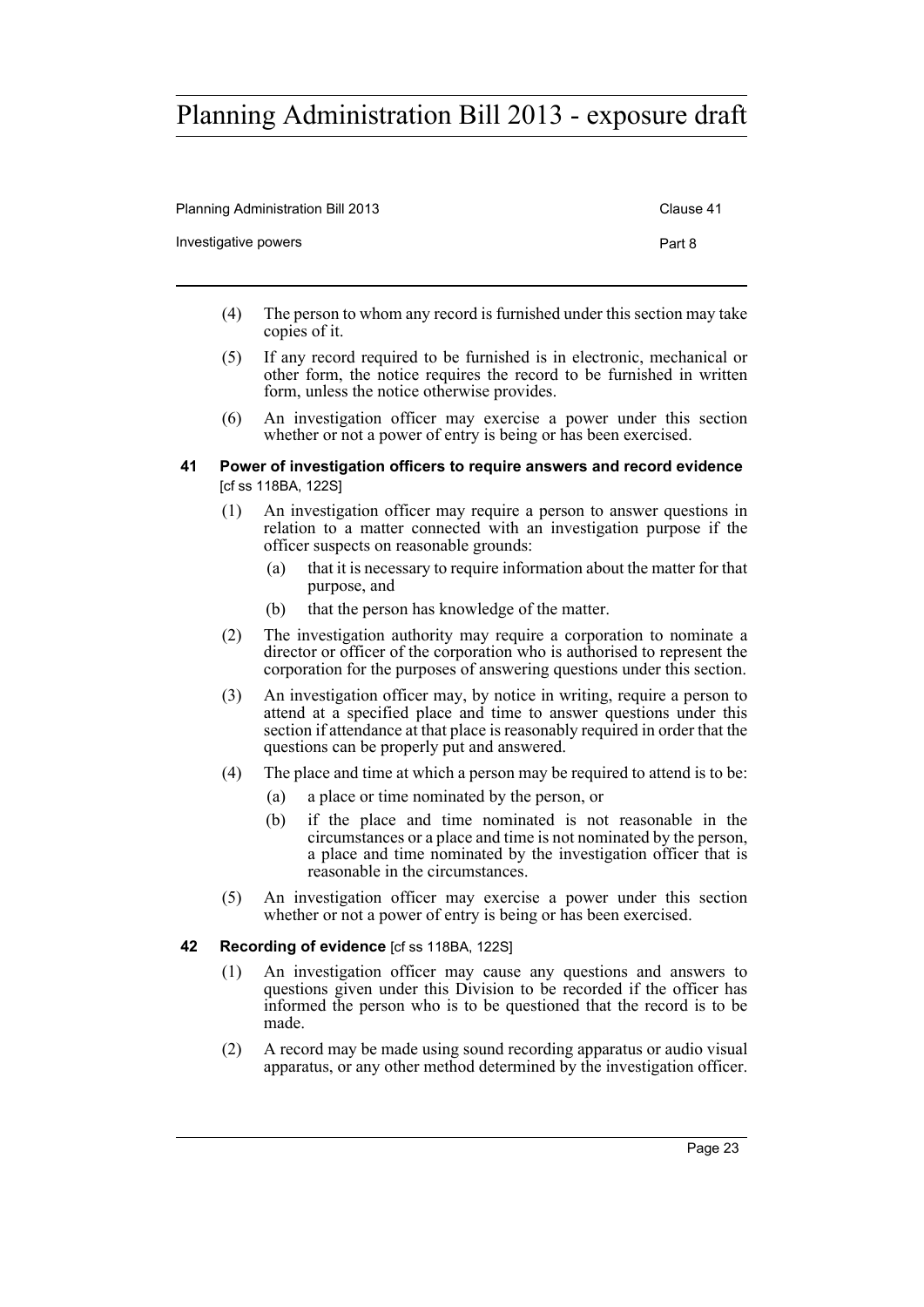Clause 43 Planning Administration Bill 2013

Part 8 **Investigative powers** 

- (3) A copy of any such record must be provided by the investigation officer to the person who is questioned as soon as practicable after it is made.
- (4) A record may be made under this section despite the provisions of any other law.

## <span id="page-27-0"></span>**Division 4 Miscellaneous provisions applying to exercise of powers**

## <span id="page-27-1"></span>**43 Offences** [cf ss 118N, 122T]

- (1) A person must not, without reasonable excuse, fail to comply with a requirement made of the person by an investigation officer in accordance with this Part.
- (2) A person must not furnish any information or do any other thing in purported compliance with a requirement made under this Part that the person knows is false or misleading in a material respect.
- (3) A person must not intentionally delay or obstruct an investigation officer in the exercise of the officer's powers under this Part. Maximum penalty: Tier 3.

## <span id="page-27-2"></span>**44 Identification card to be produced** [cf s 122I (4)]

An investigation officer who is exercising a function under this Part must produce the officer's identification card, if requested to do so by a person affected by the exercise of the function.

## <span id="page-27-3"></span>**45 Assistance for investigation officers** [cf s 122N]

The investigation authority may, by notice in writing given to the owner or occupier of premises, require the owner or occupier to provide reasonable assistance and facilities to an investigation officer in the exercise of the officer's powers under this Part. The notice is to specify the assistance and facilities to be provided and the time and manner in which they are to be provided.

## <span id="page-27-4"></span>**46 Compensation** [cf ss 118H, 122O]

The State must compensate all interested parties for any damage caused by a Departmental investigation officer (and a council must compensate all interested parties for any damage caused by a council investigation officer) in exercising a power of entering premises but not any damage caused by the exercise of any other power, unless the occupier obstructed or hindered the officer in the exercise of the power of entry.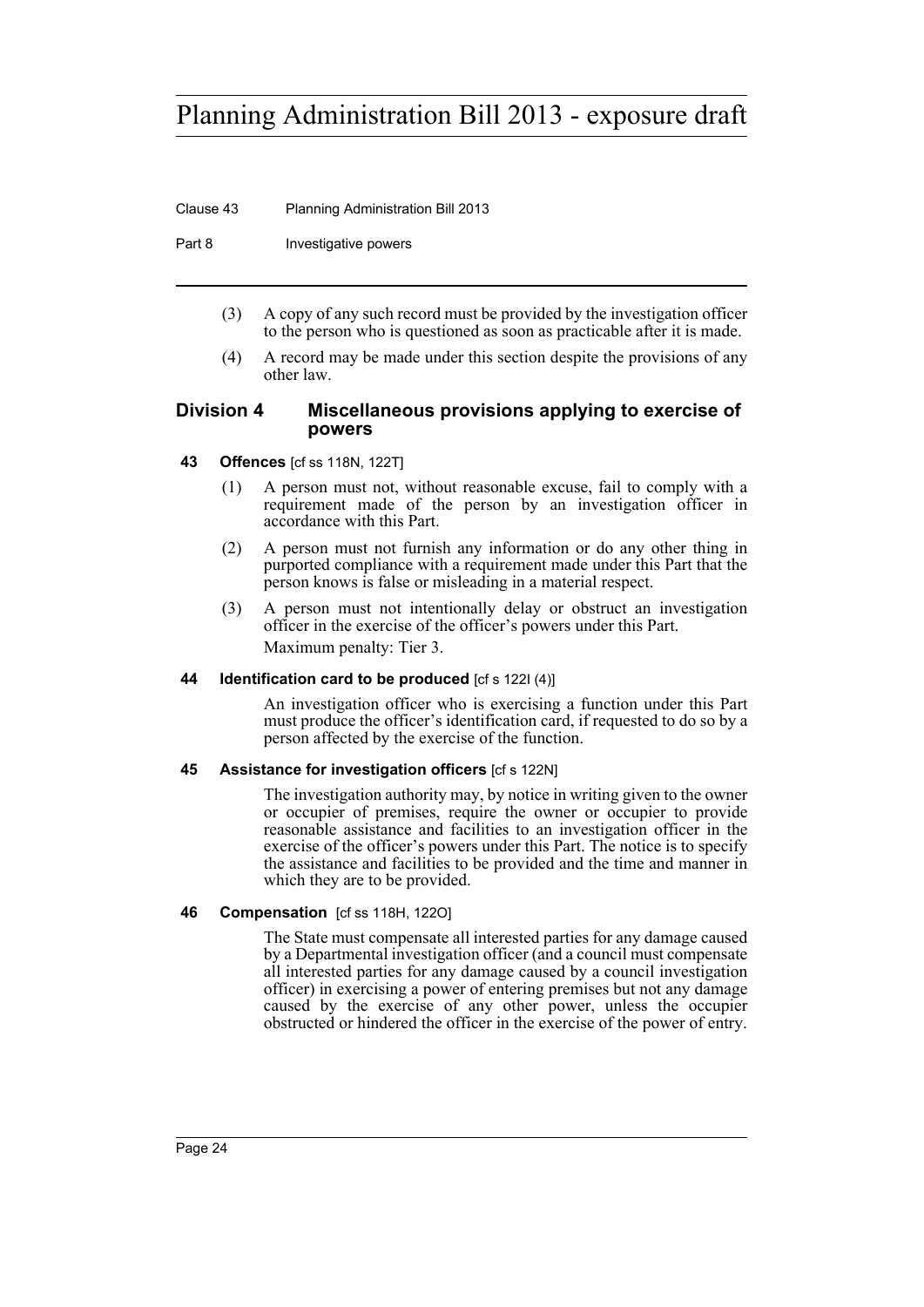| <b>Planning Administration Bill 2013</b> | Clause 47 |
|------------------------------------------|-----------|
| Investigative powers                     | Part 8    |

### <span id="page-28-0"></span>**47 Recovery of cost of entry and inspection** [cf s 118G]

If, as a result of an inspection of premises under this Part by an investigation officer, the investigation authority requires any work to be carried out on or in the premises, the investigation authority may recover the reasonable costs of the entry and inspection from the owner or occupier of the premises.

### <span id="page-28-1"></span>**48 Notices** [cf s 122V]

- (1) More than one notice under a provision of this Part may be given to the same person.
- (2) A notice given under this Part may be revoked or varied by a subsequent notice or notices (including by extending the time for compliance with the notice).
- (3) A notice may be given under this Part to a person in respect of a matter or thing even though the person is outside the State, or the matter or thing occurs or is located outside the State, so long as the matter or thing affects the environment of this State.

#### <span id="page-28-2"></span>**49 Provisions relating to requirements to furnish records or information or answer questions** [cf s 122U]

### (1) **Warning to be given on each occasion**

A person is not guilty of an offence of failing to comply with a requirement under this Part to furnish records or information or to answer a question unless the person was warned on that occasion that a failure to comply is an offence.

### (2) **Self-incrimination not an excuse**

A person is not excused from a requirement under this Part to furnish records or information or to answer a question on the ground that the record, information or answer might incriminate the person or make the person liable to a penalty.

### (3) **Information or answer not admissible if objection made**

However, any information furnished or answer given by a natural person in compliance with a requirement under this Part is not admissible in evidence against the person in criminal proceedings (except proceedings for an offence under this Part) if:

- (a) the person objected at the time to doing so on the ground that it might incriminate the person, or
- (b) the person was not warned on that occasion that the person may object to furnishing the information or giving the answer on the ground that it might incriminate the person.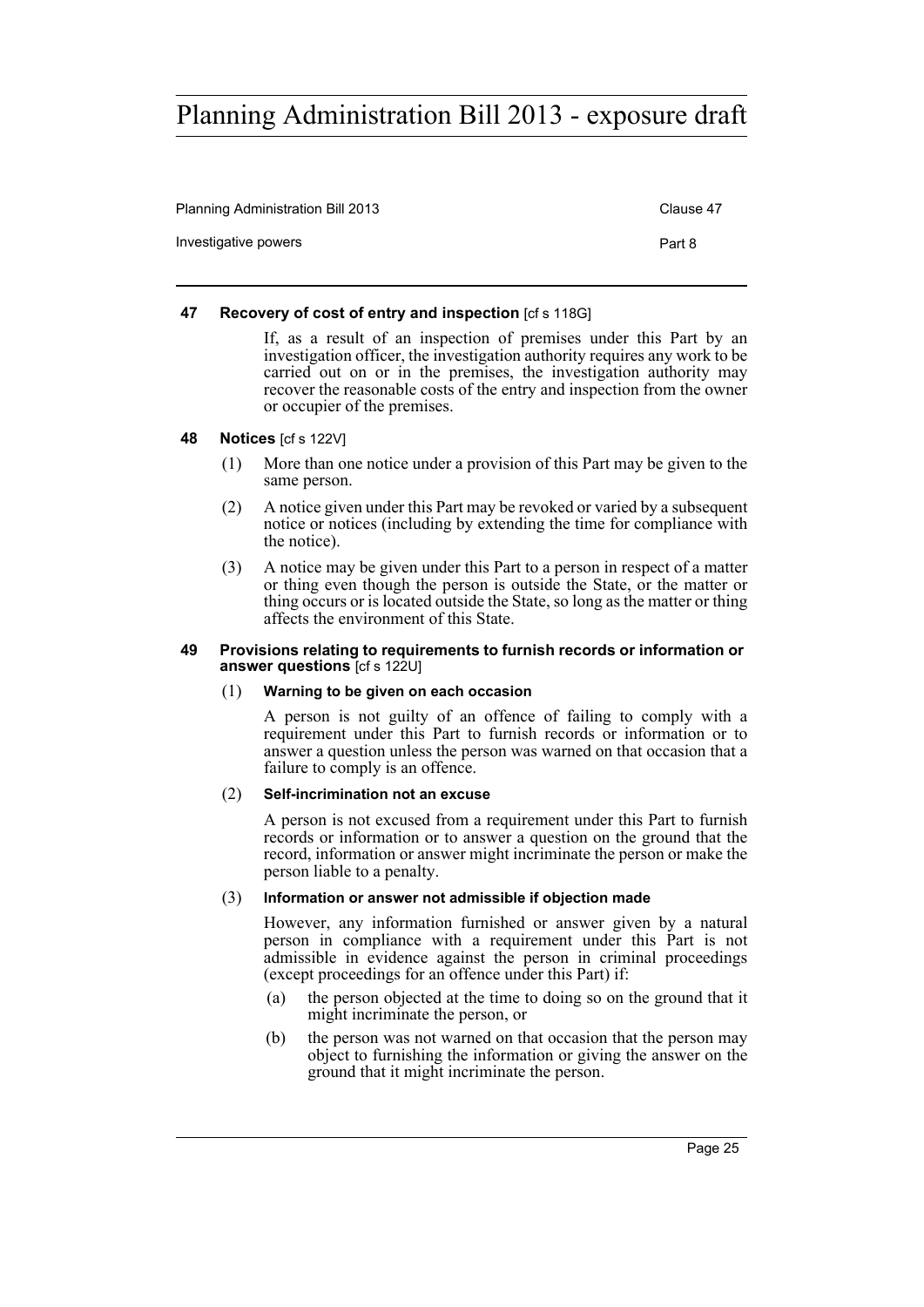Clause 50 Planning Administration Bill 2013

Part 8 **Investigative powers** 

### (4) **Records admissible**

Any record furnished by a person in compliance with a requirement under this Part is not inadmissible in evidence against the person in criminal proceedings on the ground that the record might incriminate the person.

### (5) **Further information**

Further information obtained as a result of a record or information furnished or of an answer given in compliance with a requirement under this Part is not inadmissible on the ground:

- (a) that the record or information had to be furnished or the answer had to be given, or
- (b) that the record or information furnished or answer given might incriminate the person.

### <span id="page-29-0"></span>**50 Fire brigades inspection powers** [cf s 118L]

- (1) An authorised fire officer may exercise the powers of an investigation officer under this Part for the purpose of inspecting a building to determine whether or not:
	- (a) adequate provision for fire safety has been made in or in connection with the building, or
	- (b) the fire safety provisions prescribed for the purposes of this section by the regulations have been complied with.
- (2) An authorised fire officer cannot inspect premises under this section (other than places of shared accommodation) for the purposes of determining whether or not adequate provision for fire safety has been made except:
	- (a) when requested to do so by the council of the area in which the building is located, or
	- (b) when requested to do so by a person who holds himself or herself out as the owner, lessee or occupier of the building, or
	- (c) when the Commissioner of Fire and Rescue NSW has received a complaint in writing that adequate provision for fire safety has not been made concerning the building.
- (3) A council must, at the request of the Commissioner of Fire and Rescue NSW, make available a council investigation officer for the purposes of an inspection under this section, and the officer concerned is to be present during the inspection.
- (4) The Commissioner of Fire and Rescue NSW must send a report of any inspection carried out under this section to the council concerned.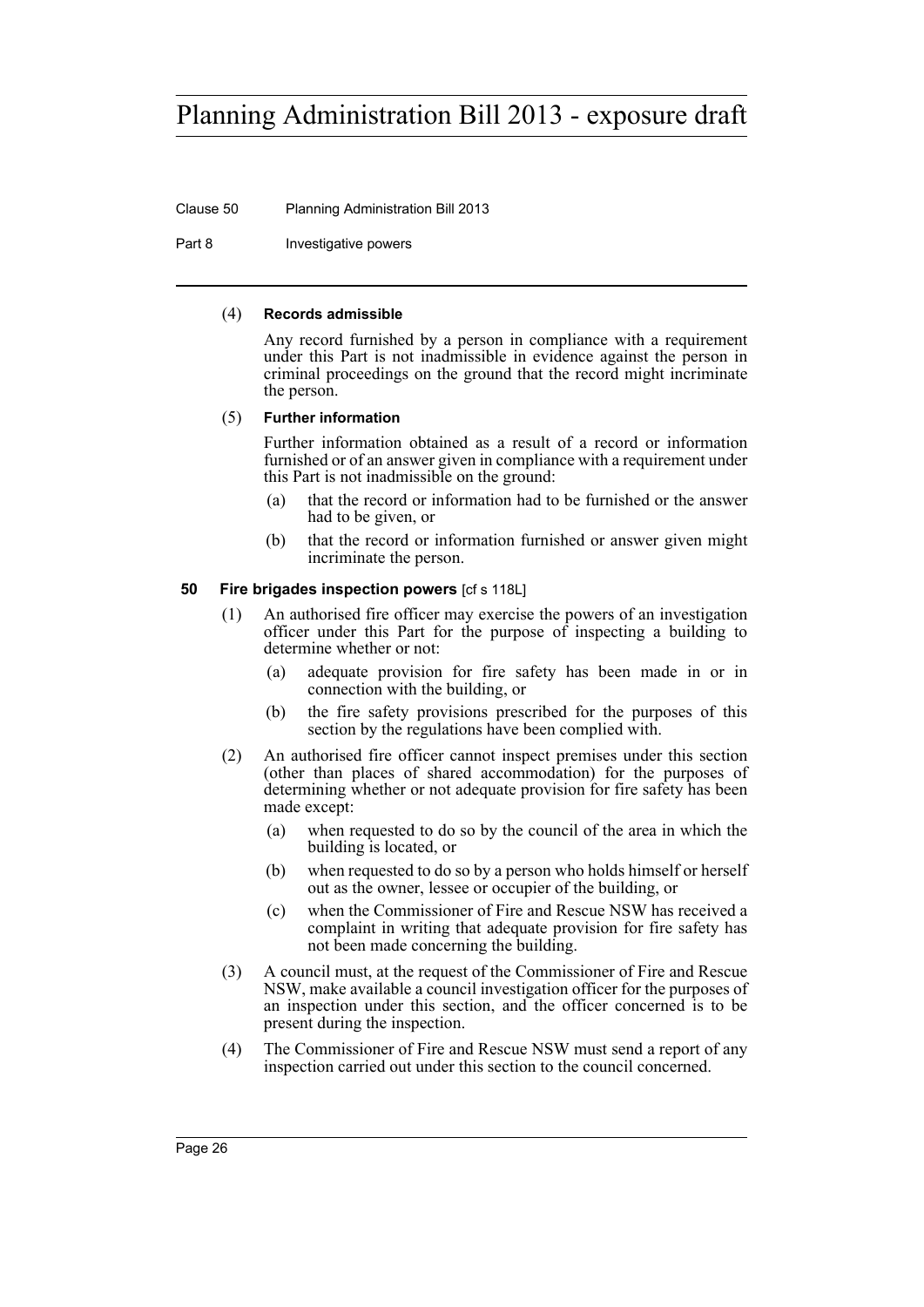| <b>Planning Administration Bill 2013</b> | Clause 51 |
|------------------------------------------|-----------|
| Investigative powers                     | Part 8    |
|                                          |           |

- (5) This Part applies (subject to the regulations) to an authorised fire officer in the same way that it applies to a council investigation officer.
- (6) A council must, at the written request of the Commissioner of Fire and Rescue NSW, cause any building specified in the request to be inspected for the purpose of determining whether or not adequate provision for fire safety has been made in or in connection with the building. As soon as practicable after such an inspection has been carried out, the council must send a report of the inspection to the Commissioner.
- <span id="page-30-0"></span>**51 Building or subdivision certifiers** [cf s 118A (2B) and (2C)]
	- (1) The regulations may confer on a building certifier or subdivision certifier specified powers of a council investigation officer under this Part for the purpose of exercising functions under the planning legislation as a building or subdivision certifier.
	- (2) This Act applies (subject to the regulations) to any such certifier in the same way that it applies to a council investigation officer.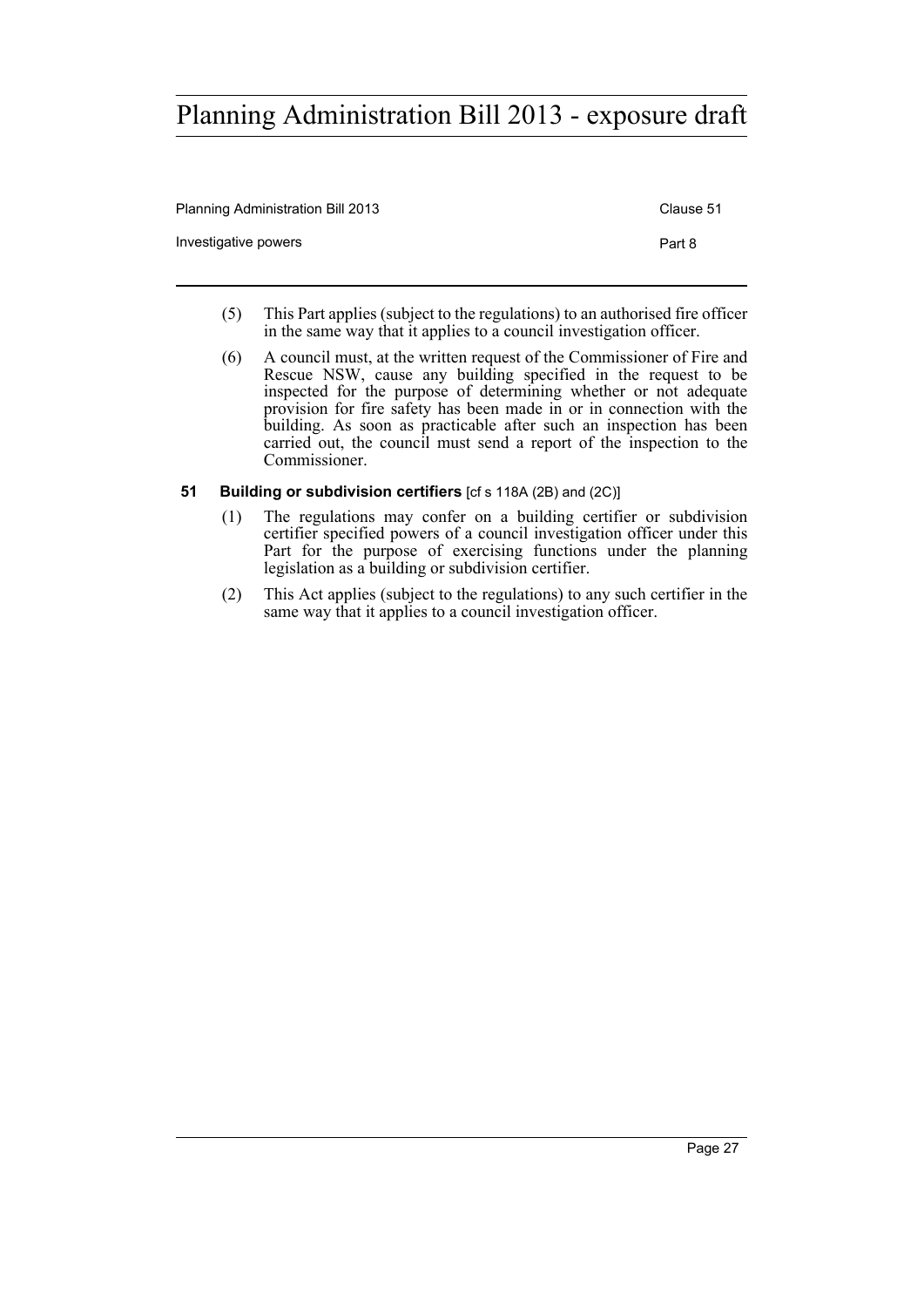Clause 52 Planning Administration Bill 2013

Part 9 Monitoring and environmental auditing of approved development

# <span id="page-31-0"></span>**Part 9 Monitoring and environmental auditing of approved development**

# <span id="page-31-1"></span>**52 Application of Part [cf s 122A]**

- (1) This Part applies to the carrying out of State significant development, or State infrastructure development, that has planning approval under the planning legislation.
- (2) This Part does not affect the other provisions of the planning legislation.
- <span id="page-31-2"></span>**53 Nature of monitoring and environmental audits** [cf s 122B]
	- (1) For the purposes of this Part, *monitoring* of development is the monitoring of the carrying out of the development to provide data on compliance with the approval of the development or on the development's environmental impact.
	- (2) For the purposes of this Part, an *environmental audit* of development is a periodic or particular documented evaluation of approved development to provide information to the proponent of the development and to the persons administering the planning legislation on compliance with the approval of the development or on the development's environmental management or impact.
	- (3) A reference in this section to compliance with the approval of development includes a reference to compliance with:
		- (a) the conditions to which the approval of the development is subject, and
		- (b) the requirements of the planning legislation and of relevant provisions of any other Act referred to in Division 6.1 of Part 6 of the *Planning Act 2013*.

#### <span id="page-31-3"></span>**54 Minister may require monitoring or environmental audits by imposition of conditions on approved development** [cf s 122C]

- (1) The Minister may, by the imposition of conditions on the approval of development, require monitoring or an environmental audit or audits to be undertaken to the satisfaction of the Minister by the proponent of the development.
- (2) A condition requiring monitoring or an environmental audit may be imposed at the time the approval of the development is given or at any other time by notice in writing to the proponent of the development.
- (3) Any such condition imposed by notice may be varied or revoked by a similar notice.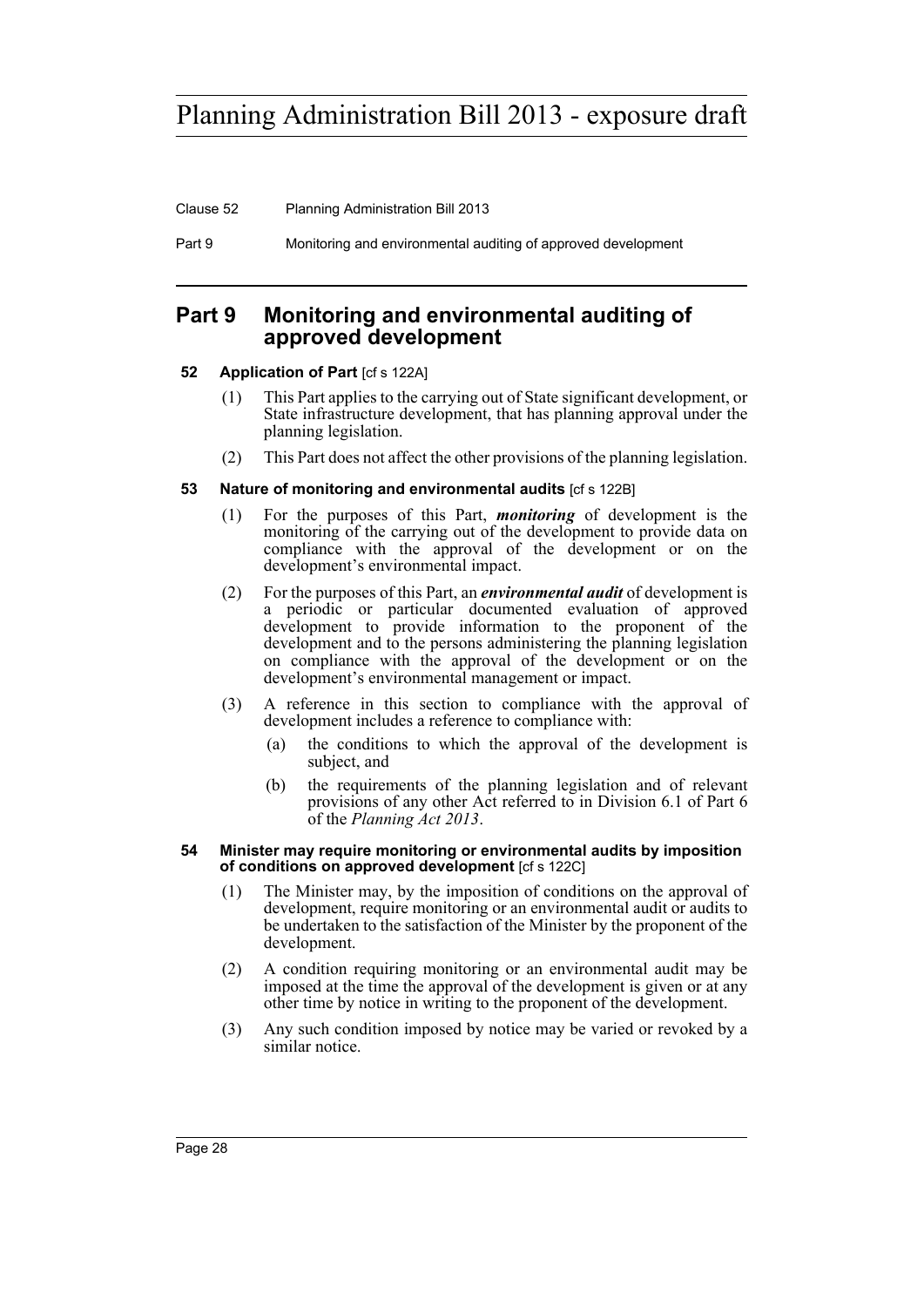| <b>Planning Administration Bill 2013</b>                      | Clause 55 |
|---------------------------------------------------------------|-----------|
| Monitoring and environmental auditing of approved development | Part 9    |

### <span id="page-32-0"></span>**55 Provisions relating to conditions for monitoring and environmental audits** [cf s 122D]

- (1) A condition requiring monitoring may require:
	- (a) the provision and maintenance of appropriate measuring and recording devices for the purposes of the monitoring, and
	- (b) the analysis, reporting and retention of monitoring data, and
	- (c) certification of the monitoring data (including the extent to which the terms and conditions of any approval have or have not been complied with).
- (2) A condition requiring an environmental audit must specify the purpose of the audit. Such a condition may require:
	- (a) the conduct of the audit by the proponent or by an independent person or body approved by the Minister or the Director-General (either periodically or on particular occasions), and
	- (b) preparation of written documentation during the course of the audit, and
	- (c) preparation of an audit report, and
	- (d) certification of the accuracy and completeness of the audit report, and
	- (e) production to the Minister of the audit report.

# <span id="page-32-1"></span>**56 Offences** [cf s 122E]

# (1) **False or misleading information in monitoring or audit report**

A person must not include information in (or provide information for inclusion in):

- (a) a report of monitoring data, or
- (b) an audit report produced to the Minister in connection with an environmental audit,

if the person knows that the information is false or misleading in a material respect.

# (2) **Information not included in monitoring or audit report**

The proponent of approved development must not fail to include information in (or provide information for inclusion in):

- (a) a report of monitoring data, or
- (b) an audit report produced to the Minister in connection with an environmental audit,

if the proponent knows that the information is materially relevant to the monitoring or audit.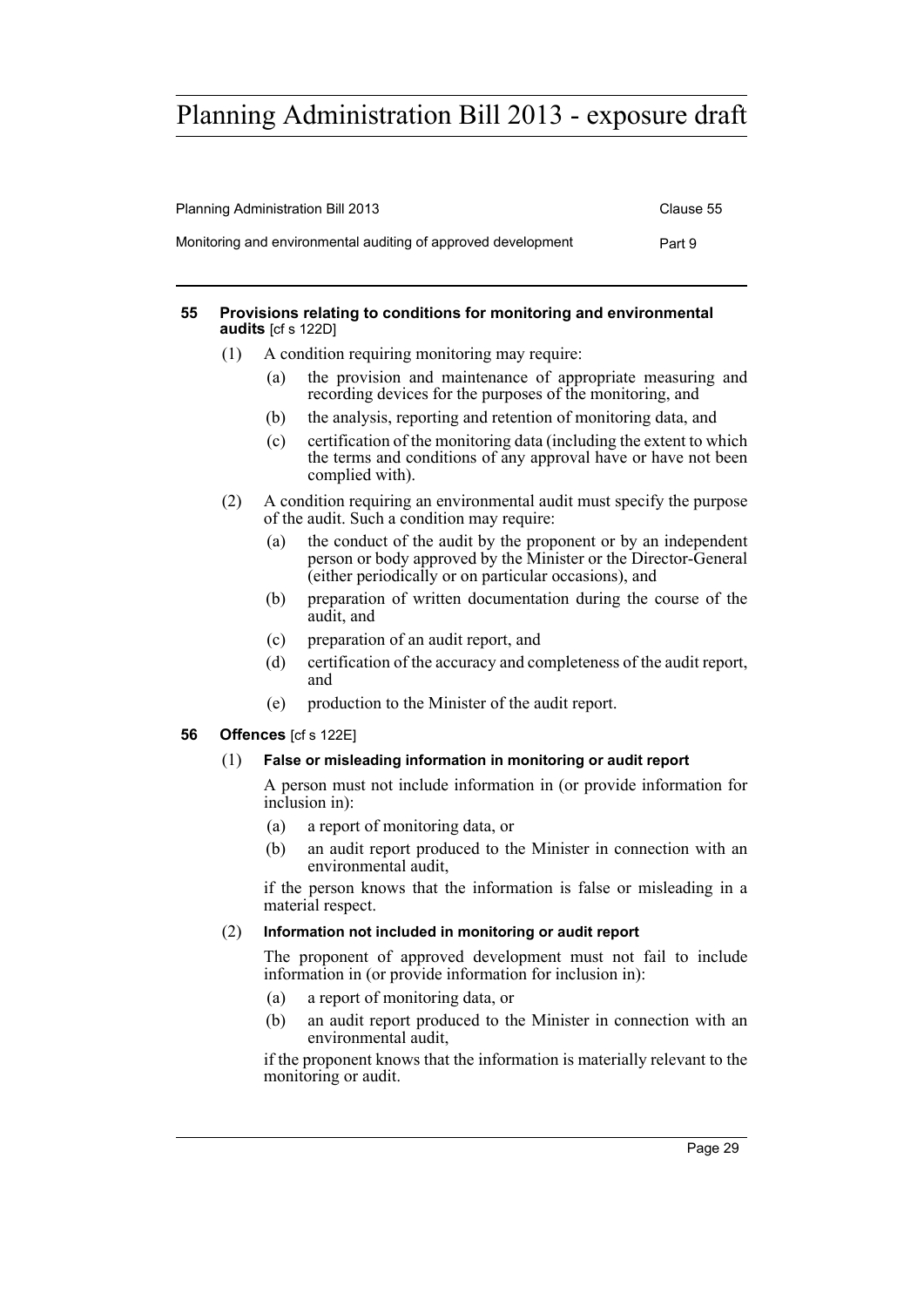### Clause 57 Planning Administration Bill 2013

Part 9 Monitoring and environmental auditing of approved development

### (3) **Retention of monitoring data or audit documentation**

The proponent of approved development must:

- (a) retain any monitoring data in accordance with the relevant condition of the approval for at least 5 years after it was collected, and
- (b) retain any documentation required to be prepared by the proponent in connection with an environmental audit for a period of at least 5 years after the audit report concerned was produced to the Minister, and
- (c) produce during that period any such documentation on request to an investigation officer under Part 8 who is a Departmental investigation officer.

Maximum penalty: Tier 3.

### <span id="page-33-0"></span>**57** Self-incriminatory information and use of information [cf s 122F]

- (1) Information must be supplied by a person in connection with a report of monitoring or an environmental audit, and this Part applies to any such information that is supplied, whether or not the information might incriminate the person.
- (2) Any information in monitoring data or in an audit report or other documentation supplied to the Minister in connection with an environmental audit may be taken into consideration by the Minister and used for the purposes of the planning legislation.
- (3) Without limiting the above, any such information:
	- (a) is admissible in evidence in any prosecution of the proponent of approved development for any offence (whether under the planning legislation or otherwise), and
	- (b) may be disclosed by the Minister by publishing it in such manner as the Minister considers appropriate.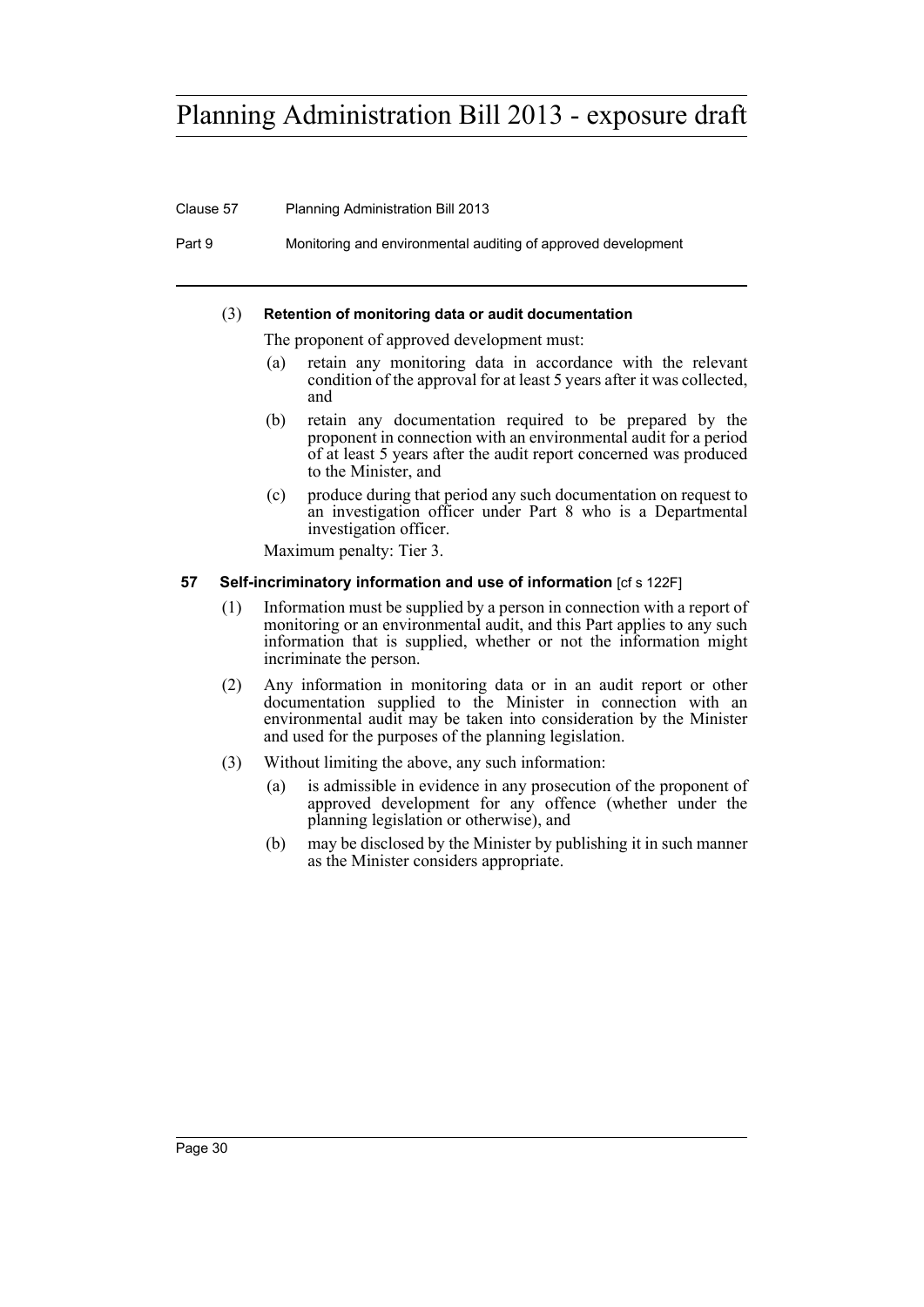Planning Administration Bill 2013 Clause 58

Miscellaneous **Part 10** 

# <span id="page-34-0"></span>**Part 10 Miscellaneous**

### <span id="page-34-1"></span>**58** Disclosure and misuse of information [cf s 148]

- (1) A person must not disclose any information obtained in connection with the administration of the planning legislation unless that disclosure is made:
	- (a) with the consent of the person from whom the information was obtained, or
	- (b) in connection with the administration of the planning legislation, or
	- (c) for the purposes of any legal proceedings arising out of the planning legislation or of any report of any such proceedings, or
	- (d) in accordance with a requirement imposed under the *Ombudsman Act 1974*, or
	- (e) with other lawful excuse.
- (2) A person acting in the administration of the planning legislation must not use, either directly or indirectly, information acquired by the person in that capacity, being information that is not generally known but if generally known might reasonably be expected to affect materially the market value or price of any land, for the purpose of gaining either directly or indirectly an advantage for himself or herself, or a person with whom he or she is associated.
- (3) A person acting in the administration of the planning legislation, and being in a position to do so, must not, for the purpose of gaining either directly or indirectly an advantage for himself or herself, or a person with whom he or she is associated, influence:
	- (a) the making of any provision of a strategic plan or infrastructure plan or of a proposal for any such provision, or
	- (b) the determination of an application for planning approval, or
	- (c) a decision concerning a complying development certificate, or
	- (d) the giving of a development control order.
- (4) In this section, a person is associated with another person if the person is the spouse, de facto partner, sibling, parent or child of the other person.

Maximum penalty: Tier 3 or imprisonment for a term not exceeding 6 months, or both.

**Note.** "De facto partner" is defined in section 21C of the *Interpretation Act 1987*.

### <span id="page-34-2"></span>**59 Exclusion of personal liability** [cf ss 23 (9) and 158]

A matter or thing done, or omitted to be done, by: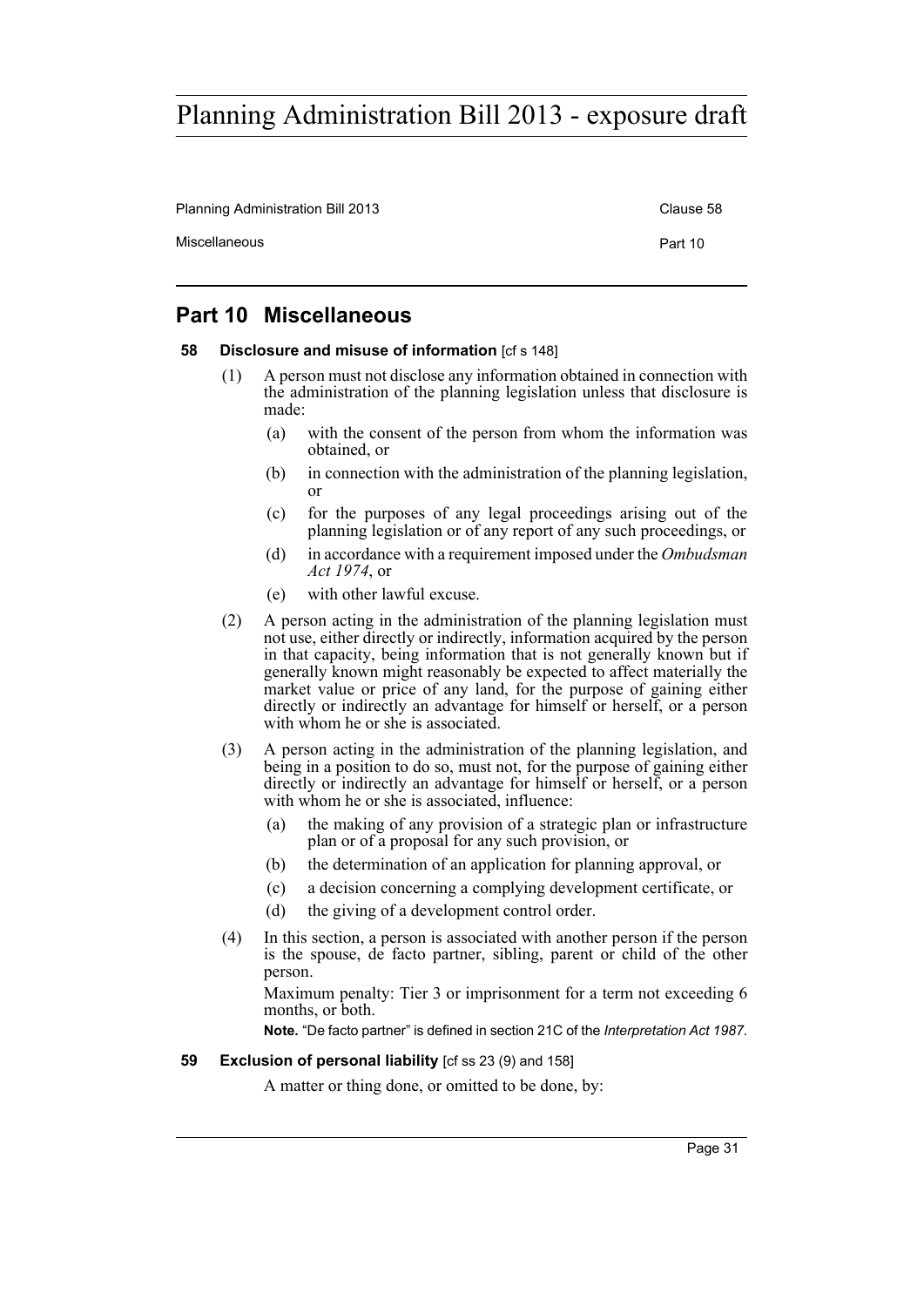Clause 60 Planning Administration Bill 2013

Part 10 Miscellaneous

- (a) the Minister, or
- (b) the Director-General, or
- (c) any member of staff of the Department, or
- (d) a member of a committee or panel established by the Minister or Director-General under Part 2, or
- (e) a member of the Planning Assessment Commission, or
- (f) a member of a regional planning panel, or
- (g) a member of subregional planning board, or
- (h) any individual acting as an investigation officer under Part 8, or
- (i) any individual acting under the direction of a person or body referred to above, or
- (j) any individual acting as the delegate of a person or body referred to above,

does not subject the Minister, the Director-General or any such member or individual so acting personally to any action, liability, claim or demand if the matter or thing was done, or omitted to be done, in good faith for the purpose of the administration of the planning legislation.

### <span id="page-35-0"></span>**60 Delegation by public authorities other than councils and subregional planning boards** [cf s 153A]

- (1) In this section, *public authority* does not include a council or a subregional planning board. **Note.** See sections 377-381 of the *Local Government Act 1993* in relation to the delegation of functions by councils.
- (2) A public authority may delegate any function of the public authority under the planning legislation (other than this power of delegation) to a member of staff of the public authority. If the public authority is a chief executive officer, the function may be delegated to any member of staff of the public authority of which he or she is the chief executive officer.
- (3) A member of staff of a public authority may delegate any function of the member of staff under the planning legislation (other than this power of delegation) to any other member of staff of the public authority. However, if the function is a delegated function, the function cannot be subdelegated unless subdelegation is authorised by the terms of the original delegation.
- (4) A power conferred by this section is in addition to any other power of delegation of the public authority or member of staff or any power of a person to exercise functions on behalf of the public authority.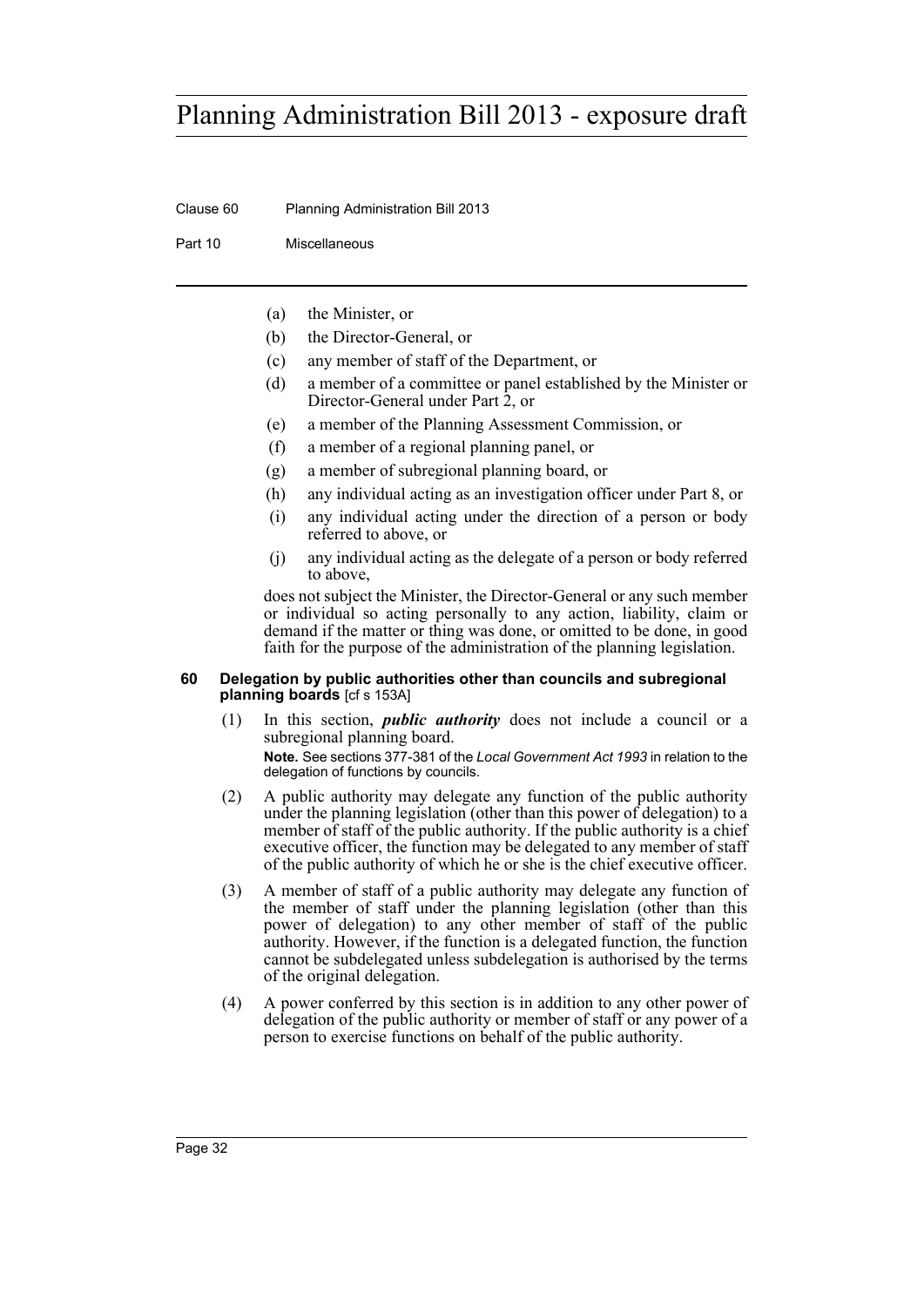| <b>Planning Administration Bill 2013</b> | Clause 61 |
|------------------------------------------|-----------|
| Miscellaneous                            | Part 10   |

### <span id="page-36-0"></span>**61 Publication of instruments of delegation**

- (1) Any instrument of delegation under this Act by the Minister, the Planning Ministerial Corporation, the Director-General, the Planning Assessment Commission or a regional planning panel is to be published on the NSW planning website.
- (2) Failure to comply with this section does not affect the validity of any such delegation.

### <span id="page-36-1"></span>**62 Regulations**

- (1) The Governor may make regulations, not inconsistent with this Act, for or with respect to any matter that by this Act is required or permitted to be prescribed or that is necessary or convenient to be prescribed for carrying out or giving effect to this Act.
- (2) The regulations may create offences punishable by a penalty not exceeding \$11,000.
- (3) Regulations that may be made in connection with a particular Part of this Act may be made separately or by amending a Schedule to this Act that contains provisions relating to that Part.
- (4) A regulation may apply, adopt or incorporate any publication as in force from time to time.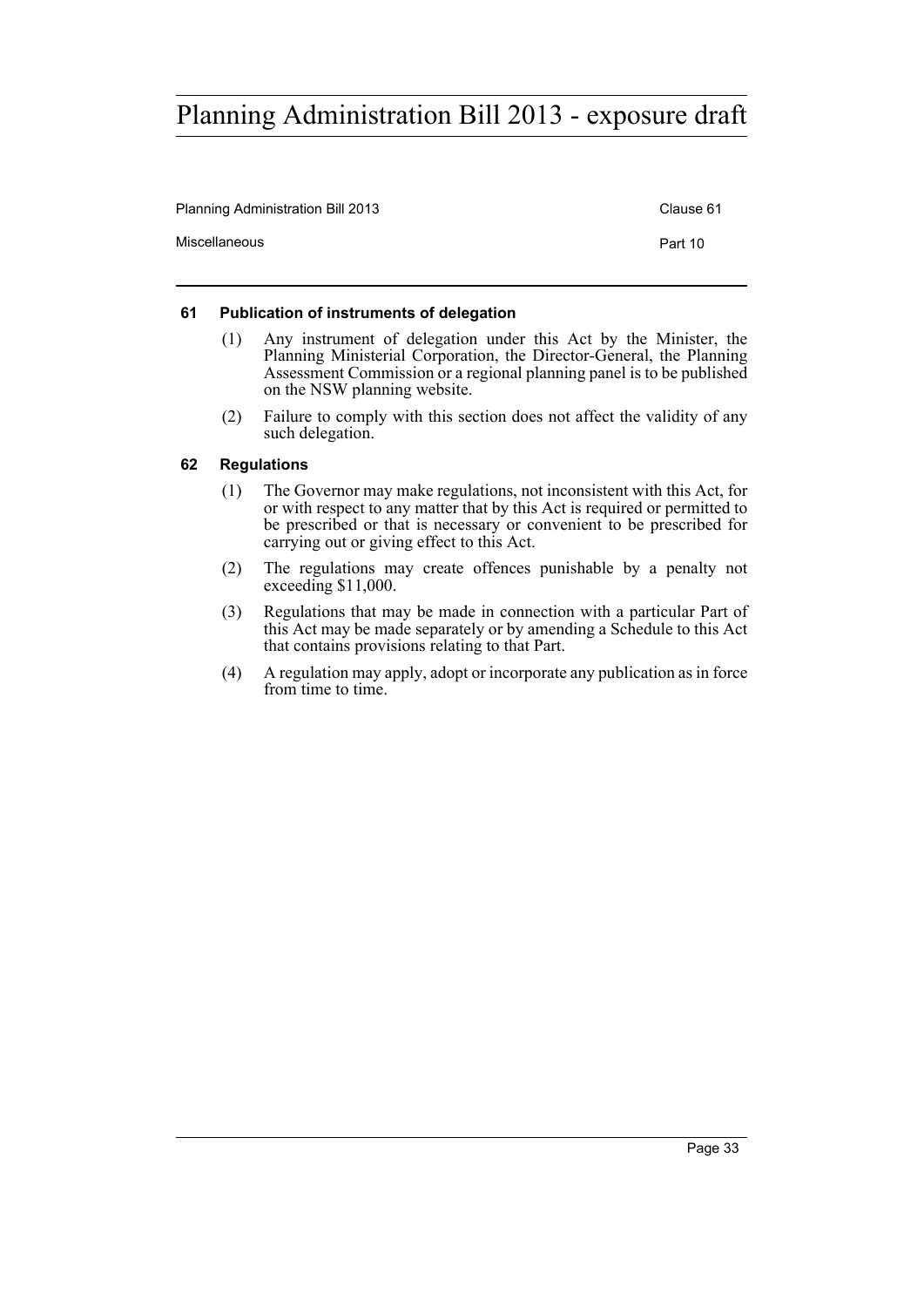Planning Administration Bill 2013

Schedule 1 Provisions relating to Planning Ministerial Corporation

# <span id="page-37-0"></span>**Schedule 1 Provisions relating to Planning Ministerial Corporation**

# **Part 1 Property provisions**

## **1.1 General land functions of Corporation** [cf s 11]

- (1) For the purposes of the planning legislation, the Planning Ministerial Corporation may, in such manner and subject to such terms and conditions as it thinks fit, sell, lease, exchange or otherwise dispose of or deal with land vested in the Corporation and grant easements or rights-of-way over that land or any part of it.
- (2) Without affecting the generality of subclause (1), the Planning Ministerial Corporation may, in any contract for the sale of land vested in it, include conditions for or with respect to:
	- (a) the erection of any building on that land by the purchaser within a specified period, or
	- (b) conferring on the Corporation an option or right to repurchase that land if the purchaser has failed to comply with a condition referred to in paragraph (a), or
	- (c) conferring on the Corporation an option or right to repurchase that land if the purchaser wishes to sell or otherwise dispose of that land before the expiration of a specified period or requiring the purchaser to pay to the Corporation a sum determined in a specified manner where the Corporation does not exercise that option or right, or
	- (d) the determination of the repurchase price payable by the Corporation pursuant to a condition referred to in paragraph (b) or  $(c)$ .
- (3) A condition included in a contract of sale pursuant to subclause (2) does not merge in the transfer of title to the land, the subject of the contract of sale, on completion of the sale.
- (4) In addition to other functions conferred or imposed on the Planning Ministerial Corporation under the planning legislation or under any other legislation, the Corporation may, for the purposes of the planning legislation:
	- (a) manage land vested in the Corporation, and
	- (b) cause surveys to be made and plans of surveys to be prepared in relation to land vested in the Corporation or in relation to any land proposed to be acquired by the Corporation, and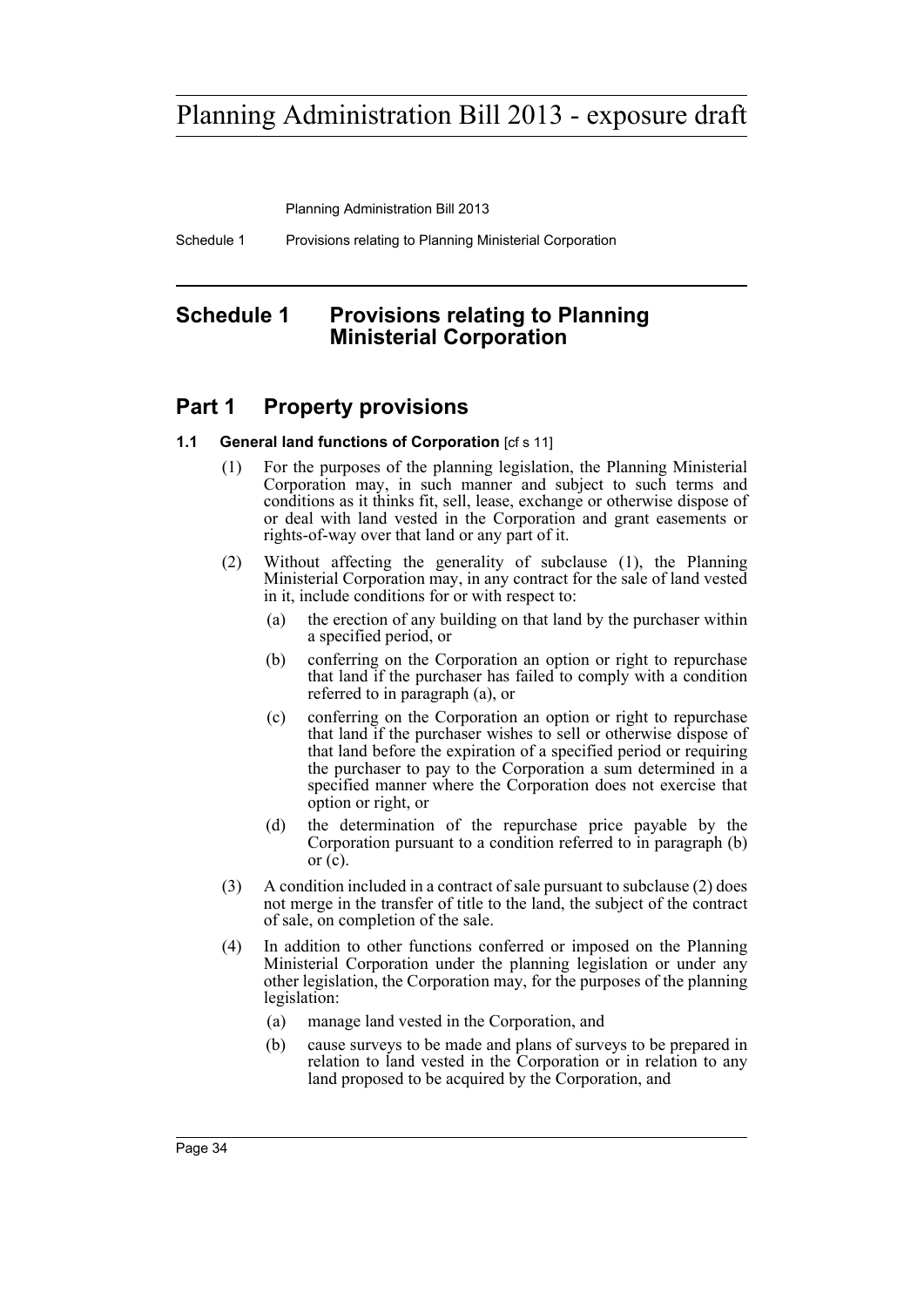Planning Administration Bill 2013

Provisions relating to Planning Ministerial Corporation Theorem Schedule 1

- (c) demolish, or cause to be demolished, any building on land vested in the Corporation of which it has exclusive possession, and
- (d) provide, or arrange, on such terms and conditions as may be agreed upon for the location or relocation of utility services within or adjoining or in the vicinity of land vested in the Corporation, and
- (e) subdivide and re-subdivide land and consolidate subdivided or re-subdivided land vested in the Corporation, and
- (f) set out and construct roads on land vested in the Corporation or on land of which the Corporation has exclusive possession, or on any other land with the consent of the person in whom it is vested, and
- (g) erect, alter, repair and renovate buildings on and make other improvements to or otherwise develop land vested in the Corporation or any other land, with the consent of a person in whom it is vested, and
- (h) cause any work to be done on or in relation to any land vested in the Corporation or any other land, with the consent of the person in whom it is vested, for the purpose of rendering it fit to be used for any purpose for which it may be used under any local plan which applies to the land, and
- (i) by notification published in the Gazette, dedicate any land vested in the Corporation as a reserve for public recreation or other public purposes and fence, plant and improve any such reserve.
- (5) In the exercise of any function under subclause (4) (f), consultations are to be held with Roads and Maritime Services, the relevant council and such other persons as the Minister determines.
- (6) In relation to any land (whether vested in the Planning Ministerial Corporation or not), the Corporation may exercise any function that is necessary or convenient to be exercised in, or for any purpose of, the application of any part of a Planning Growth Fund referred to in this Schedule.
- **1.2 Power of Corporation to acquire land etc** [cf ss 9 and 10]
	- (1) The Planning Ministerial Corporation may, for the purposes of the planning legislation or pursuant to any function conferred or imposed on the Minister or the Director-General by the planning control provisions of a local plan, acquire land by agreement or by compulsory process in accordance with the *Land Acquisition (Just Terms Compensation) Act 1991*.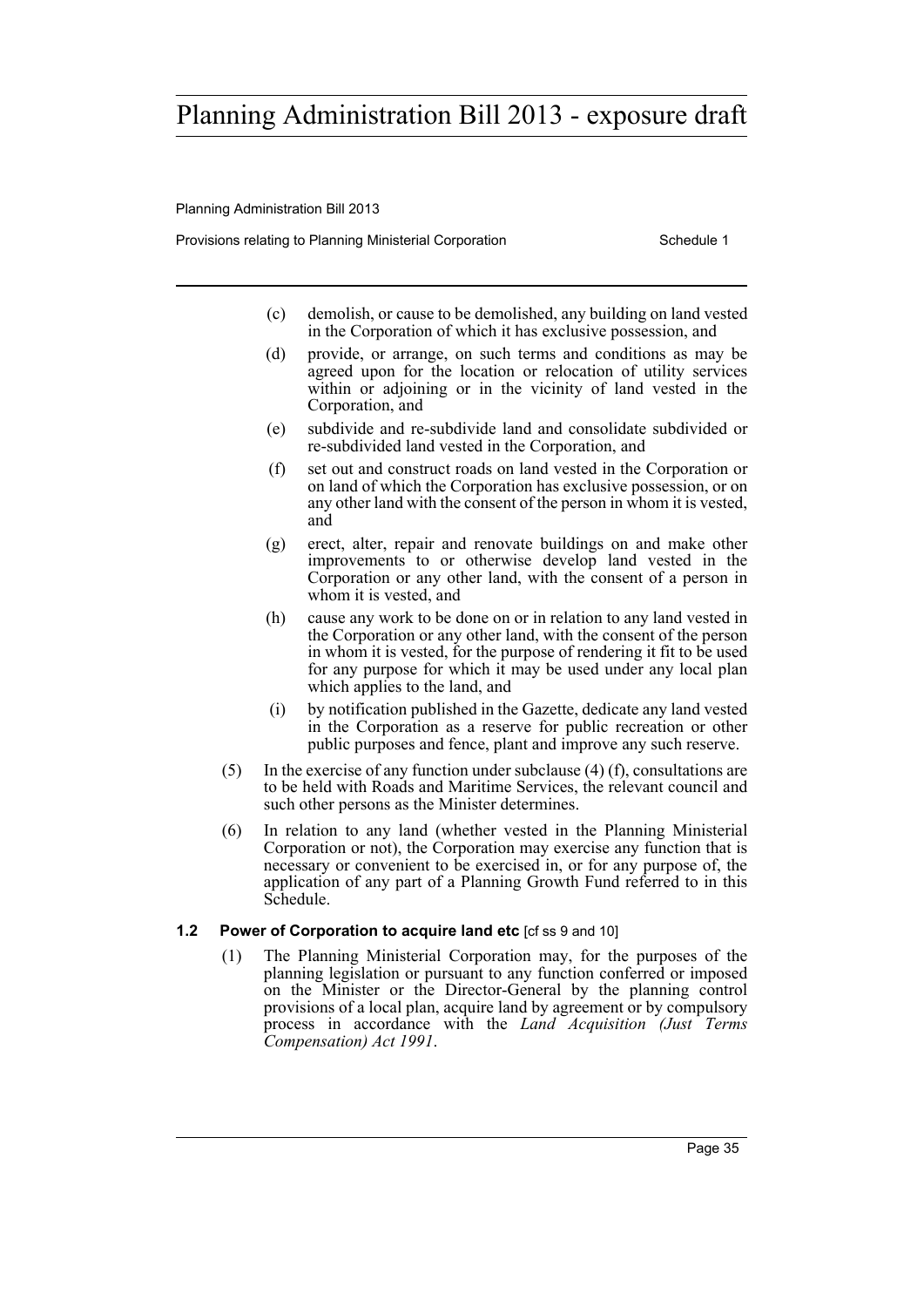Planning Administration Bill 2013

Schedule 1 Provisions relating to Planning Ministerial Corporation

- (2) Without limiting the generality of subclause (1), the Planning Ministerial Corporation may acquire in any manner authorised by that subclause:
	- (a) any land to which the planning control provisions of a local plan apply and which the Minister considers should be made available in the public interest for any purpose, or
	- (b) any land of which that proposed to be acquired under this Schedule forms part, or
	- (c) any land adjoining or in the vicinity of any land proposed to be acquired under this Schedule, or
	- (d) a leasehold or any other interest in land.
- (3) The Planning Ministerial Corporation may acquire, by gift inter vivos, devise or bequest, any property for the purposes of the planning legislation and may agree to the condition of any such gift, devise or bequest.
- (4) The rule of law against remoteness of vesting does not apply to any such condition to which the Planning Ministerial Corporation has agreed.
- (5) If the Planning Ministerial Corporation acquires property under subclause (3), neither an instrument that effects the acquisition nor any agreement pursuant to which the property is acquired is chargeable with duty under the *Duties Act 1997*.
- (6) For the purposes of the *Public Works Act 1912*, any acquisition of land under this clause is taken to be for an authorised work and the Planning Ministerial Corporation is, in relation to that authorised work, taken to be the Constructing Authority. Sections 34, 35, 36 and 37 of the *Public Works Act 1912* do not apply in respect of works constructed by the Planning Ministerial Corporation.

## **1.3 Notification of interests** [cf s 12]

- (1) The Registrar-General must, at the request of the Planning Ministerial Corporation made in a manner approved by the Registrar-General and on payment of the fee prescribed under the *Real Property Act 1900*, make, in the Register kept under that Act, a recording appropriate to signify:
	- (a) that land specified in the request is held subject to a condition authorised under clause 1.1  $(2)$ , or
	- (b) that a recording made pursuant to paragraph (a) has ceased to have effect.
- (2) The Planning Ministerial Corporation is not to make a request pursuant to subclause (1) (a) except for the purpose of ensuring compliance with the conditions in the contract of sale under which the land was sold, but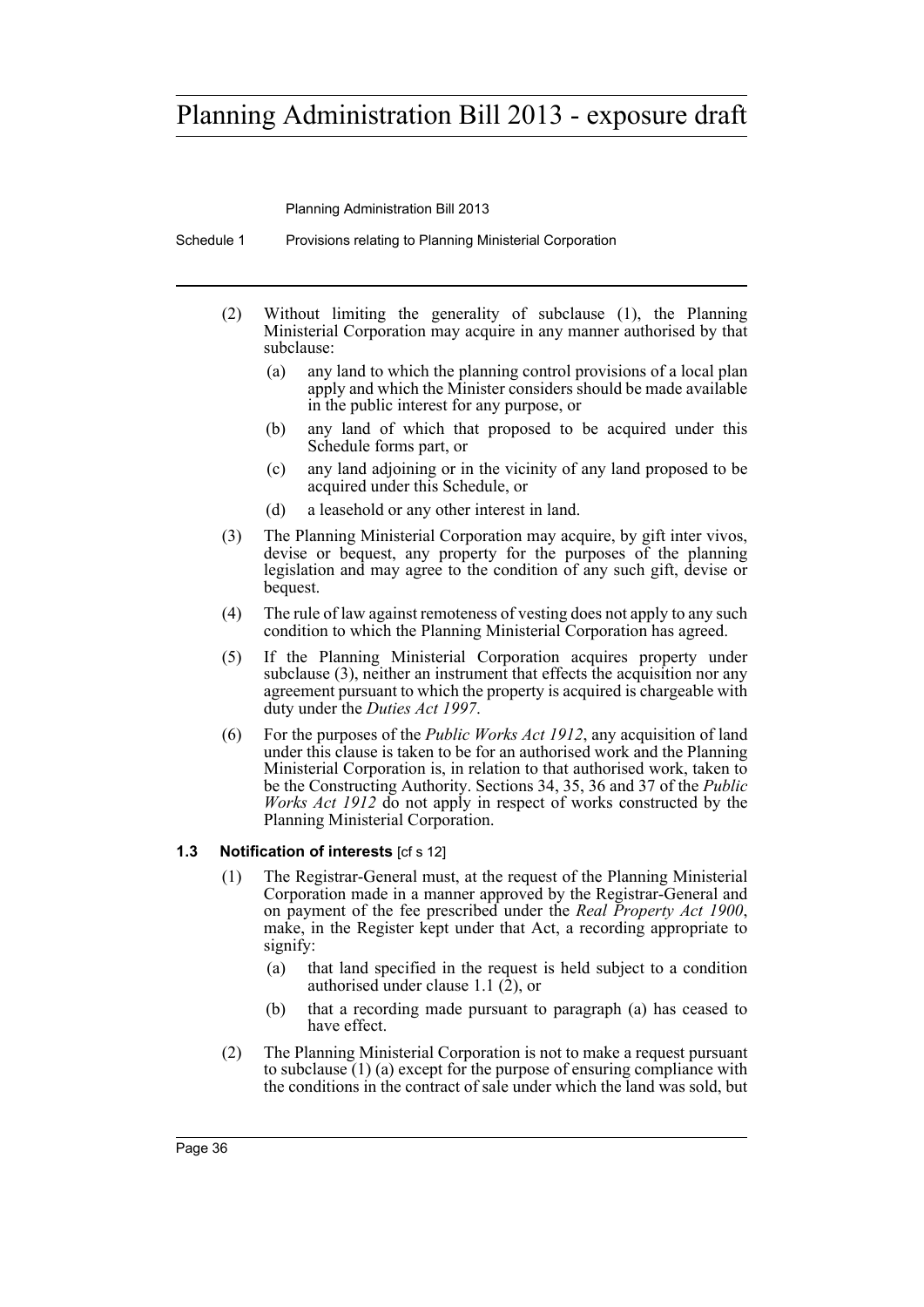Planning Administration Bill 2013

Provisions relating to Planning Ministerial Corporation Theorem Schedule 1

the Registrar-General is not to be concerned to inquire whether any such request has been made for that purpose.

- (3) Where a recording pursuant to subclause (1) (a) has been made in respect of any land, the Registrar-General must not register under the *Real Property Act 1900* a transfer of that land to or by a person other than the Planning Ministerial Corporation unless it would be so registrable if this Part had not been enacted and unless:
	- (a) a recording pursuant to subclause  $(1)(b)$  has been made in respect of the land, or
	- (b) the consent of the Corporation to the transfer has been endorsed thereon.
- (4) When a recording is made pursuant to subclause (1) in respect of any land, the Director-General must notify the council in whose area the land is situated of the recording.

# **Part 2 Financial provisions**

# **1.4 Financial year of Corporation** [cf s 144]

The financial year of the Planning Ministerial Corporation is the year commencing on 1 July.

## **1.5 Assessment of loan commitments** [cf s 143]

- (1) The Planning Ministerial Corporation may, in respect of each year ending on 31 December, assess the amount required in any such year for the payment of interest on, or repayment of principal of, any loan raised by the Corporation upon the councils whose areas or parts of areas are included in the development area to which the purpose for which the loan was raised relates.
- (2) The regulations may make provision for or with respect to:
	- (a) the assessment referred to in subclause (1), and
	- (b) the notification of a council referred to in subclause (1) by the Corporation of a decision to make the assessment, and
	- (c) the provision by such a council of information necessary to determine the amount to be paid by the council in relation to the assessment, and
	- (d) the payment by such a council of the whole or any part of an amount assessed.
- (3) A council required to pay the whole or any part of an amount assessed under subclause (1) must make the payment from its consolidated fund.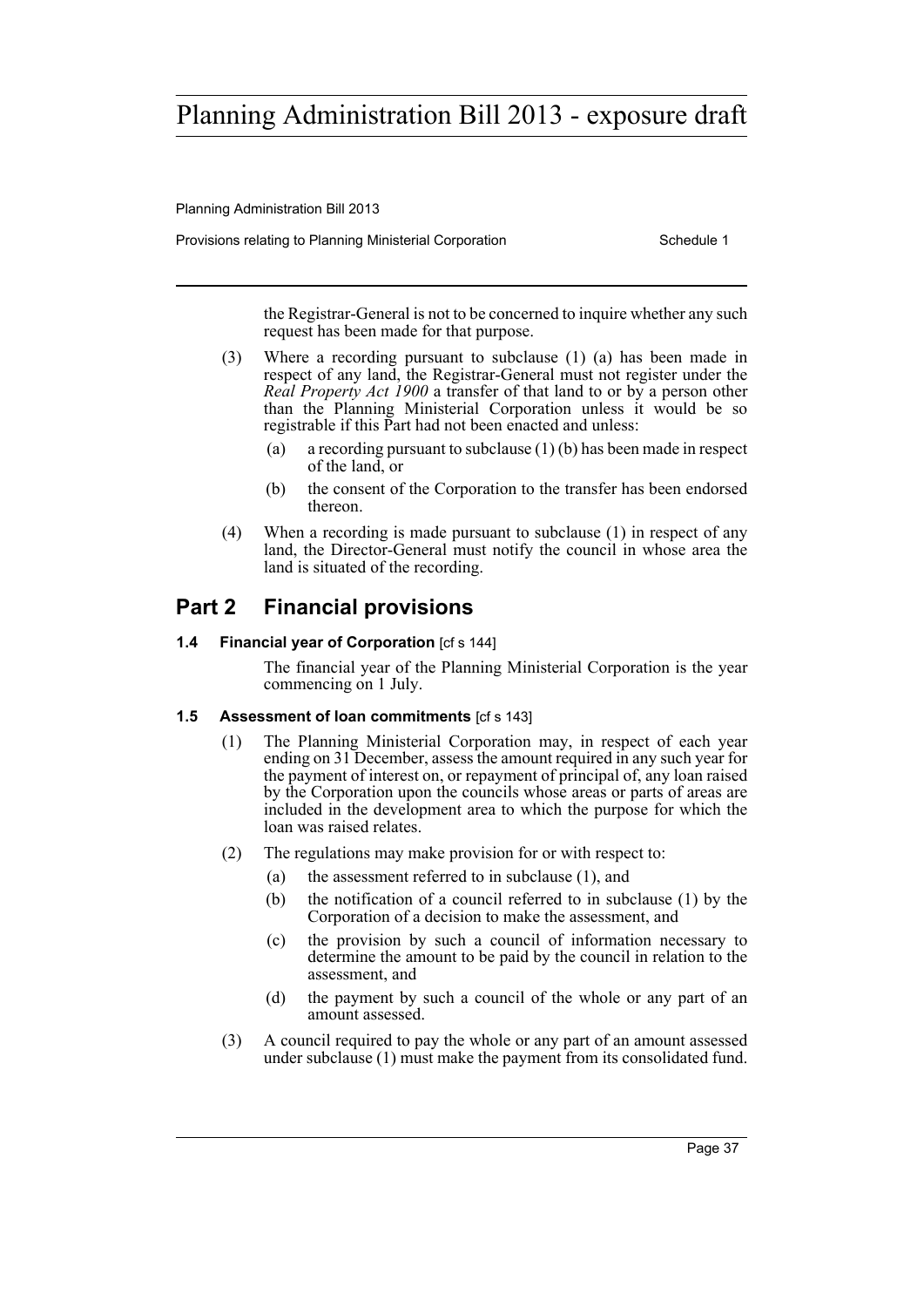Planning Administration Bill 2013

Schedule 1 Provisions relating to Planning Ministerial Corporation

(4) The Corporation may recover as a debt or liquidated demand in any court of competent jurisdiction any amount assessed upon a council and not paid on or before such day as may be prescribed in relation to the assessment.

# **1.6 Planning Growth Funds** [cf s 128–130]

- (1) There is established in the Special Deposits Account, a Planning Growth Fund in respect of each development area under clause 1.8.
- (2) The Growth Fund in respect of each development area is to consist of:
	- (a) all money borrowed for the purpose of the acquisition or development of land within the development area and for the purpose of repaying or renewing a loan obtained for that purpose and the proceeds of any levy or assessment made by the Planning Ministerial Corporation for the purpose of repaying money so borrowed or renewing such a loan, and
	- (b) the proceeds of the sale or lease by the Planning Ministerial Corporation of any land situated within the development area, and
	- (c) all money and land directed by or under the planning legislation to be allocated to the Growth Fund, and
	- (d) all money received as a result of the investment of the Growth Fund, and
	- (e) such other money as the Treasurer authorises to be paid into the Growth Fund.
- (3) All land vested in the Planning Ministerial Corporation and situated within a development area is to form part of the assets of the Growth Fund in respect of that development area.
- (4) The Growth Fund in respect of each development area may be applied to any of the following purposes:
	- (a) the acquisition or development of any land within the development area,
	- (b) the payment of rates and charges due and payable by the Planning Ministerial Corporation in respect of land within the development area,
	- (c) transfers to any reserve for loan repayment in respect of money borrowed in respect of the development area,
	- (d) payment of principal, interest and expenses in respect of money borrowed in respect of the development area,
	- (e) any purpose authorised by or under the planning legislation for the application of the Growth Fund,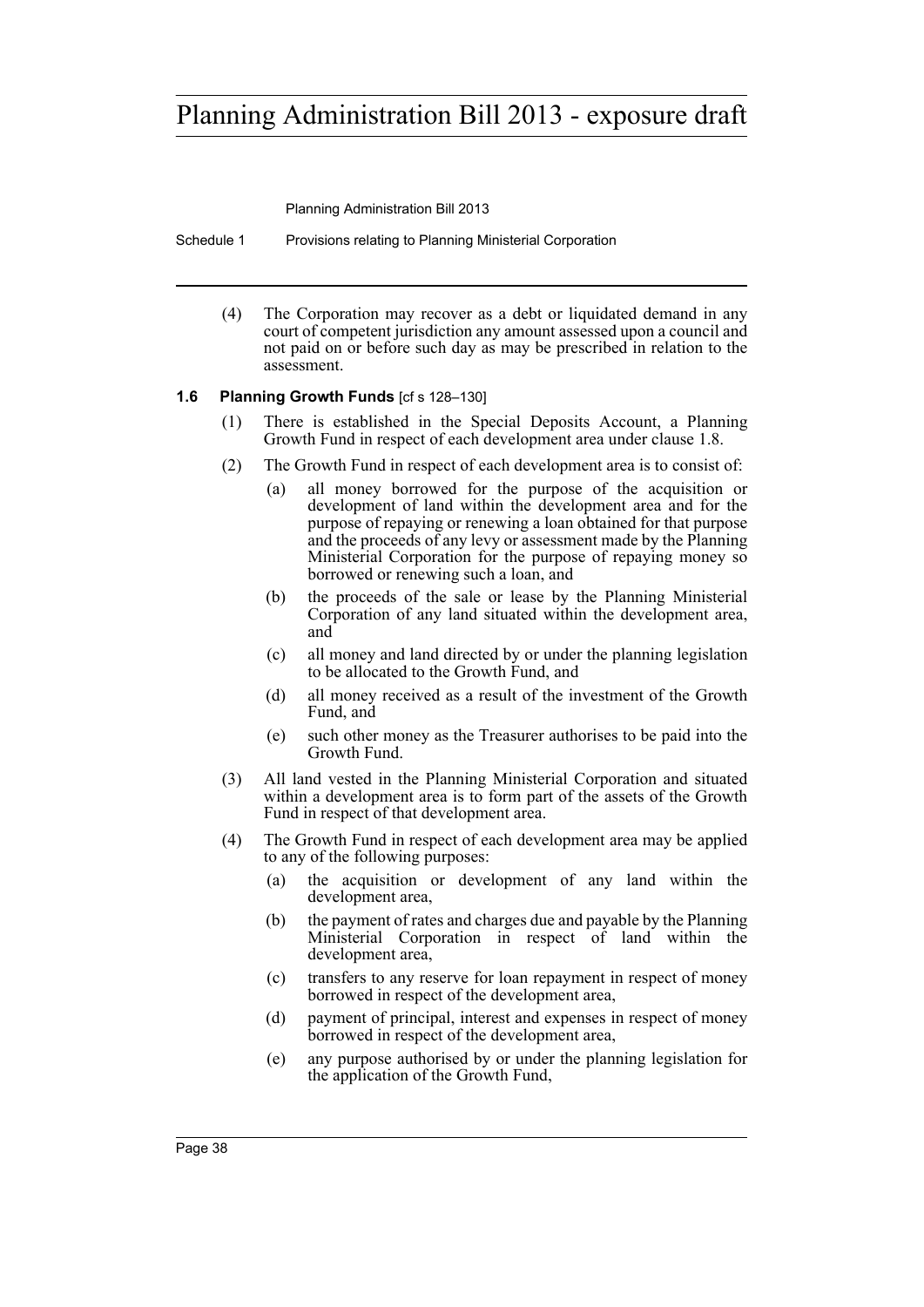Planning Administration Bill 2013

Provisions relating to Planning Ministerial Corporation Theorem Schedule 1

- (f) the creation of assets and incurring and discharging liabilities not inconsistent with the purposes of the Growth Fund,
- (g) payment of principal, interest and expenses in respect of money borrowed which is not chargeable to any fund other than the Growth Fund, or in respect of a loan or asset transferred from another fund,
- (h) the investment of money for the creation of reserves for any purposes not inconsistent with the purposes of the Growth Fund,
- (i) any costs incurred in the administration of the Growth Fund.
- (5) The Growth Fund may also be applied, with the approval of the Minister, to the development of land (whether vested in the Planning Ministerial Corporation or not) within the development area for the purpose of an improvement program, if:
	- (a) the Minister has considered likely future applications of the Growth Fund for all the purposes in subclause (4), and
	- (b) in the opinion of the Minister, implementation of the improvement program will improve public amenity by:
		- (i) enhancing open space or the public domain, or
		- (ii) providing suitable infrastructure or facilities at a regional or local level.
- (6) The Growth Fund in respect of each development area may be applied to purposes that are necessary, incidental, subordinate or supplementary to any of the purposes specified in this clause.

## **1.7 Planning Trust Fund** [cf s 128–131]

- (1) There is established in the Special Deposits Account, the Planning Trust Fund.
- (2) The Trust Fund is to consist of the following assets:
	- (a) all money and land held by the Planning Ministerial Corporation by way of deposit or in trust for any person,
	- (b) all money and land assigned, conveyed, bequeathed or devised to the Planning Ministerial Corporation in trust for the purpose of any function which the Planning Ministerial Corporation is under the planning legislation empowered to exercise,
	- (c) all money received as a result of the investment of the Trust Fund.
- (3) The Trust Fund is to be applied as follows:
	- (a) where the money or land is held by way of a deposit or in trust for any person, the money may be paid or the land may be assured to or on behalf of the person entitled thereto, but if the money has remained in the Trust Fund for 10 years, the Planning Ministerial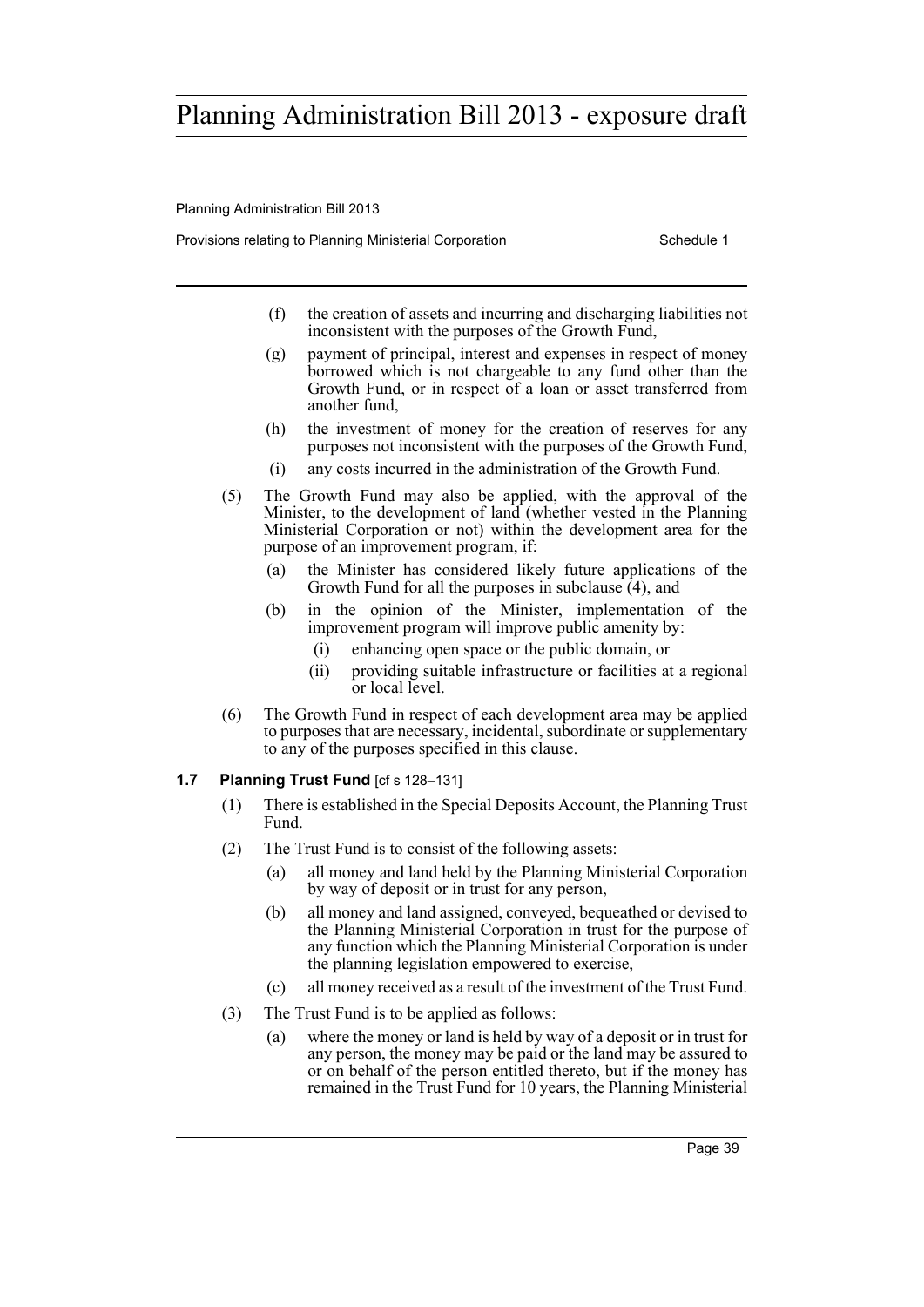Planning Administration Bill 2013

Schedule 1 Provisions relating to Planning Ministerial Corporation

Corporation may transfer it to such Planning Growth Fund as it may deem proper, subject to repaying it from that fund to any person entitled thereto,

- (b) except as otherwise provided in this clause, for the purposes of and according to the trusts upon which the money or land is held by the Planning Ministerial Corporation,
- (c) by investment in securities authorised under the *Trustee Act 1925* or for the purposes of and according to the trusts referred to in paragraph (b).

### **1.8 Development areas** [cf ss 132, 135]

- (1) Development areas may be constituted in accordance with this clause.
- (2) The Director-General may, by notice published on the NSW planning website, notify a proposal to constitute as a development area any area specified in the notice.
- (3) Within 14 days after the publication of the notice, the Director-General is to notify the councils of the areas proposed to be included in the development area of the proposal and otherwise publicise the proposal.
- (4) Any person may, by notice in writing, lodge with the Director-General, within 3 months after the publication of the notice, representations in relation to the proposal.
- (5) Where representations have been so lodged, the Director-General is to refer the matter to the Minister who may either:
	- (a) confirm the proposal, or
	- (b) alter the proposal by excluding, from the proposed development area, any area other than an area or part in which the Planning Ministerial Corporation has acquired land pursuant to clause 1.2.
- (6) If the Minister has requested that a review be held by the Planning Assessment Commission with respect to the proposal, the Minister must not determine the application until after:
	- (a) the review has been held, and
	- (b) the Minister has considered the findings and recommendations of the Commission following the review.
- (7) If no representations are lodged under this clause, the proposal is taken to be confirmed immediately on the expiry of the period allowed for the lodgment of representations.
- (8) The areas specified in the proposal as confirmed or altered are, upon publication on the NSW planning website of a notice constituting them as a development area, to be constituted as a development area under the name specified in the notice.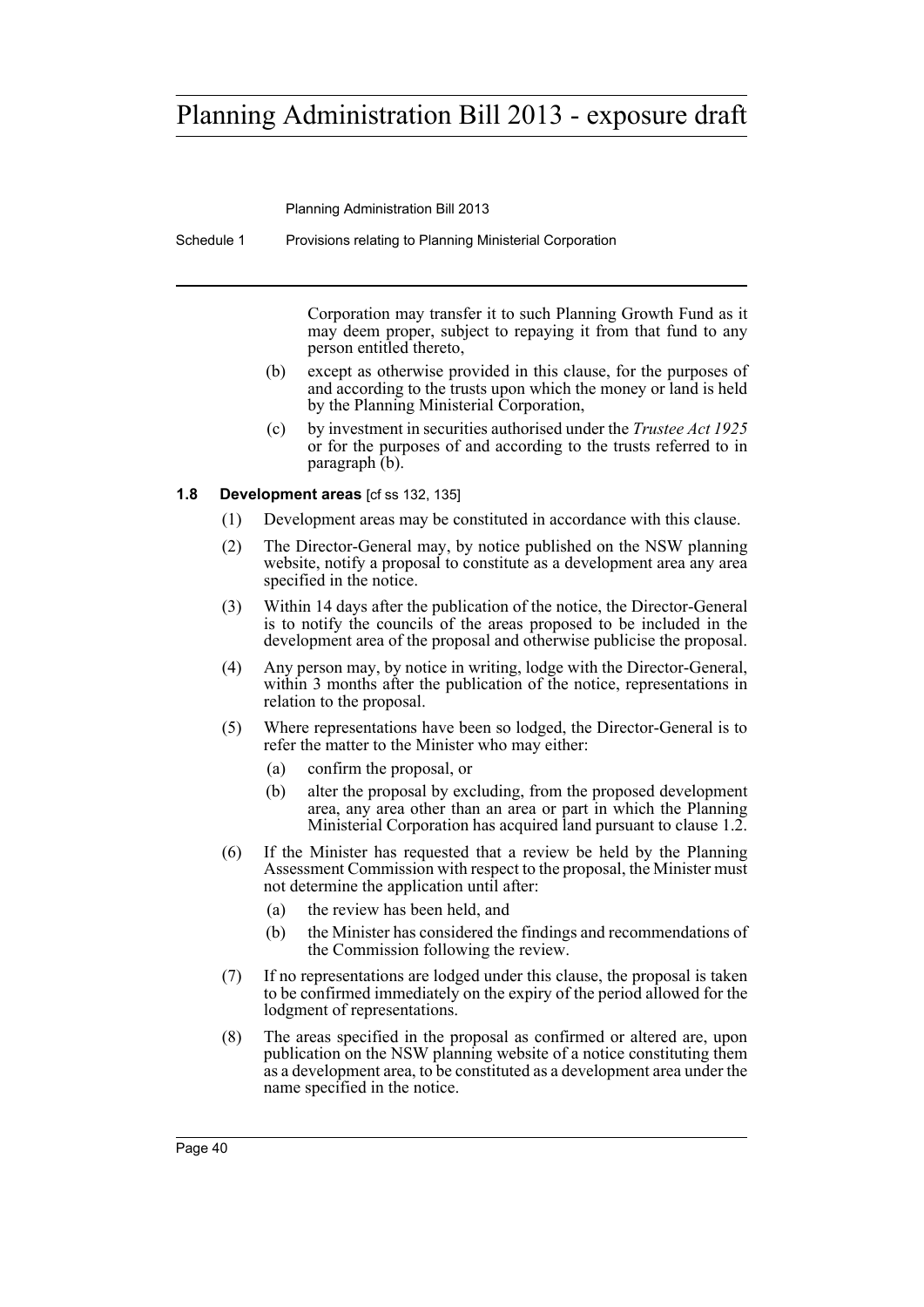Planning Administration Bill 2013

Provisions relating to Planning Ministerial Corporation **Schedule 1** Schedule 1

- (9) The Director-General may, by notice published on the NSW planning website, notify a proposal to alter a development area by including any land or by excluding any land or to abolish such a development area, and the provisions of this Part apply to the notice as they apply to a notice referred to in subclause (2).
- (10) Sections 40 and 41 of the *Interpretation Act 1987* apply to a notice constituting, altering or abolishing a development area in the same way they apply to a statutory rule.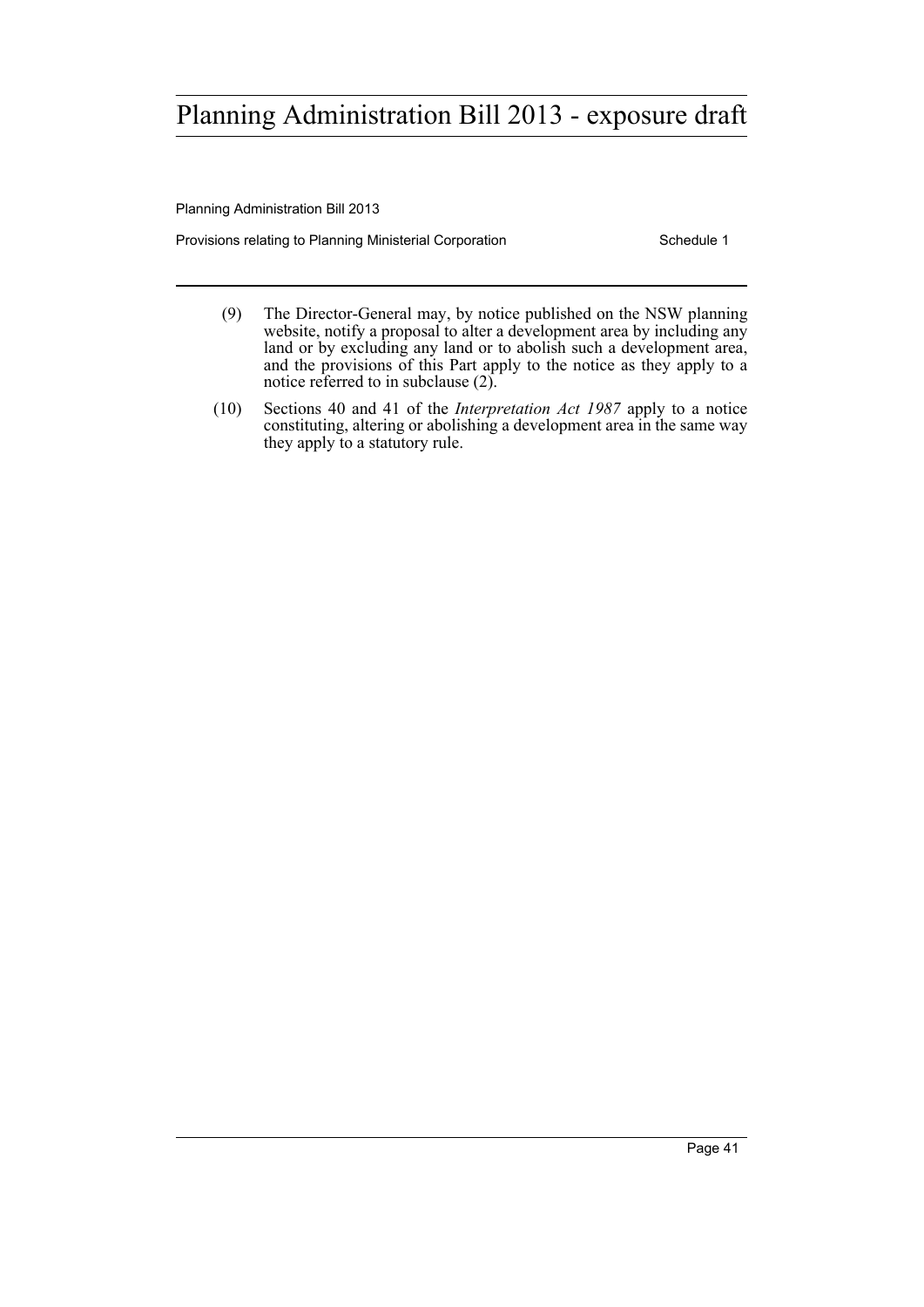Planning Administration Bill 2013

Schedule 2 Provisions relating to Planning Assessment Commission

# <span id="page-45-0"></span>**Schedule 2 Provisions relating to Planning Assessment Commission**

(Section 16)

## **2.1 Definitions**

In this Schedule:

*chairperson* means the person appointed by the Minister as the chairperson of the Commission.

*Commission* means the Planning Assessment Commission.

*review* means a review by the Commission under the planning legislation, whether or not it includes a public hearing.

### **2.2 Attendance of witnesses and production of documents at public hearings** (cl 268Q 2000 Reg)

- (1) The chairperson of the Commission may require a person:
	- (a) to attend a public hearing of the Commission to give evidence, or
	- (b) to produce to the Commission a document that is relevant to a public hearing conducted by the Commission,

at a time, date and place specified in a notice given to the person.

- (2) A person must not, without reasonable excuse, fail to comply with a requirement to attend a public hearing, or to produce a document. Maximum penalty: \$11,000.
- (3) The Commission may permit a person appearing as a witness before the Commission to give evidence by tendering a written statement.

## **2.3 Public hearings by Commission** (cl 268R 2000 Reg)

- (1) The Commission must conduct a public hearing if (and only if):
	- (a) the Commission is requested to do so by the Minister under section  $14(1)$  (b) (iii), or
	- (b) the Minister has determined in a gateway determination that the Commission must conduct a public hearing into a planning proposal for planning control provisions of a local plan, or
	- (c) the subject-matter concerns a development under Part 4 or under Division 5.1 of Part 5 of the *Planning Act 2013* that is being reviewed by the Commission and, in the opinion of the Commission, may involve the need for an approval under the *Water Management Act 2000*.
- (2) The Commission must give reasonable notice of the public hearing: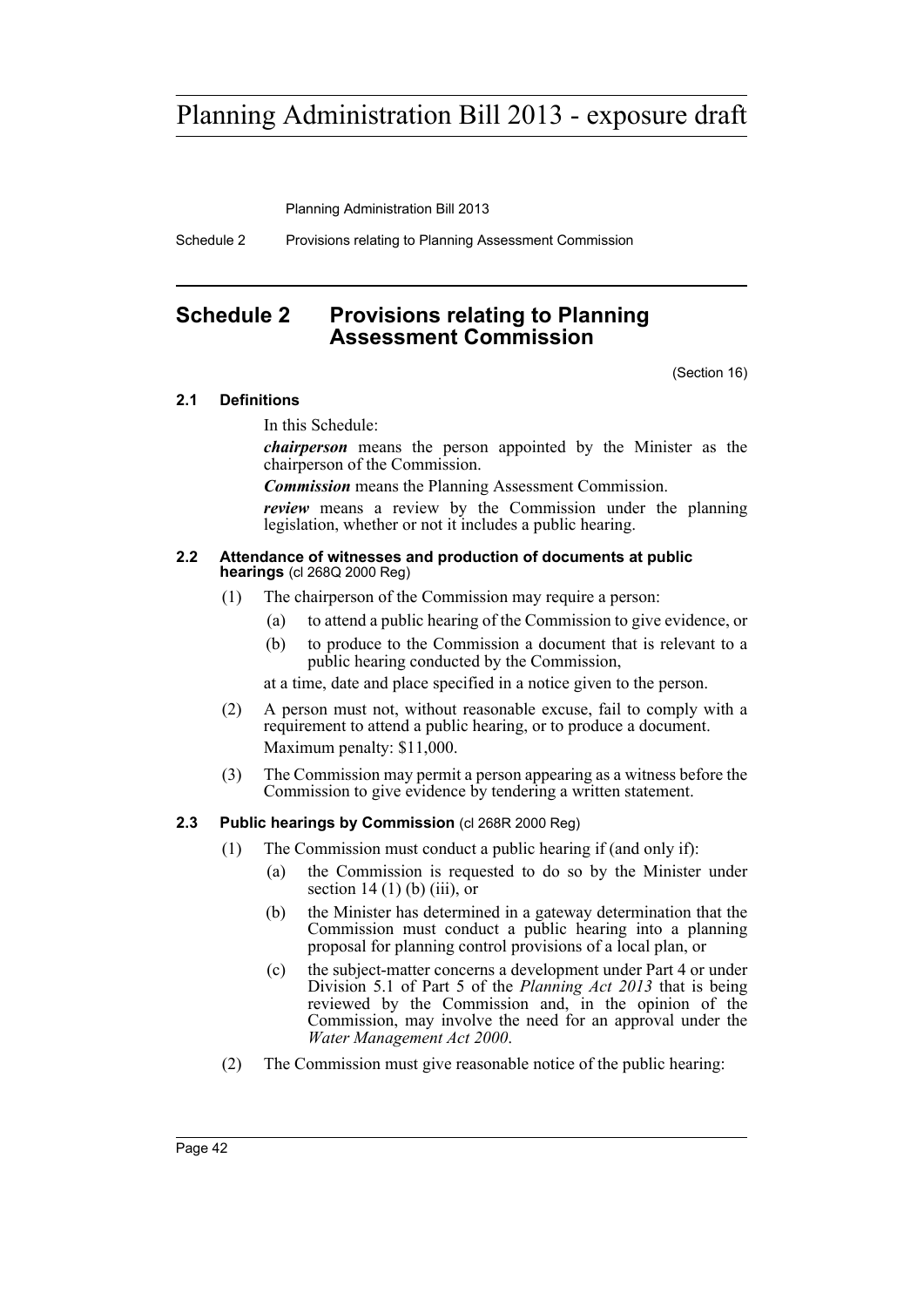Planning Administration Bill 2013

Provisions relating to Planning Assessment Commission Schedule 2

- (a) by advertisement published in such newspapers as the Commission thinks fit, to the public, and
- (b) by notice in writing to any public authorities that the Commission thinks are likely to have an interest in the subject-matter of the public hearing.
- (3) The notice of a public hearing must contain the following matters:
	- (a) the subject-matter of the public hearing,
	- (b) the time, date and place of the public hearing,
	- (c) a statement that submissions may be made to the Commission in relation to the subject-matter concerned not later than the date specified in the notice (being a date not less than 14 days after the notice is given),
	- (d) a statement of the effect that the public hearing will have on any appeal rights in relation to an application for development consent.
- (4) If the Commission is satisfied that it is desirable to do so in the public interest because of the confidential nature of any evidence or matter or for any other reason, the Commission may direct that part of any public hearing is to take place in private and give directions as to the persons who may be present.

### **2.4 Notice of reviews and recommendations relating to development applications** (cl 268S 2000 Reg)

- (1) This clause applies to a review by the Commission of all or any of the environmental aspects of proposed development the subject of a development application or a part of any such proposed development.
- (2) The consent authority for the proposed development must cause to be given to each concurrence authority and approval body for that development:
	- (a) as soon as practicable after the Commission is requested to hold the review, notice of the fact that a review is to be held, and
	- (b) as soon as practicable after the findings and recommendations of the review have been made public, copies of those findings and recommendations and (in the case of development other than EIS assessed development) any comments made by the Minister on them.
- (3) At any time within 14 days after receiving a copy of the findings and recommendations arising from the review:
	- (a) a concurrence authority may vary any conditions that it may previously have imposed in relation to its concurrence to the development, and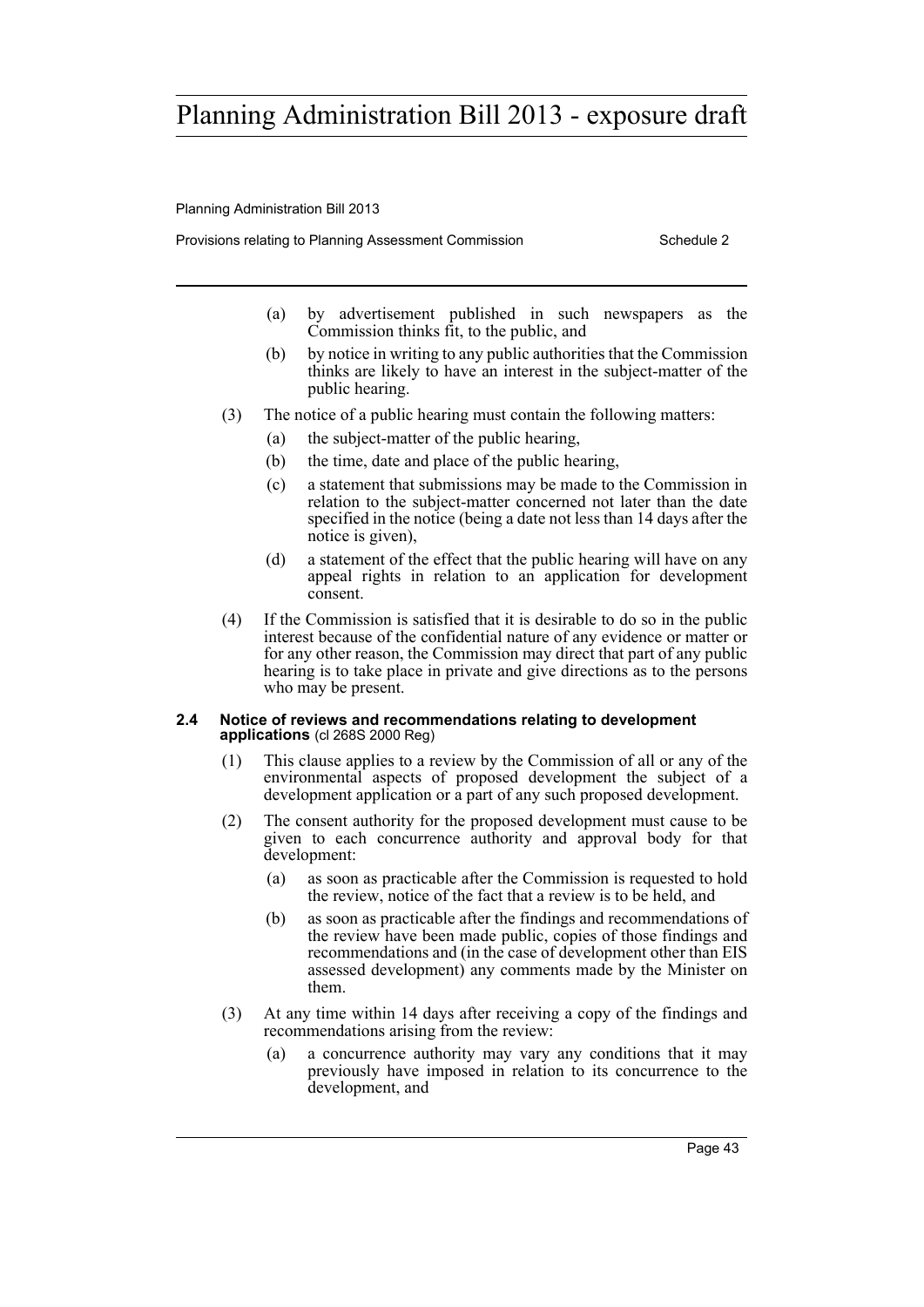Planning Administration Bill 2013

Schedule 2 Provisions relating to Planning Assessment Commission

(b) an approval body may vary any general terms of approval that it may previously have given in relation to the development.

### **2.5 Special provisions relating to water approvals** (cl 268T 2000 Reg)

- (1) The Commission must cause notice to be given to the Minister for Primary Industries if, before or at any time up to the conclusion of a review held by it into:
	- (a) the environmental aspects of any proposed development the subject of a development application, whether or not it is EIS assessed development, or
	- (b) the environmental aspects of any EIS assessed development,

it is of the opinion that the development may involve the need for an approval under the *Water Management Act 2000*.

- (2) For the purposes of this clause, a review is concluded when the Commission provides its final report on the review to the Minister.
- (3) The Commission must also cause notice to be given to the applicant or proponent for the development advising that the application for an approval should be made promptly if it has not already been made.
- (4) The Commission must defer concluding its review for sufficient time to enable:
	- (a) the applicant or proponent to apply for an approval, and
	- (b) any objectors to object to the granting of an approval,
	- under the *Water Management Act 2000*.
- (5) As soon as practicable after the applicant's or proponent's application for an approval is referred to it under section 94 of the *Water Management Act 2000*, the Commission must give notice of the review in accordance with this Schedule.
- (6) In addition to considering any submissions that are made to it in the course of its review, the Commission must consider:
	- (a) the application for an approval, and
	- (b) any objection to the granting of an approval that has been referred to it under section 94 of the *Water Management Act 2000*.
- (7) In any report prepared by it, the Commission must include findings and recommendations with respect to:
	- (a) the question of whether or not an approval should be granted, and
	- (b) the period, term, limitations and conditions of any such approval.
- (8) The Commission must cause a copy of any such report to be given to the Minister for Primary Industries.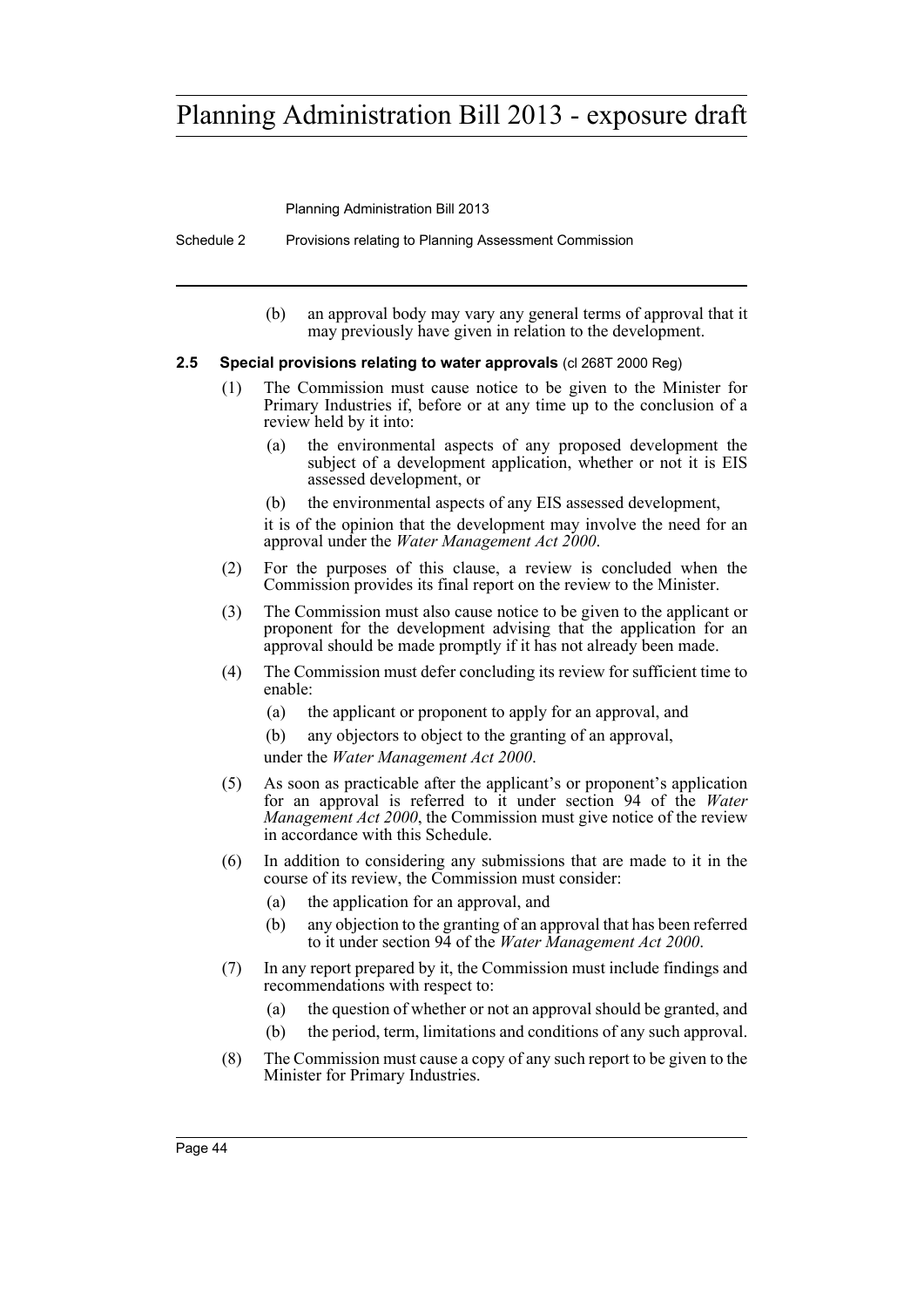Planning Administration Bill 2013

Provisions relating to Planning Assessment Commission Schedule 2

### **2.6 Commission may restrict publication of evidence** (cl 268U 2000 Reg)

- (1) If the Commission is satisfied that it is desirable to do so in the public interest because of the confidential nature of any evidence or matter or for any other reason, the Commission may direct that evidence given before the Commission or contained in documents lodged with the Commission not be published or may only be published subject to restrictions.
- (2) A person must not, without reasonable excuse, fail to comply with a direction given by the Commission under this clause. Maximum penalty: \$11,000.

### **2.7 Reports by Commission** (cl 268V 2000 Reg)

- (1) The Commission must provide a copy of its findings and recommendations on a review conducted by it (a *final report*) to the Minister, or such other person or body as the Minister may direct, and may provide a copy to such other persons as the Commission thinks fit.
- (2) A final report must contain a summary of any submissions received by it in relation to the subject-matter of the review.
- (3) The Commission must also provide a copy of a final report on a review relating wholly or partly to development the subject of a development application to:
	- (a) the consent authority, and
	- (b) any public authority whose concurrence is required to the development.
- (4) A final report is to be made publicly available on the NSW planning website within a reasonable time after it has been provided to the Minister.

## **2.8 Annual report by Commission** (cl 268W 2000 Reg)

- (1) The Commission must provide to the Minister an annual report on its operations and reviews in the preceding year.
- (2) An annual report is to be made publicly available on the NSW planning website within a reasonable time after it has been provided to the **Minister**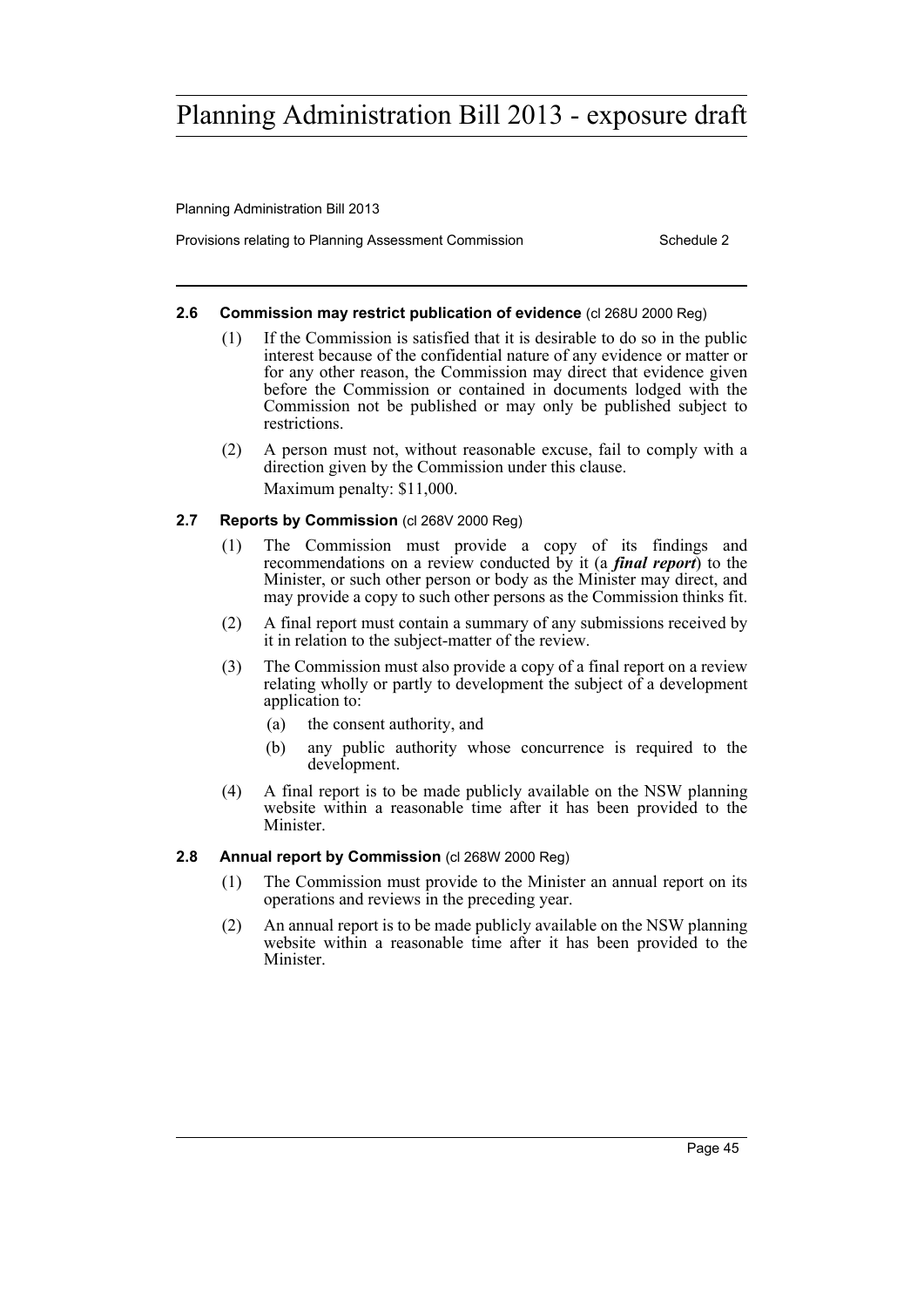Planning Administration Bill 2013

Schedule 3 Constitution of regional planning panels

# <span id="page-49-0"></span>**Schedule 3 Constitution of regional planning panels**

(Section 18)

### **3.1 Constitution**

The following are constituted as regional planning panels:

**Drafting note.** The panels and their respective regions to be inserted by Ministerial order.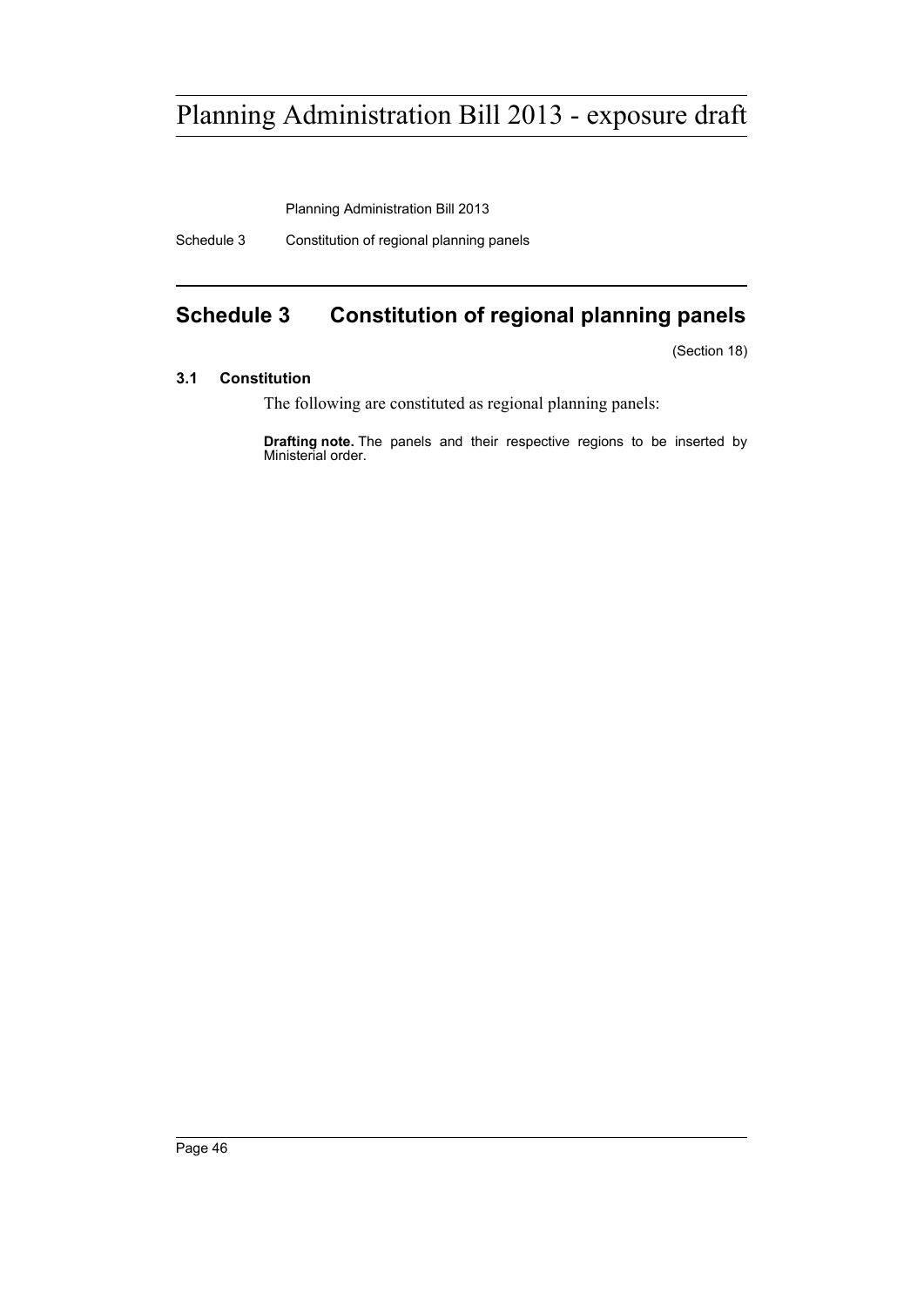Planning Administration Bill 2013

Constitution of subregional planning boards **Schedule 4** Schedule 4

# <span id="page-50-0"></span>**Schedule 4 Constitution of subregional planning boards**

(Section 23)

# **4.1 Constitution**

The following are constituted as subregional planning boards:

**Drafting note.** The boards and their respective subregions to be inserted by Ministerial order.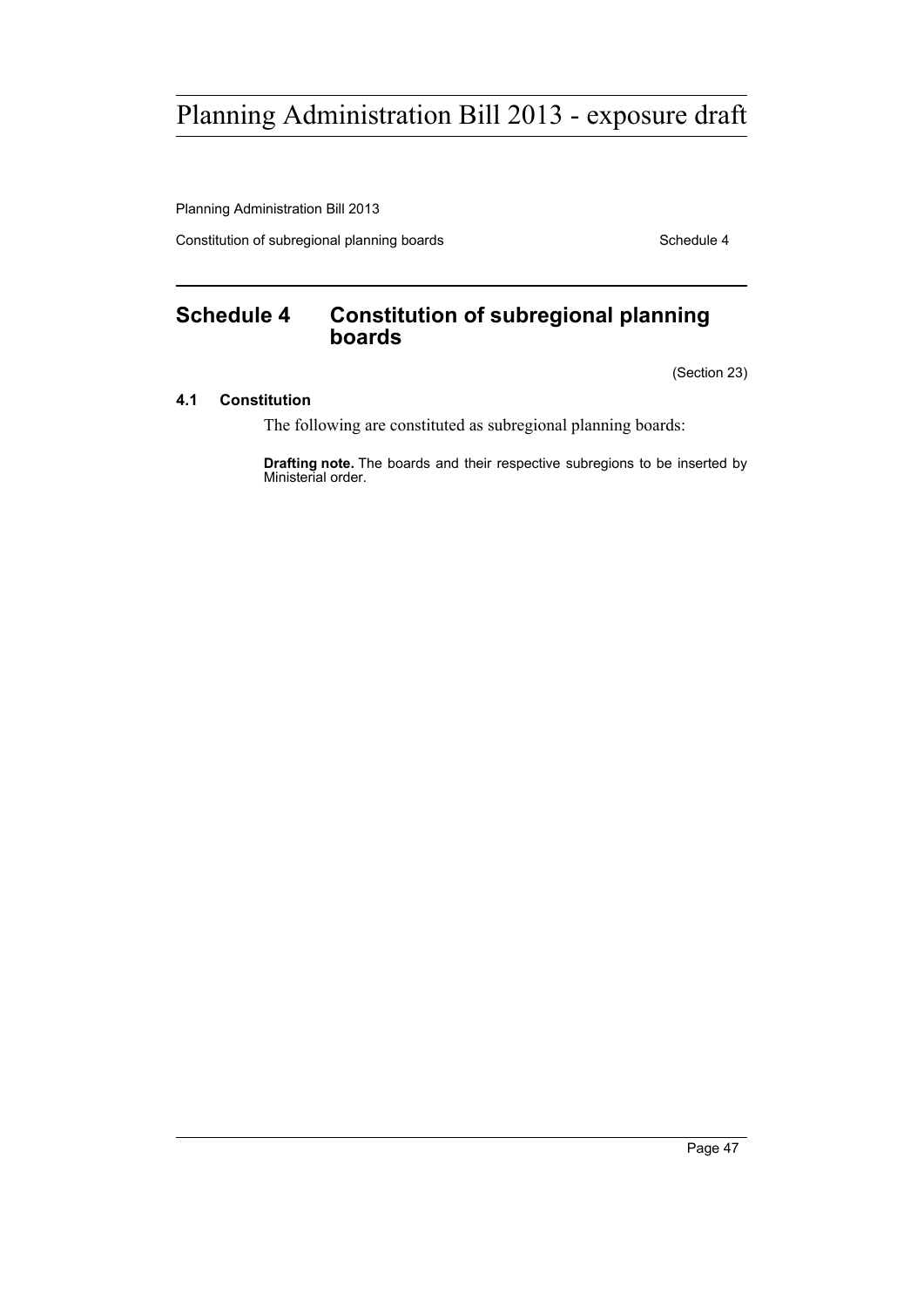Planning Administration Bill 2013

Schedule 5 Provisions relating to planning bodies

# <span id="page-51-0"></span>**Schedule 5 Provisions relating to planning bodies**

(Sections 6, 21 and 26)

# **Part 1 Preliminary**

# **5.1 Definitions**

In this Schedule:

*member* means the chairperson or other member of a planning body. *planning body* means any of the following:

(a) the Planning Assessment Commission,

- (b) a regional planning panel,
- (c) a subregional planning board,
- (d) a committee or panel established by the Minister or Director-General under section 6 of this Act.

# **Part 2 Provisions relating to members**

# **5.2 Terms of office of members**

- (1) A member of a planning body holds office, subject to this Act and the regulations, for such period as is specified in the member's instrument of appointment:
	- (a) in the case of the Planning Assessment Commission not exceeding 3 years, or
	- (b) in the case of a State member of a regional planning panel not exceeding 3 years, or
	- (c) in the case of a subregional planning board not exceeding 4 years.

**Note.** See Part 5 of this Act for the term of office of council nominees of regional planning panels.

- (2) That period may be determined by reference to the occurrence of a specified event or the completion of the exercise of particular functions of the planning body.
- (3) A member is eligible (if otherwise qualified) for re-appointment.
- (4) A member of the Planning Assessment Commission may not hold office as a member for more than 6 years in total.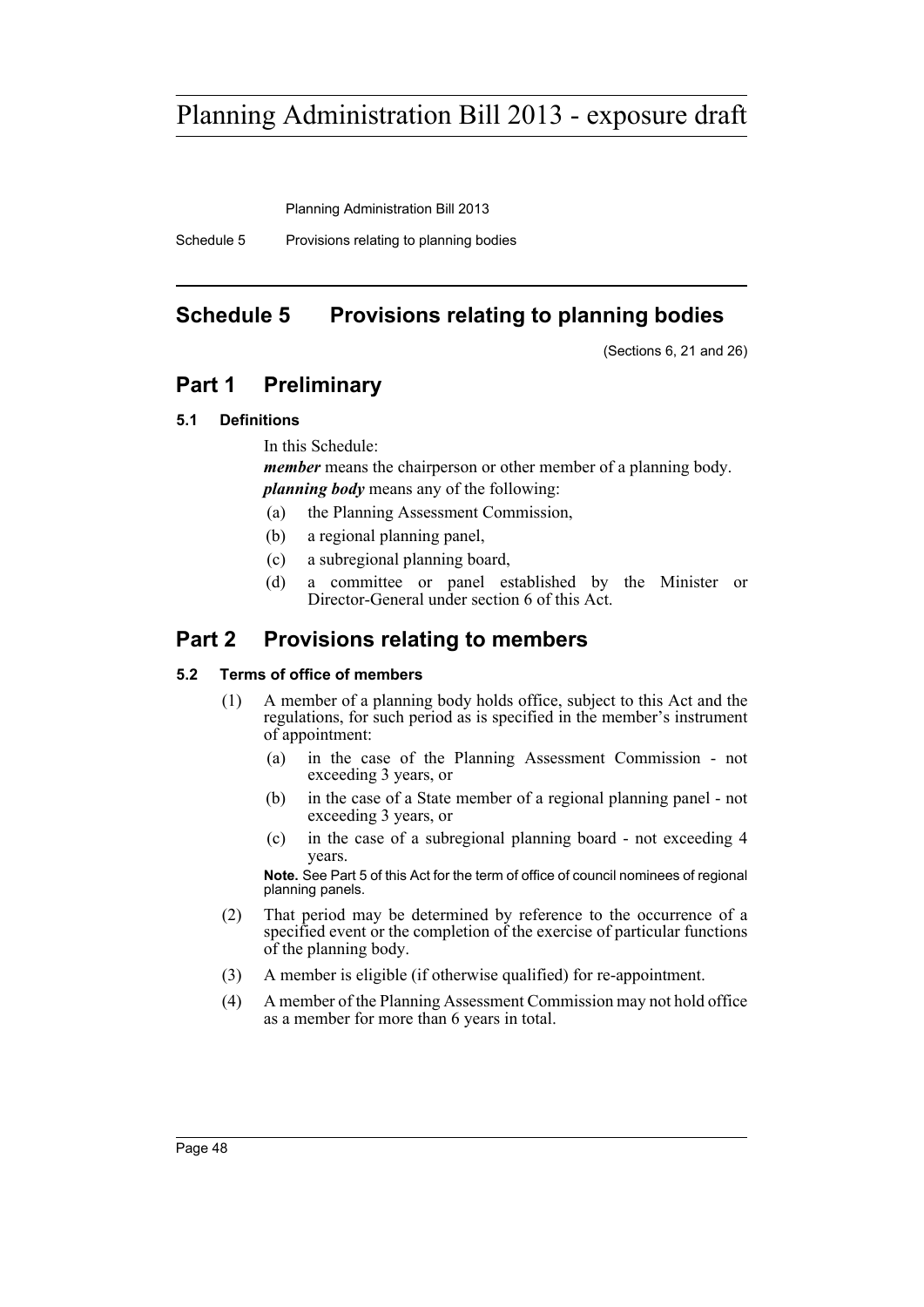Planning Administration Bill 2013

Provisions relating to planning bodies Schedule 5 and Schedule 5 and Schedule 5 and Schedule 5 and Schedule 5

### **5.3 Full-time or part-time office**

- (1) The Minister may appoint a member of the Planning Assessment Commission on either a full-time or part-time basis. The Minister may change the basis of the appointment during the member's term of office.
- (2) The office of a member of any other planning body is a part-time office.

### **5.4 Deputy chairperson- regional planning panels and subregional planning boards**

- (1) The State member of a regional planning panel who is not the chairperson is to be the deputy chairperson of the panel.
- (2) A subregional planning board may elect a deputy chairperson from among its State members.
- (3) The deputy chairperson of a subregional planning board vacates office as deputy chairperson if he or she:
	- (a) is removed from that office by the board, or
	- (b) resigns that office by instrument in writing addressed to the board, or
	- (c) ceases to be a member of the board.

## **5.5 Remuneration of members** (cl 268L 2000 Reg)

- (1) A member of a planning body (other than a full-time member of the Planning Assessment Commission) is entitled to be paid such remuneration (including travelling and subsistence allowances) as the Minister may from time to time determine in respect of the member.
- (2) A full-time member of the Planning Assessment Commission is entitled to be paid:
	- (a) remuneration in accordance with the *Statutory and Other Offices Remuneration Act 1975*, and
	- (b) such travelling and subsistence allowances as the Minister may from time to time determine in respect of the member.

#### **5.6 Alternate members (except for Planning Assessment Commission)** (cl 268M 2000 Reg)

(1) In this clause:

*appointing authority* for a member of a planning body means the Minister, Director-General or council that appointed or nominated the member.

*planning body* does not include the Planning Assessment Commission.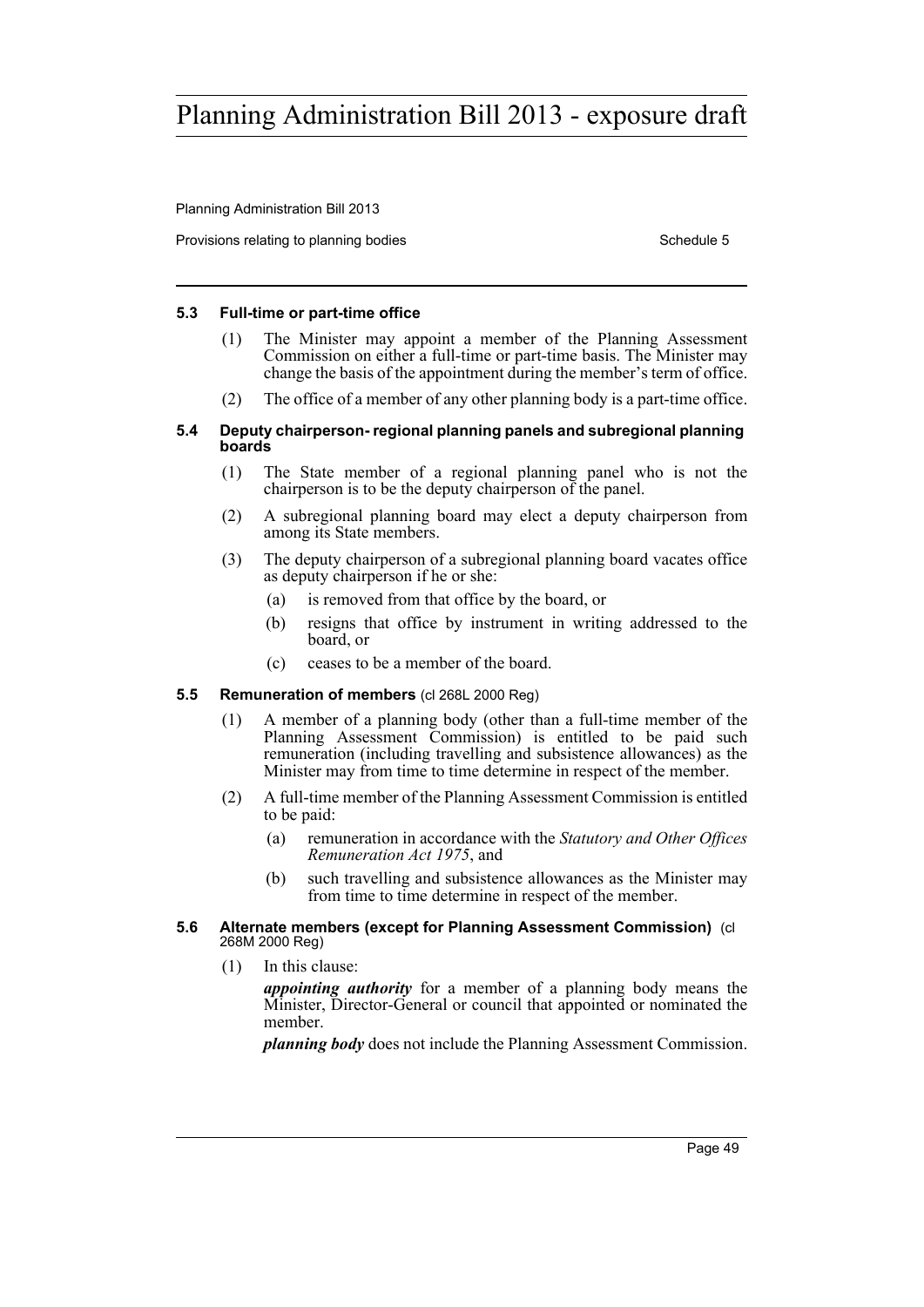Planning Administration Bill 2013

Schedule 5 Provisions relating to planning bodies

- (2) The appointing authority may, from time to time, appoint a person to be the alternate of a member of a planning body, and may revoke any such appointment.
- (3) In the absence of a member, the member's alternate may, if available, act in the place of the member.
- (4) While acting in the place of a member, a person has all the functions of the member and is taken to be a member.
- (5) A person may be appointed as the alternate of 2 or more members, but may represent only one of those members at any meeting of the planning body.
- (6) A person while acting in the place of a member is entitled to be paid such remuneration (including travelling and subsistence allowances) as the Minister may from time to time determine in respect of the person.
- (7) If the chairperson of a planning body is appointed from among a number of members of the body, the alternate of a member who is the chairperson does not have the member's functions as chairperson unless the appointing authority authorises the alternate to exercise those functions.

### **5.7 Removal from office of members**

- (1) Except as provided by this clause, the Minister may remove a member of a planning body from office for any or no stated reason and without notice.
- (2) The Minister may only remove a member of the Planning Assessment Commission from office if the Independent Commission Against Corruption, in a report referred to in section 74C of the *Independent Commission Against Corruption Act 1988*, recommends that consideration be given to the removal of the member from office because of corrupt conduct by the member.
- (3) In the case of a council nominee of a regional planning panel, the applicable council may remove the member from office for any or no stated reason and without notice. The Minister may also remove the member from office, but only if the Independent Commission Against Corruption has made a recommendation of the kind referred to in subclause (2).

## **5.8 Vacancy in office of member**

- (1) The office of a member becomes vacant if the member:
	- (a) dies, or
	- (b) completes a term of office and is not re-appointed, or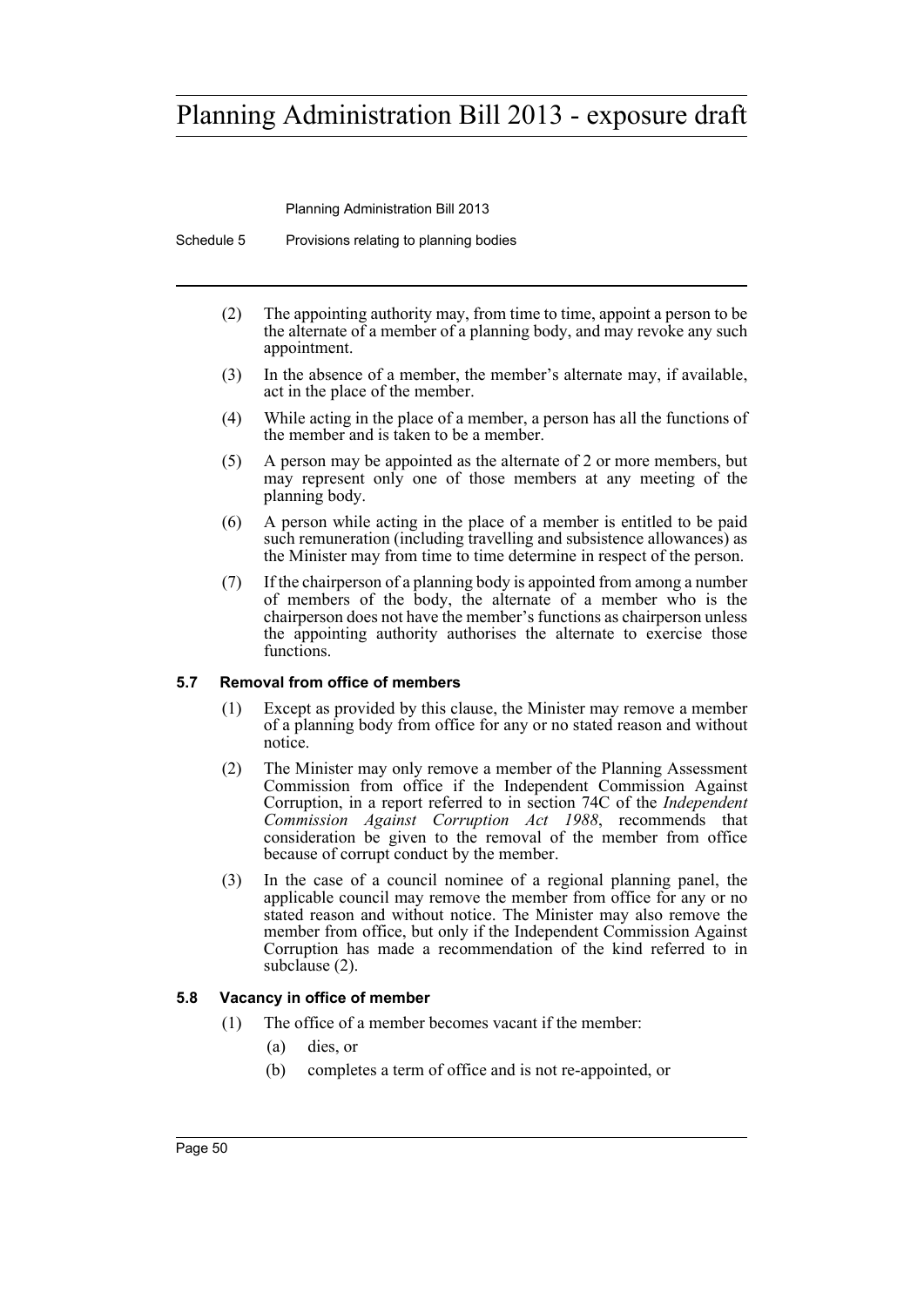Planning Administration Bill 2013

Provisions relating to planning bodies Schedule 5 Schedule 5

- (c) resigns the office by instrument in writing addressed to the Minister (or, in the case of a council nominee of a regional planning panel, addressed to the applicable council), or
- (d) is removed from office by the Governor under Chapter 5 of the *Public Sector Employment and Management Act 2002*, or
- (e) is absent from 3 consecutive meetings of the planning body of which reasonable notice has been given to the member personally or by post, except on leave granted by the planning body or unless the member is excused by the planning body for having been absent from those meetings, or
- (f) becomes bankrupt, applies to take the benefit of any law for the relief of bankrupt or insolvent debtors, compounds with his or her creditors or makes an assignment of his or her remuneration for their benefit, or
- (g) becomes a mentally incapacitated person, or
- (h) is convicted in New South Wales of an offence that is punishable by imprisonment for 12 months or more or is convicted elsewhere than in New South Wales of an offence that, if committed in New South Wales, would be an offence so punishable.
- (2) If the office of a member becomes vacant, a person may, subject to this Act and the regulations, be appointed to fill the vacancy.

## **5.9 Chairperson - vacation of office**

- (1) If the chairperson of a planning body is appointed by the Minister or the Director-General from among a number of members of the body, the person vacates office as chairperson if he or she:
	- (a) is removed from the office of chairperson by the Minister or Director-General, or
	- (b) resigns the office of chairperson by instrument in writing addressed to the Minister or Director-General.
- (2) A person vacates office as chairperson of a planning body if the person vacates office as a member of the body.

## **5.10 Effect of certain other Acts**

- (1) Chapter 1A of the *Public Sector Employment and Management Act 2002* does not apply to or in respect of the appointment of a member.
- (2) If by or under any Act provision is made:
	- (a) requiring a person who is the holder of a specified office to devote the whole of his or her time to the duties of that office, or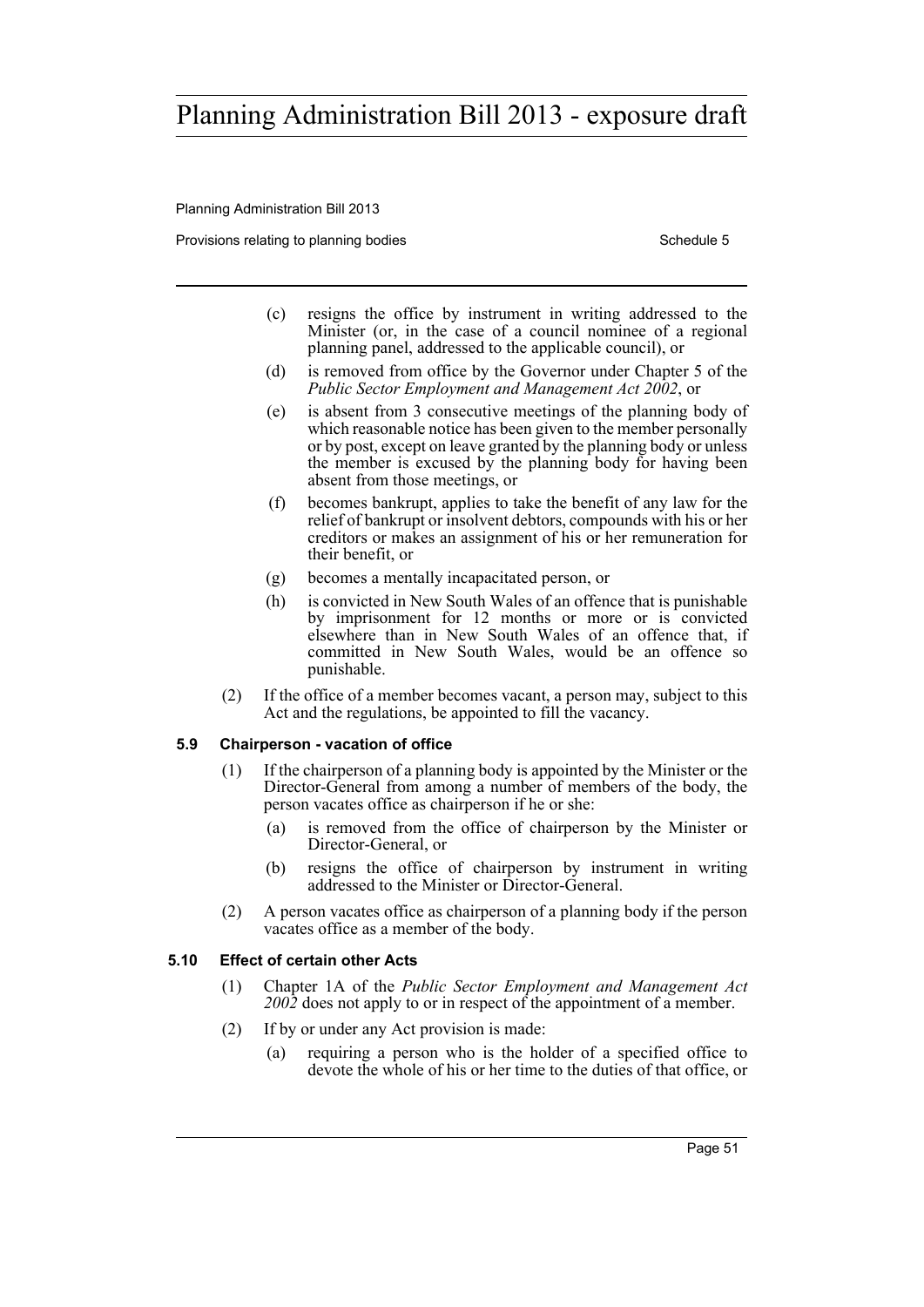Planning Administration Bill 2013

Schedule 5 Provisions relating to planning bodies

(b) prohibiting the person from engaging in employment outside the duties of that office,

the provision does not operate to disqualify the person from holding that office and also the office of a member or from accepting and retaining any remuneration payable to the person under this Act as a member.

# **Part 3 Provisions relating to procedure**

# **5.11 General procedure** (cl 268D 2000 Reg)

- (1) The procedure for the calling of meetings of a planning body and for the conduct of business at those meetings is, subject to the planning legislation and any directions by the Minister, to be as determined by the planning body.
- (2) Subject to this clause, a planning body is not bound by the rules of evidence.
- (3) Nothing in this Schedule derogates from any law relating to Crown privilege.

## **5.12 Quorum** (cl 268E 2000 Reg)

- (1) The quorum for a meeting of a planning body (other than a regional planning panel) is a majority of its members for the time being (including the chairperson).
- (2) The quorum for a meeting of a regional planning panel is any 2 members.

# **5.13 Presiding member** (cl 268F 2000 Reg)

- (1) The chairperson or, in the absence of the chairperson, the deputy chairperson (if any) or a person elected by the members, is to preside at a meeting of a planning body.
- (2) In the case of the Planning Assessment Commission, the chairperson may appoint a member to preside at a meeting of the Commission, in which case a reference in subclause (1) to the chairperson includes a reference to any such appointed member.
- (3) The presiding member has a deliberative vote and, in the event of an equality of votes, has a second or casting vote.

# **5.14 Voting** (cl 268G 2000 Reg)

A decision supported by a majority of the votes cast at a meeting of a planning body at which a quorum is present is the decision of the planning body.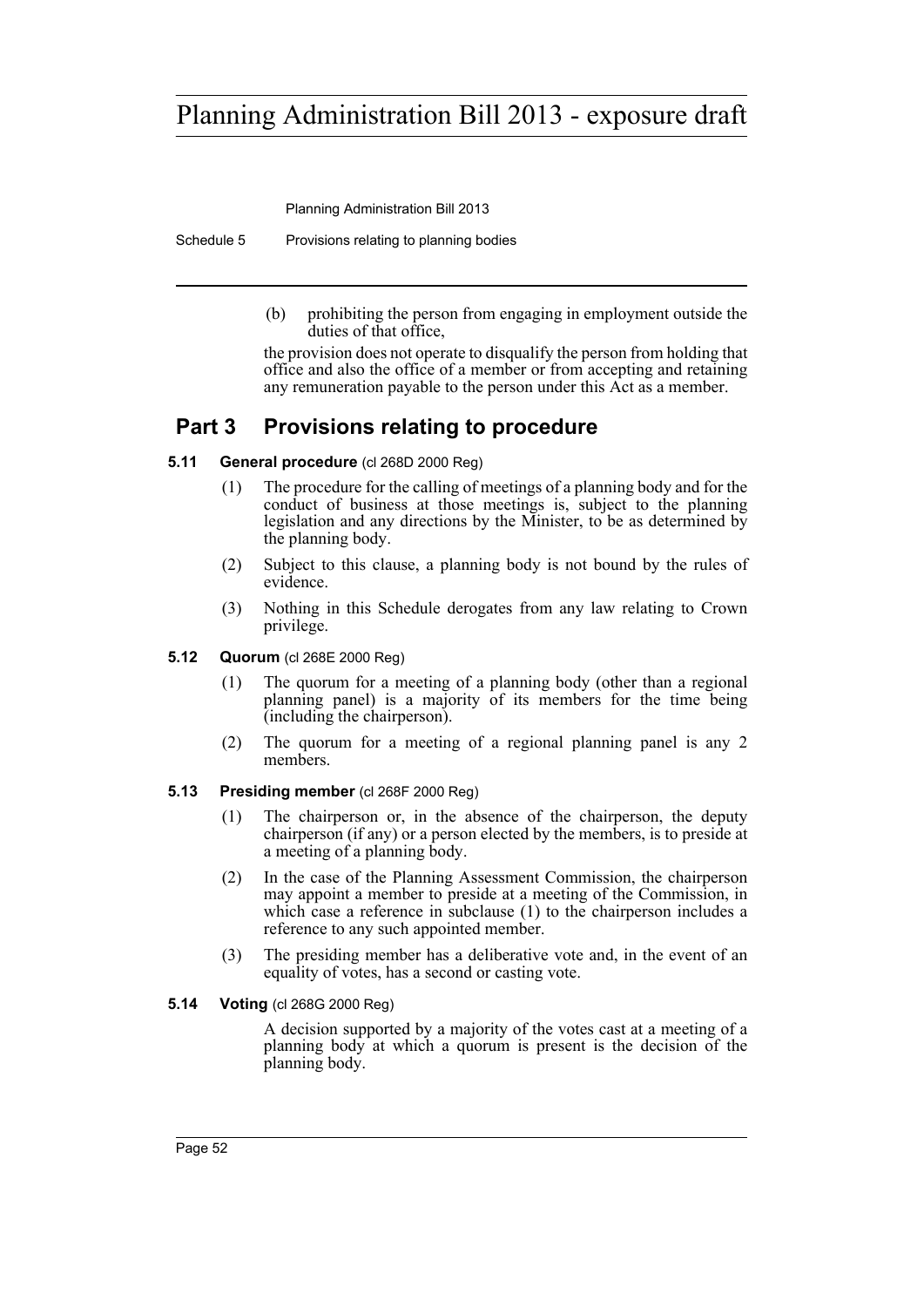Planning Administration Bill 2013

Provisions relating to planning bodies Schedule 5 and Schedule 5 and Schedule 5 and Schedule 5 and Schedule 5

### **5.15 Public meetings** (cl 268H 2000 Reg)

A planning body may (unless the Minister otherwise directs) conduct its meetings in public, and is required to do so for the conduct of any business that is required to be conducted in public by a direction of the **Minister** 

#### **5.16 Transaction of business outside meetings or by telephone etc** (cl 268I 2000 Reg)

- (1) A planning body may, if it thinks fit, transact any of its business by the circulation of papers among all the members of the planning body for the time being, and a resolution in writing approved in writing by a majority of those members is taken to be a decision of the planning body.
- (2) A planning body may, if it thinks fit, transact any of its business at a meeting at which members (or some members) participate by telephone, closed-circuit television or other means, but only if any member who speaks on a matter before the meeting can be heard by the other members.
- (3) For the purposes of:
	- (a) the approval of a resolution under subclause (1), or
	- (b) a meeting held in accordance with subclause (2),

the chairperson and each member of the planning body have the same voting rights as they have at an ordinary meeting of the planning body.

- (4) A resolution approved under subclause (1) is to be recorded in the minutes of the meetings of the planning body.
- (5) Papers may be circulated among the members for the purposes of subclause (1) by electronic transmission of the information in the papers concerned.

## **5.17 Disclosure of pecuniary interests**

- (1) If:
	- (a) a member has a pecuniary interest in a matter being considered or about to be considered at a meeting of the planning body, and
	- (b) the interest appears to raise a conflict with the proper performance  $\dot{0}$  the member's duties in relation to the consideration of the matter,

the member must, as soon as possible after the relevant facts have come to the member's knowledge, disclose the nature of the interest at a meeting of the planning body.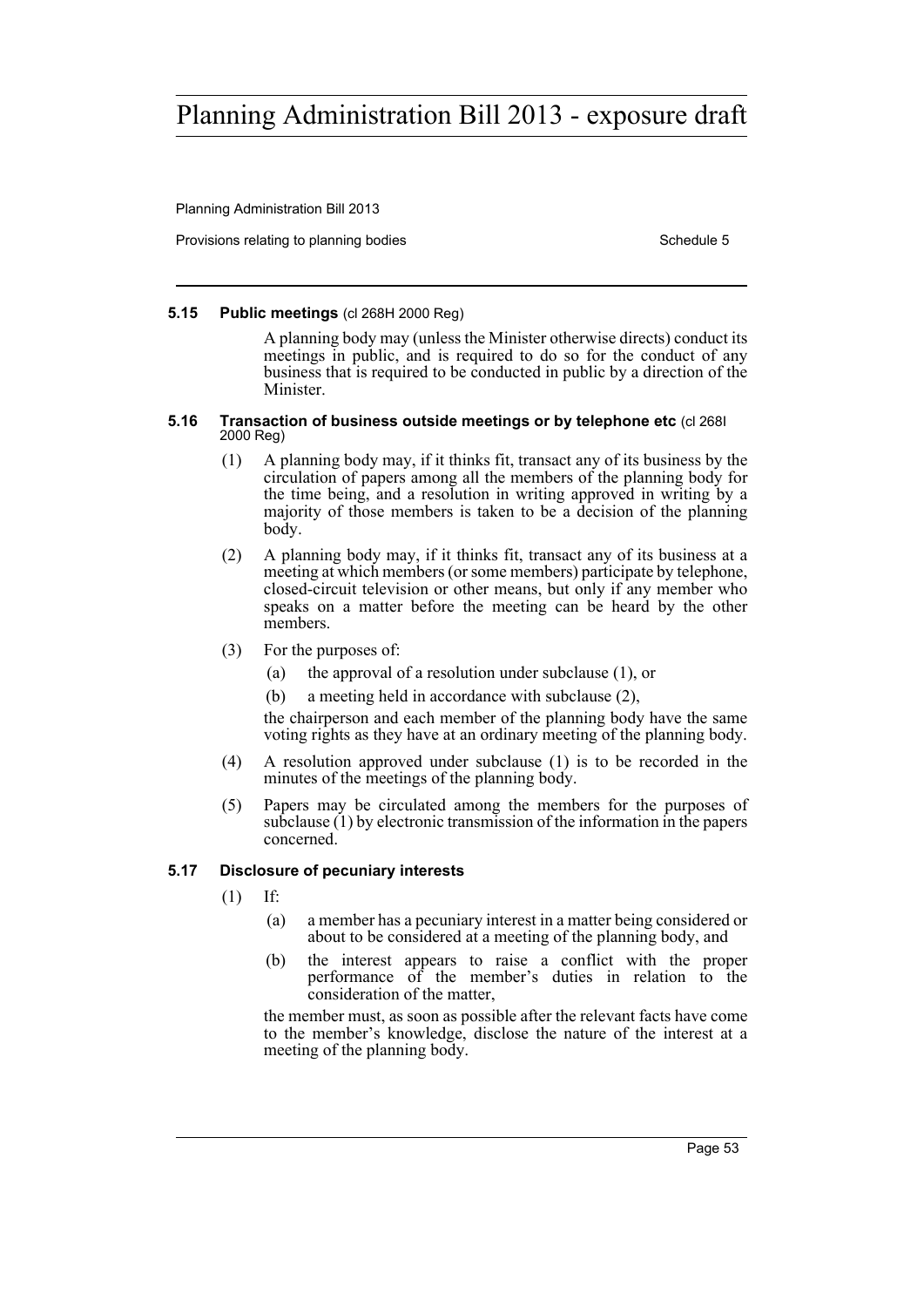Planning Administration Bill 2013

Schedule 5 Provisions relating to planning bodies

- (2) A member has a pecuniary interest in a matter if the pecuniary interest is the interest of:
	- (a) the member, or
	- (b) the member's spouse or de facto partner or a relative of the member, or a partner or employer of the member, or
	- (c) a company or other body of which the member, or a nominee, partner or employer of the member, is a member.
- (3) However, a member is not taken to have a pecuniary interest in a matter as referred to in subclause  $(2)$  (b) or  $(c)$ :
	- (a) if the member is unaware of the relevant pecuniary interest of the spouse, de facto partner, relative, partner, employer or company or other body, or
	- (b) just because the member is a member of, or is employed by, a council or a statutory body or is employed by the Crown, or
	- (c) just because the member is a member of, or a delegate of a council to, a company or other body that has a pecuniary interest in the matter, so long as the member has no beneficial interest in any shares of the company or body.
- (4) A disclosure by a member at a meeting of the planning body that the member, or a spouse, de facto partner, relative, partner or employer of the member:
	- (a) is a member, or is in the employment, of a specified company or other body, or
	- (b) is a partner, or is in the employment, of a specified person, or
	- (c) has some other specified interest relating to a specified company or other body or to a specified person,

is a sufficient disclosure of the nature of the interest in any matter relating to that company or other body or to that person which may arise after the date of the disclosure and which is required to be disclosed under subclause (1).

- (5) Particulars of any disclosure made under this clause must be recorded by the planning body and that record must be open at all reasonable hours to inspection by any person on payment of the fee determined by the planning body.
- (6) After a member has disclosed the nature of an interest in any matter, the member must not, unless the Minister or the planning body otherwise determines:
	- (a) be present during any deliberation of the planning body with respect to the matter, or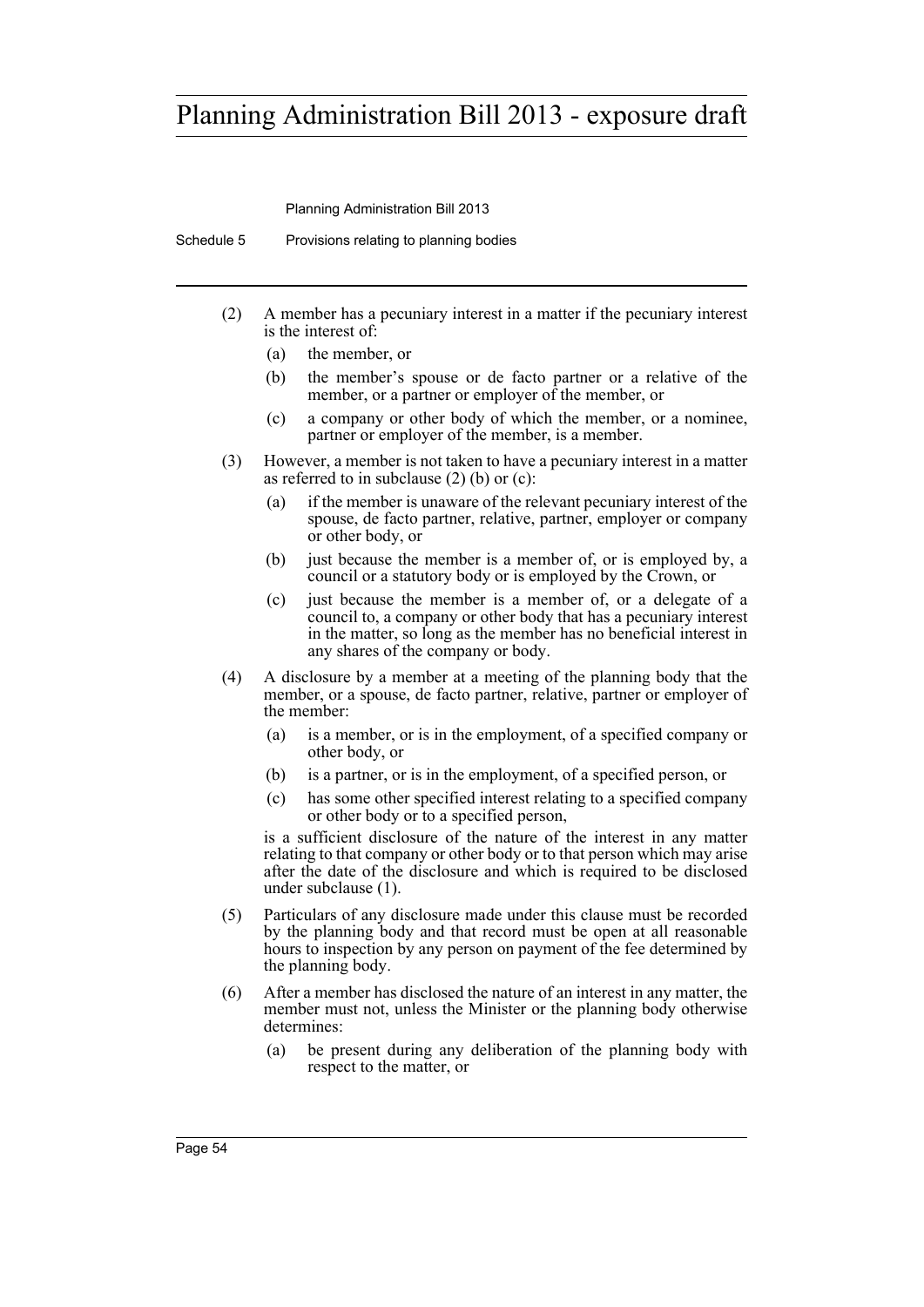Planning Administration Bill 2013

Provisions relating to planning bodies **Schedule 5** Schedule 5

- (b) take part in any decision of the planning body with respect to the matter.
- (7) For the purposes of the making of a determination by the planning body under subclause (6), a member who has a direct or indirect pecuniary interest in a matter to which the disclosure relates must not:
	- (a) be present during any deliberation of the planning body for the purpose of making the determination, or
	- (b) take part in the making by the planning body of the determination.
- (8) A contravention of this clause does not invalidate any decision of the planning body.
- (9) This clause extends to a council nominee of a regional planning panel, and the provisions of Part 2 (Duties of disclosure) of Chapter 14 of the *Local Government Act 1993* do not apply to any such nominee when exercising functions as a member of the panel.

## **5.18 Provision of information by planning bodies**

A planning body must provide the Minister with such information and reports as the Minister may, from time to time, request.